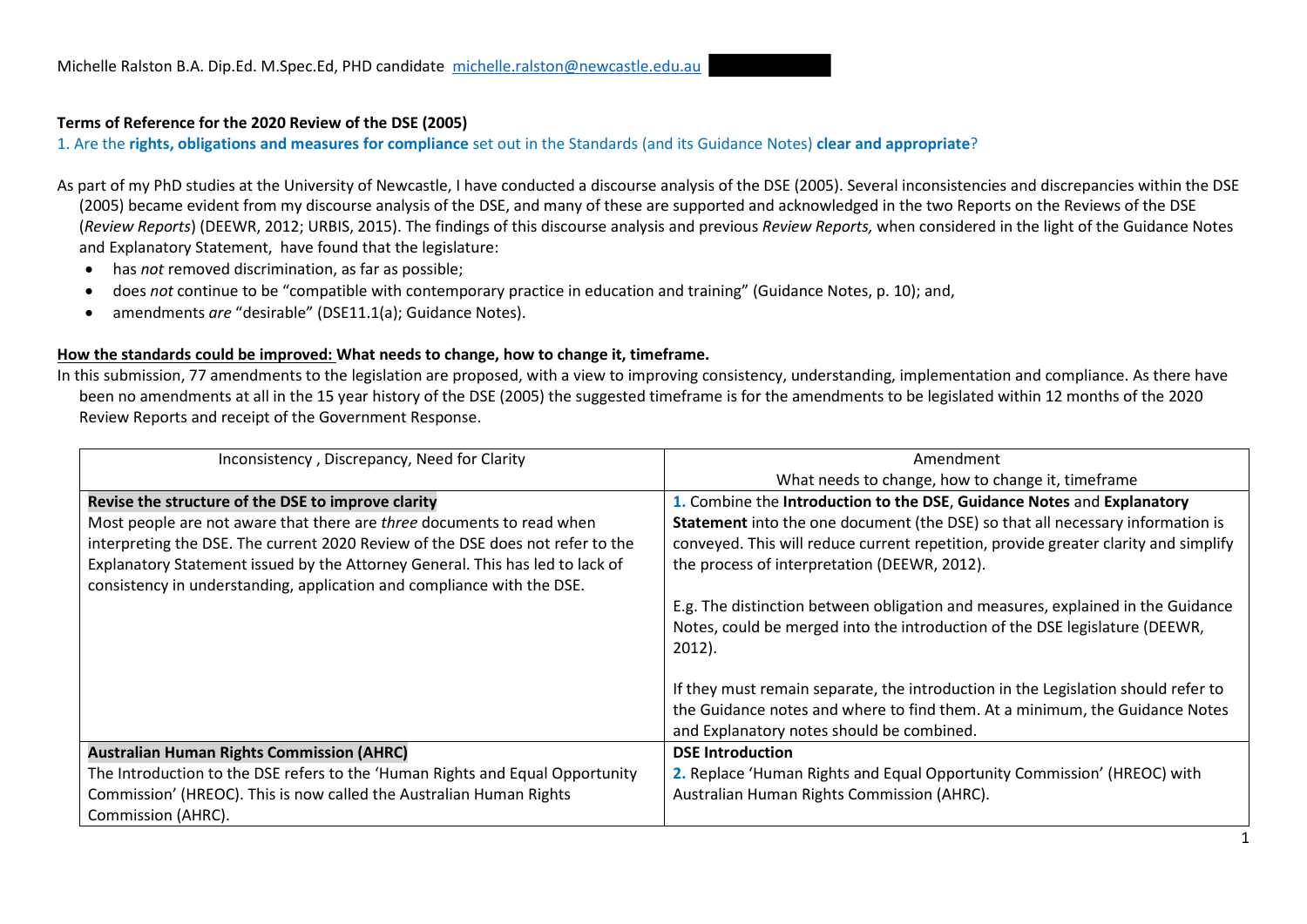| Intent of the DSE<br>The legislation is often interpreted within a restricted view of discrimination law.<br>However, two of the three objectives refer to equal rights, rather than<br>discrimination. Thus, the intent of the DSE (2005) is not simply to eliminate<br>discrimination. The strong emphasis within the objects and content of the DSE<br>(2005) establishes a clear intent to ensure the right to education for all (UNESCO,<br>1990). The intent of the DSE (2005) is to prescribe minimal standards for required<br>action by education providers to enact the human right to participate in<br>education for persons with disability (Attorney General, 2005; Guidance notes,<br>2006).<br>In addition to preventing discrimination, harassment and victimisation on the<br>grounds of disability, the intended outcome of DSE (2005) is the provision of | <b>DSE 1.3</b> Objects of the legislature and Guidance Notes need to state more clearly<br>that the intent of the DSE (2005) is:<br>3. DSE 1.3(d) to prescribe minimal standards for required action by education<br>providers to enact the human right to participate in education for persons with<br>disability.<br>4. DSE 1.3(e) the provision of adjustments that ensure student/s with disability<br>have choices, opportunities and learning experiences on the same basis as a<br>student without disability so they can participate in education and training,<br>achieve learning outcomes and achieve independence. |
|-------------------------------------------------------------------------------------------------------------------------------------------------------------------------------------------------------------------------------------------------------------------------------------------------------------------------------------------------------------------------------------------------------------------------------------------------------------------------------------------------------------------------------------------------------------------------------------------------------------------------------------------------------------------------------------------------------------------------------------------------------------------------------------------------------------------------------------------------------------------------------|--------------------------------------------------------------------------------------------------------------------------------------------------------------------------------------------------------------------------------------------------------------------------------------------------------------------------------------------------------------------------------------------------------------------------------------------------------------------------------------------------------------------------------------------------------------------------------------------------------------------------------|
| adjustments that ensure students with disability have choices, opportunities and<br>learning experiences (DSE 6.6(2)(b)) on the same basis as a student without a<br>disability (DSE 4.2(3)(b), 5.2(2)(b), 6.2(2)(b), 7.2(5)(b), 7.2(6)(b)) so they can<br>participate in education and training (DSE 2.2), achieve learning outcomes (DSE<br>3.4(2)(c), 6.3(b)) and achieve independence (DSE 1.3(b), 3.4(2)(c)).<br>These goals are not widely understood as it takes in-depth analysis to detect.                                                                                                                                                                                                                                                                                                                                                                          |                                                                                                                                                                                                                                                                                                                                                                                                                                                                                                                                                                                                                                |
| 'person with disability' and 'student with disability'<br>The DDA and DSE both use the plural form 'persons with disabilities' (e.g. DSE                                                                                                                                                                                                                                                                                                                                                                                                                                                                                                                                                                                                                                                                                                                                      | 5. DSE 1.3 and throughout the legislature, and the DDA                                                                                                                                                                                                                                                                                                                                                                                                                                                                                                                                                                         |
| 1.3). UNESCO (2017, Education and Disability Fact Sheet No. 40) uses the term<br>persons with disability.                                                                                                                                                                                                                                                                                                                                                                                                                                                                                                                                                                                                                                                                                                                                                                     | Replace 'persons with disabilities' and 'student with disabilities' with the<br>internationally accepted terminology of 'person/s with disability' and 'student/s<br>with disability'.                                                                                                                                                                                                                                                                                                                                                                                                                                         |
| The phrase using the plural form 'person with disabilities' assumes that all people<br>with disability have more than one disability. This is incorrect.<br>The term 'person (or persons) with disability', or 'student/s with disability' more<br>aptly describes the experience of the person and is aligned to international<br>conventions.                                                                                                                                                                                                                                                                                                                                                                                                                                                                                                                               |                                                                                                                                                                                                                                                                                                                                                                                                                                                                                                                                                                                                                                |
| Similarly, the phrase 'person with a disability' suggests that the person has one<br>disability, but some people have more than one disability. The use of the<br>determinant 'a' seems to exclude them.                                                                                                                                                                                                                                                                                                                                                                                                                                                                                                                                                                                                                                                                      |                                                                                                                                                                                                                                                                                                                                                                                                                                                                                                                                                                                                                                |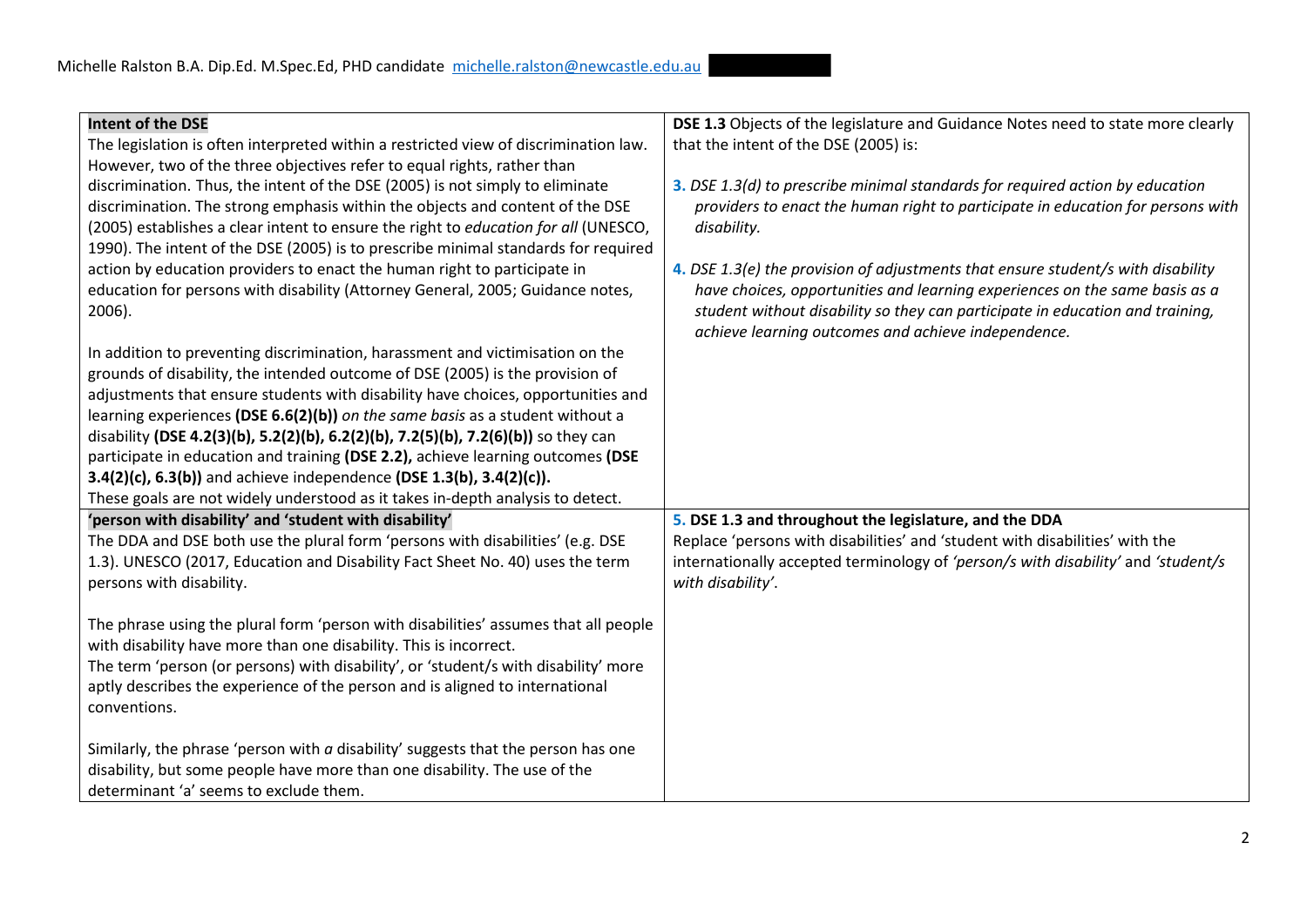| <b>Equity and equality</b>                                                           | DSE 1.3(b), DSE 2.2 A clearer statement clarifying the meaning of 'equality before                                                                            |
|--------------------------------------------------------------------------------------|---------------------------------------------------------------------------------------------------------------------------------------------------------------|
| The DSE, Explanatory Statement and Guidance Notes refer to 'equality' twice.         | the law' in terms of the equitable provision of modifications (adjustments) to                                                                                |
| Many users make the assumption that the DSE therefore requires providers to          | enable participation of all students in education, is needed. Suggested                                                                                       |
| treat everyone the same. The use of the term equality is creating confusion and,     | wording:                                                                                                                                                      |
| at times, being used to justify discrimination.                                      | 6. In contrast to the concept of equality where all people are treated in exactly the<br>same way, equity recognises the need to take into account individual |
| Mulholland (2017) noted that the meaning of 'on the same basis' is a point of        | differences so that all people can access equal opportunities. Equity requires                                                                                |
| confusion for education providers, as it implies equality rather than equity.        | beneficial treatment for some people so that they can experience the same                                                                                     |
| Duncan et al. (2020) concluded that education providers and families need to         | human rights as everyone else.                                                                                                                                |
| understand that, '"same" is not to be interpreted as meaning identical or equal      | 7. The explanation in DSE 2.2(3) Note 2 needs to be stated with the Objects in                                                                                |
| when, in fact, students with disability will often need non-identical treatment to   | DSE 1.3. Ensuring equal rights may necessitate treating students with disability                                                                              |
| ensure their equitable access to education' (p. 10).                                 | differently to their peers without disability, so that they can participate.                                                                                  |
|                                                                                      | 8. DSE 2.2 On the same basis is not to be interpreted as meaning identical or                                                                                 |
|                                                                                      | equal. Students with disability will often need non-identical treatment to                                                                                    |
|                                                                                      | ensure their equitable access to education.                                                                                                                   |
| Correction of definition of 'educational authority' and duties of 'organisations'    | DSE 1.4, DSE 1.5, DSE 1.5 Note 1, DSE 2.1                                                                                                                     |
| The definition of Education provider in DSE 2.1 is                                   | The terms educational authority and organisations, and their respective roles,                                                                                |
| (a) an educational authority; or                                                     | need to be clarified.                                                                                                                                         |
| (b) an educational institution; or                                                   |                                                                                                                                                               |
| (c) an organisation whose purpose is to develop or accredit curricula or training    | 9. Include in the definition of educational authorities (DSE 1.4) the role they have                                                                          |
| courses used by other education providers.                                           | in registering teachers and principals under the Australian Institute for                                                                                     |
|                                                                                      | Teaching and School Leadership (AITSL) Australian Professional Standards for                                                                                  |
| This seems to distinguish separate roles for educational authorities and             | Teachers. For example, the New South Wales Education Standards Authority                                                                                      |
| educational organisations. In Australia, it is the role of the educational authority | (NESA). Similarly, the Australian Qualifications Framework (AQF) delivered                                                                                    |
| to undertake the duties ascribed within the DSE to educational organisations. For    | through the Australian Government Department of Education, Skills and                                                                                         |
| example, the Australian Curriculum Assessment and Reporting Authority                | Employment and Registered Training Organisations (RTO) that are registered                                                                                    |
| (ACARA).                                                                             | through the Australian Skills Quality Authority (ASQA).                                                                                                       |
| The definition of an educational authority in DSE 1.4 is limited to administration   | Both Review Reports recommended amendments to the DSE to include child-care                                                                                   |
| of an educational institution (such as a "school, college, university of other       | providers and Registered Training Organisations (RTOs) (DEEWR, 2012,                                                                                          |
| institution at which education or training is provided" DSE 1.4).                    | Recommendation 3; URBIS, 2015, Recommendation 11).                                                                                                            |
| DSE 1.4 "educational authority means a body or person administering an               |                                                                                                                                                               |
| educational institution."                                                            |                                                                                                                                                               |
|                                                                                      |                                                                                                                                                               |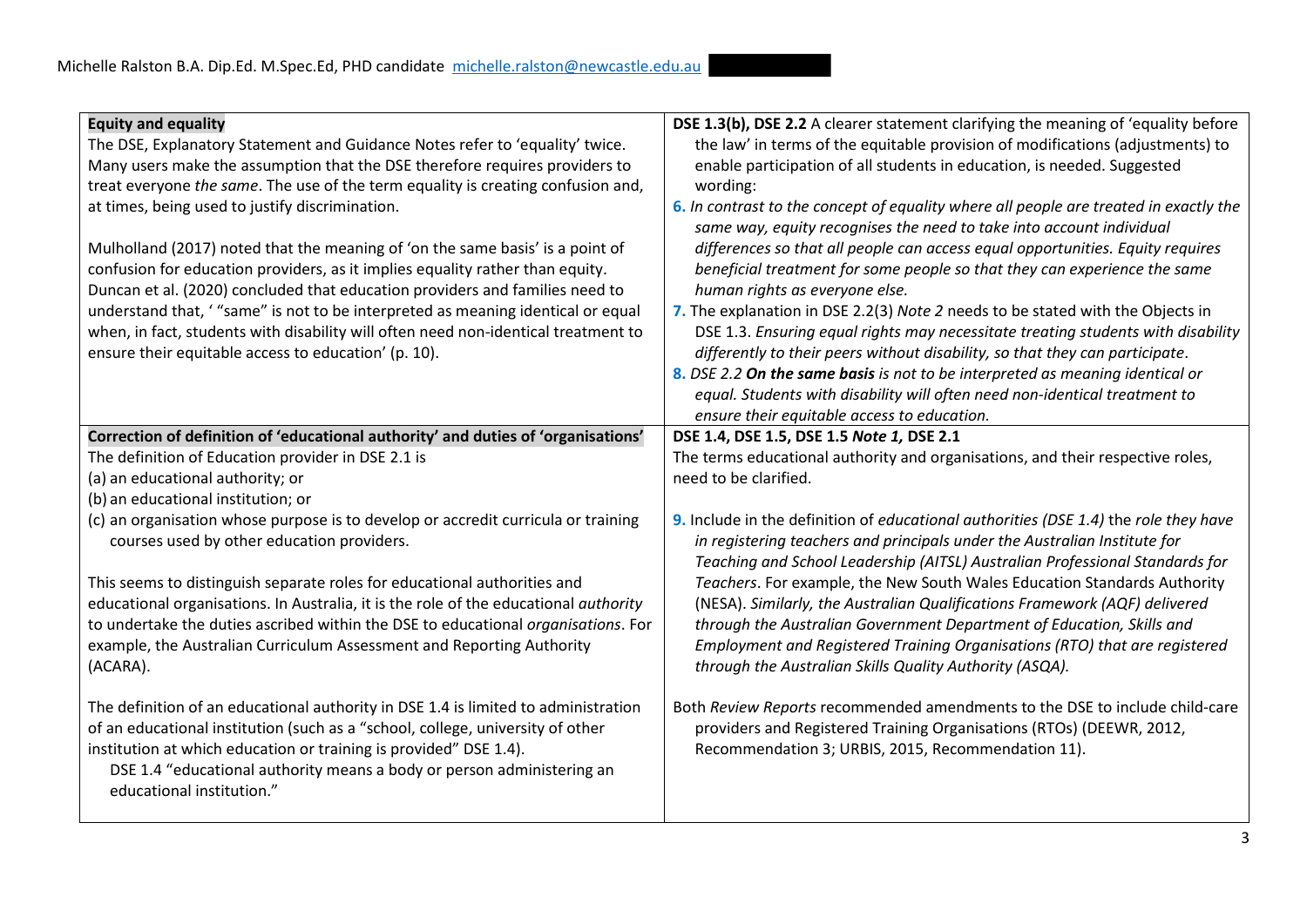| Contradicting this definition, the word 'authorities' is also used in DSE 1.5 Note 1<br>to refer to:<br>(c) school registration authorities<br>(d) post-compulsory education and training authorities<br>(d)(i) State or Territory Training Authorities<br>(g) bodies whose purpose is the development and accreditation of curricula,<br>training packages or courses used by education authorities, institutions or<br>providers, including:<br>(i) authorities that accredit school education; and<br>(ii) organisations that endorse training packages within the Australian<br>Qualifications Framework; and<br>(iii) authorities that accredit courses;<br>Omitted from the definition of education providers (DSE 1.4) is the role they have<br>in registering teachers and principals under the Australian Institute for Teaching<br>and School Leadership (AITSL) Australian Professional Standards for Teachers For<br>example, the New South Wales Education Standards Authority (NESA). Similarly, | The DSE needs to reflect the unequivocal responsibility of educational authorities<br>such as ACARA, AITSL, NESA, ASQA and Australian Government Department of<br>Education, Skills and Employment to ensure compliance with DSE legislature.                                                                                                                                                                                                                                                                                                                                                 |
|----------------------------------------------------------------------------------------------------------------------------------------------------------------------------------------------------------------------------------------------------------------------------------------------------------------------------------------------------------------------------------------------------------------------------------------------------------------------------------------------------------------------------------------------------------------------------------------------------------------------------------------------------------------------------------------------------------------------------------------------------------------------------------------------------------------------------------------------------------------------------------------------------------------------------------------------------------------------------------------------------------------|-----------------------------------------------------------------------------------------------------------------------------------------------------------------------------------------------------------------------------------------------------------------------------------------------------------------------------------------------------------------------------------------------------------------------------------------------------------------------------------------------------------------------------------------------------------------------------------------------|
| the Australian Qualifications Framework (AQF) delivered through the Australian<br>Government Department of Education, Skills and Employment and Registered<br>Training Organisations (RTO) that are registered through the Australian Skills<br>Quality Authority (ASQA).                                                                                                                                                                                                                                                                                                                                                                                                                                                                                                                                                                                                                                                                                                                                      |                                                                                                                                                                                                                                                                                                                                                                                                                                                                                                                                                                                               |
| Eliminate ambiguity re child-care providers and align with national laws                                                                                                                                                                                                                                                                                                                                                                                                                                                                                                                                                                                                                                                                                                                                                                                                                                                                                                                                       | <b>DSE 1.4 Definitions</b>                                                                                                                                                                                                                                                                                                                                                                                                                                                                                                                                                                    |
| The exception that child-care providers do not need to comply with the DSE is                                                                                                                                                                                                                                                                                                                                                                                                                                                                                                                                                                                                                                                                                                                                                                                                                                                                                                                                  | DSE Part 1.5 Who must comply with the standards                                                                                                                                                                                                                                                                                                                                                                                                                                                                                                                                               |
| ambiguous for users and providers (DSE 1.5).                                                                                                                                                                                                                                                                                                                                                                                                                                                                                                                                                                                                                                                                                                                                                                                                                                                                                                                                                                   | Note $1(a)$                                                                                                                                                                                                                                                                                                                                                                                                                                                                                                                                                                                   |
| The point of contention lies around the words 'care' and 'education'. If a service<br>provider is exclusively providing care for a child, for example child minding, then<br>the DSE (2005) does not apply. If however the provider has a responsibility to<br>educate the child, then the DSE (2005) does apply. The stated exemption of<br>childcare providers in DSE Part 1.5 Note $1(a)$ has resulted in some early childhood<br>providers known in Australia as 'Long Day Care' and 'Outside school hours care'<br>services not attempting to adhere to the legislature, and parents reporting<br>exclusion and discrimination (DEEWR, 2012; URBIS, 2015).                                                                                                                                                                                                                                                                                                                                                | A definition and distinction between, 'child-care' and early childhood education<br>providers within the DSE (2005) (and the Guidance Notes) may clarify the<br>exemption. This will enable the consistent application of the DSE in early<br>childhood settings, education and care services that provide a framework or<br>curriculum for learning (Early Years Learning Framework, National Quality<br>Framework for Early Childhood Education and Care).<br>The DSE needs to be aligned with the National law, Education and Care Services<br>National Law Act 2010 (as amended in 2018). |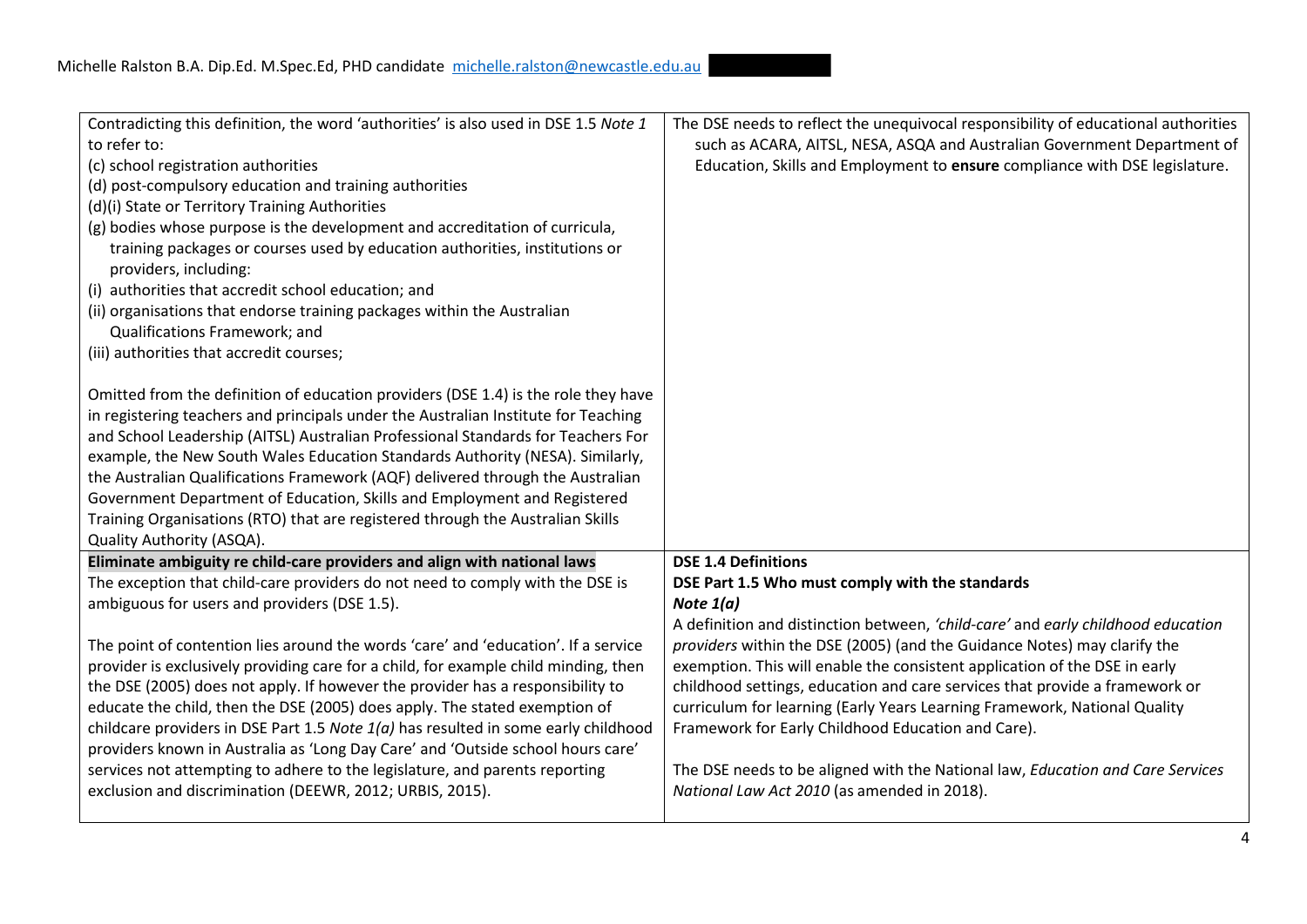The DSE is not currently aligned with the National law, *Education and Care Services National Law Act 2010*

# *Part 1, Section 5 Definitions-*

**Eliminate ambiguity of word imputed**

#### "(1) In this law-

*children's service* means a service providing or intended to provide education and care on a regular basis to children under 13 years of age that is primarily regulated under a children's services law of a participating jurisdiction and is not an education and care service;

*education and care service* means any service providing or intended to provide education and care on a regular basis to children under 13 years of age *other than*— (a) a school providing full-time education to children,…

#### **Example**

Education and care services to which this Law applies include long day care services, family day care services, outside school hours services and preschool programs including those delivered in schools, unless expressly excluded.

*family day care service* means an education and care service that (a) is delivered through the use of 2 or more educators to provide education and care to children: and, (b) operates from 2 or more residences. Note A family day care service that is an approved family day care service may provide education and care to children from a family day care residence or an approved family day care venue;

*personal arrangement* means education and care provided to a child— (a) by a family member or guardian of a child personally, otherwise than as a staff member of, or under an engagement with, a service providing education and care on a regular basis to children under 13 years of age; or

(b) by a friend of the family of the child personally under an informal arrangement where no offer to provide that education and care was advertised;

two meanings for the word, one that implies causation of disability by the person

#### Suggested wording:

**10.** *Child-care is the provision of care for a child (or children) by a person other than the child's legal guardians, such as a nanny, au pair, grandparent or child minder (also known as babysitter). Carers fulfil the caring duties of a parent such as provision of shelter, food, emotional support, personal hygiene such as toileting, and supervision. Carers are not otherwise a staff member of, or under an engagement with, a service providing education and care on a regular basis to children (under 13 years of age) or young people (under 18 years of age). Carers who only provide for the health, safety and wellbeing of children through the provision of care do not need to meet the Disability Standards for Education as they are not providing any education or training for the child. Carers must prohibit discrimination against children, or their associates, with disability, under the DDA (1992) Section 24 Goods, services and facilities.* 

*Early childhood education providers, such as children's services, education and care services, and family day care services (as defined in the* National law, *Education and Care Services National Law Act 2010) must comply with the DSE (DSE 1.5). Wherever students are being taught, employees must comply with the DSE (2005).* 

Please note that the *Education and Care Services Regulations (ECSR)* **do not include** any requirements to *provide adjustments that ensure children with disability have choices, opportunities and learning experiences on the same basis as children without disability so they can access and participate in education experiences, achieve learning outcomes and achieve independence.* Further, there is **no requirement** in the *ECSR* to develop an educational program that addresses specific needs based on individual assessments. Early childhood education providers have no regulation or guidance to prevent discrimination against students with disability, and no *minimal standards for required action to enact the human right to participate in education for persons with disability.* Imputed is not a word that is commonly used or understood. There appear to be **DSE 1.4 Definitions DDA Section 4 Interpretation**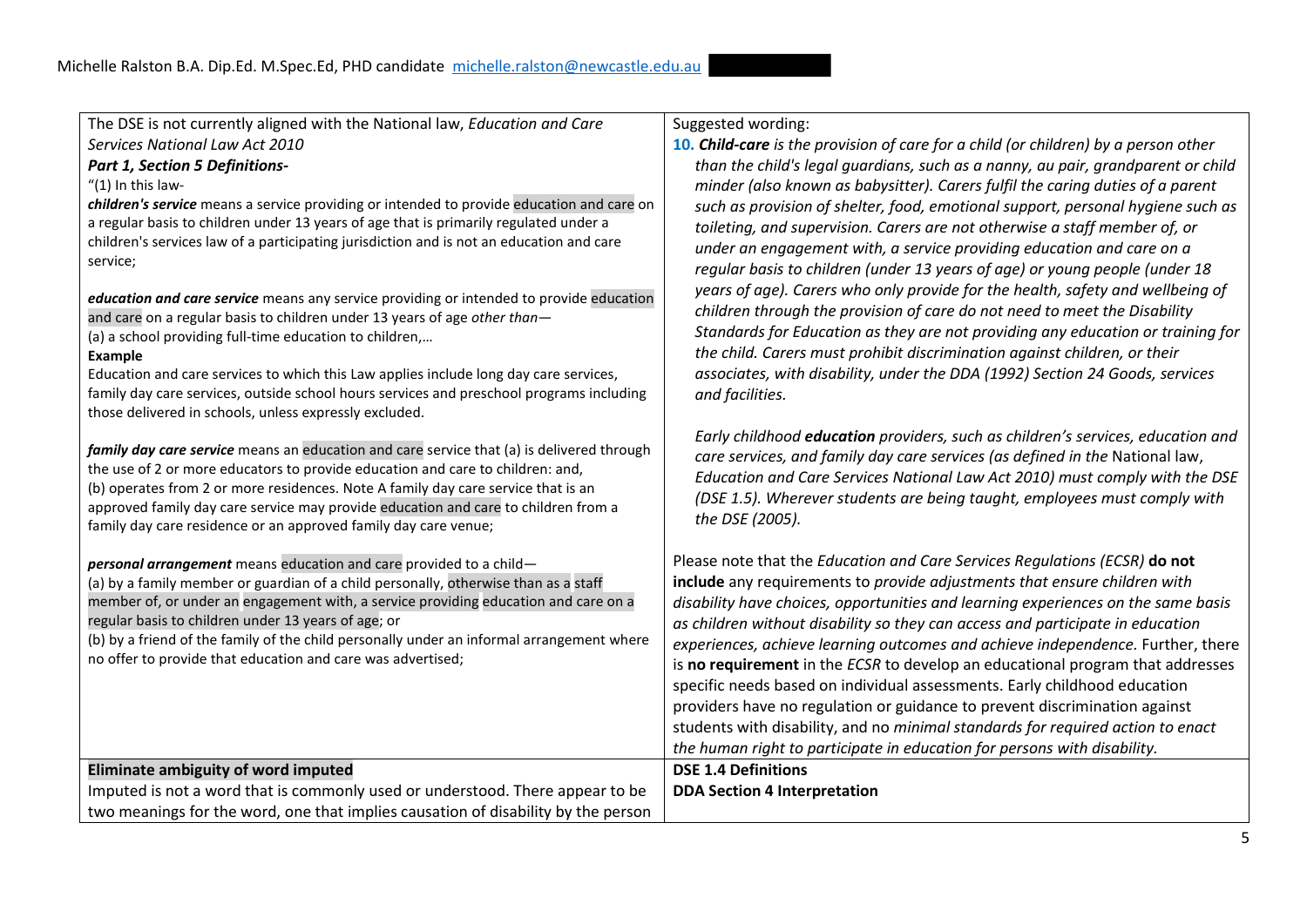| who imputes the disability (Australian Macquarie Dictionary), and one that does    | 11. Clarification of the intended meaning of imputed needs to be included in DDA  |
|------------------------------------------------------------------------------------|-----------------------------------------------------------------------------------|
| not. From a legal point of view, 'imputed' means that someone has "thought,        | Section 4 Interpretation, and, DSE 1.4 Definitions. Suggested wording:            |
| believed or presumed" (Rees et al., 2018, p. 352) that a person has a disability,  | 'Imputed' means that someone has thought, believed or presumed that a person      |
| and does not imply causation of the disability.                                    | has a disability, and does not imply causation of the disability.                 |
| Self regulation has not ensured compliance and is not appropriate                  | <b>Australian Human Rights Commission legislation</b>                             |
| Laws to regulate minimal compliance to legislation include the Work, Health and    | <b>DSE 1.5</b>                                                                    |
| Safety Act 2011, Aged Care Quality and Safety Commission Act 2018 and              |                                                                                   |
| Education and Care Services National Law Act 2010 (as amended 2018). These         | 12. Amend relevant Commonwealth legislation to give the Australian Human          |
| Acts have established commissions and external regulators that can prosecute,      | Rights Commission the authority to take action where there are breaches of        |
| issue infringement notices (on the spot fines)                                     | Standards without a student or parent having to take action (Review 2012, p.      |
| (https://www.worksafe.qld.gov.au/laws-and-compliance/compliance-and-               | 54)                                                                               |
| enforcement/penalties), shut sites down and revoke registration.                   | (see 9 above) DSE 1.5 The term 'providers' needs to be amended, as it now         |
|                                                                                    | includes schools, education institutions, school systems, Australian              |
| There is no mechanism established to regulate or "ensure compliance" (Guidance     | Curriculum, Assessment and Reporting Authority (ACARA), Australian Institute      |
| Notes, 2006, p. 7) within the DSE (2005). Regulation is the responsibility of the  | for Teaching and School Leadership (AITSL), Australian Skills Quality Assurance   |
| education provider (Guidance Notes, 2006, p. 7). There is no external,             | Authority (ASQA) and state registration authorities such as NSW Education         |
| independent regulation of practice. There are no systems to identify acts of       | Standards Authority (NESA).                                                       |
| omission (neglect) or commission (abuse) (Bryce, 2019) by education providers.     |                                                                                   |
| The principles of fair, transparent and accountable procedures are not upheld      | 13. DSE 1.5 The DSE, not the Guidance notes, should establish clear requirements  |
| when the education provider has the rights to make all decisions about what is     | for compliance with each of the parts of the standards, with mechanisms to        |
| reasonable and necessary, is not required to document decisions or provide         | determine omission of actions as well as compliance. Compliance needs to go       |
| evidence to support claims of unjustifiable hardship, and is the only regulator of | beyond self-regulation to external independent regulation.                        |
| policies, actions, and omissions. The DSE (2005) does not stipulate requirements   |                                                                                   |
| for documentation or reporting of complaints, nor documentation of self-           | 14. DSE 1.5 An external regulator needs to be established (with similar authority |
| regulation monitoring procedures.                                                  | as seen in the WHS, Aged Care and Education and Services Acts) to 'ensure'        |
|                                                                                    | fair, transparent and accountable regulation of compliance at national, system    |
| The DSE relies on individual students, and their associates, to know their rights  | and school levels. The external regulator needs to have authority to monitor,     |
| and the expected actions required of education providers, and to have the          | report to the Australian Human Rights Commission, prosecute, issue                |
| physical and emotional resources to pursue a complaint. The World Bank (2019)      | infringement notices (on the spot fines), shut sites down and revoke              |
| reported that persons with disability are among the least likely minority group to | registration.                                                                     |
| lodge formal complaints. The cumulative effect of disadvantage from groups who     |                                                                                   |
| might experience additional disadvantage such as people who are Aboriginal and     | The regulator must be authorised to interrogate the policy and practice of        |
| Torres Strait Islander, from low socio-economic and/ or multi-cultural             | education providers for consistency, inconsistency and possible discrepancy       |
| backgrounds, and live in rural or remote Australia background (URBIS, 2015)        | with the content of the DSE. This includes identifying acts of omission           |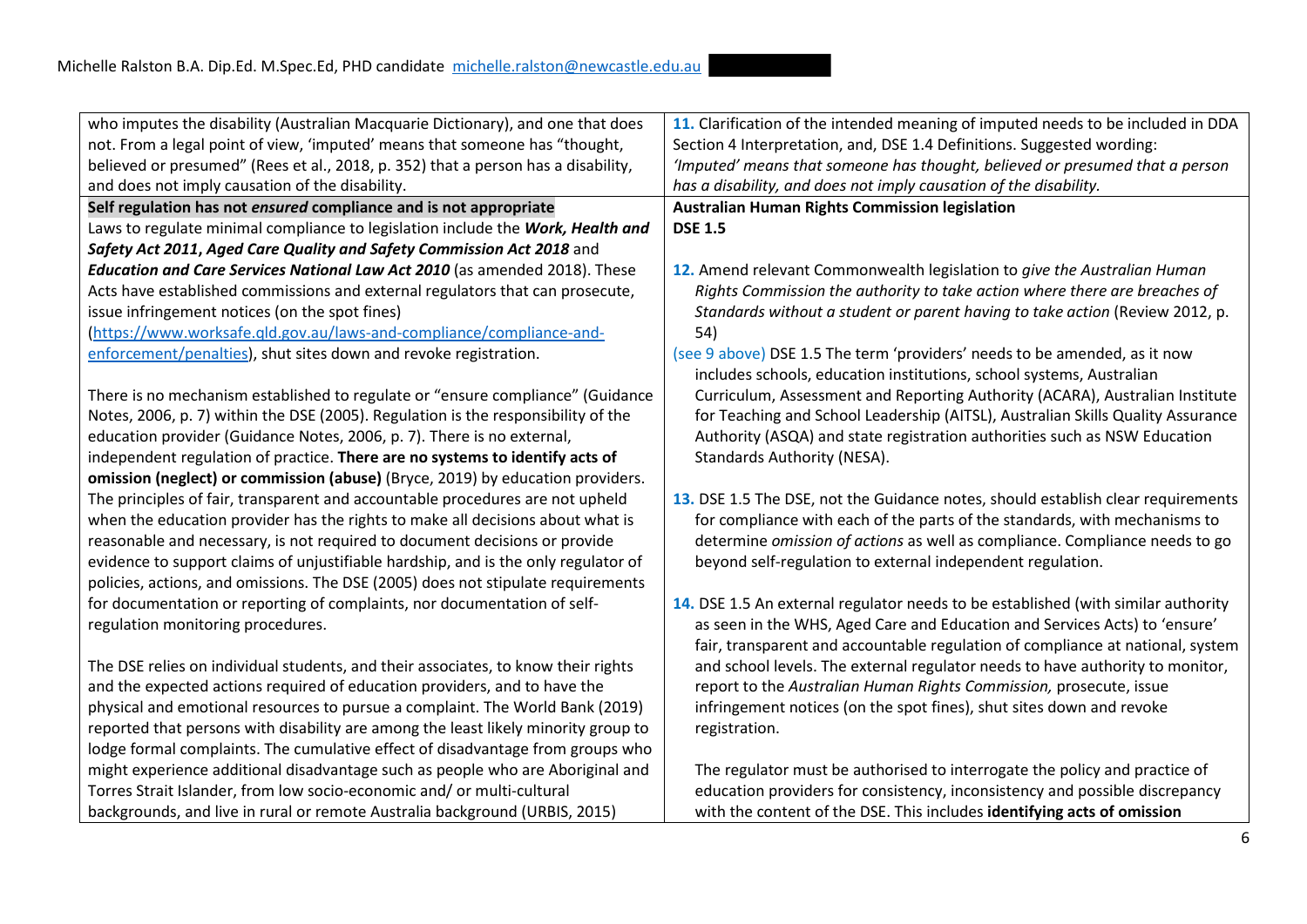| compounds this issue. Very few matters in Australia proceed to litigation (Duncan<br>et al., 2020).                                                                                                                                                                                                                                                                                                                                                           | (neglect) or commission (abuse). Policies should be admissible evidence in<br>court proceedings, in a similar manner as in the WHS Act.                                                                                                                                                                                                                          |
|---------------------------------------------------------------------------------------------------------------------------------------------------------------------------------------------------------------------------------------------------------------------------------------------------------------------------------------------------------------------------------------------------------------------------------------------------------------|------------------------------------------------------------------------------------------------------------------------------------------------------------------------------------------------------------------------------------------------------------------------------------------------------------------------------------------------------------------|
| As the Commissioner's recommendations are not binding, students and their<br>associates become obliged to employ legal representatives in the Federal Court<br>of Australia. Both Review Reports (2012, 2015) revealed consistent and ongoing<br>issues related to non-compliance that resulted in disability discrimination. The<br>financial burden acts as a dis-incentive and restricts complainants from pursuing<br>their equal rights.                 |                                                                                                                                                                                                                                                                                                                                                                  |
| Evidence provided (see mandated policies below) reveals that the largest<br>education system in Australia, the NSW DoE, does not meet minimal mandated<br>standards for policy content. Self-regulation is not working and is not adequate.                                                                                                                                                                                                                   |                                                                                                                                                                                                                                                                                                                                                                  |
| Self-regulation has been unsuccessful, with numerous examples of ongoing and<br>systemic discrimination. The DSE is not an effective or efficient mechanism for<br>achieving its objects.                                                                                                                                                                                                                                                                     |                                                                                                                                                                                                                                                                                                                                                                  |
| Expand range of complaints options and improve complaints mechanisms<br>The complaints mechanisms are not clearly stated within the DSE and not                                                                                                                                                                                                                                                                                                               | DSE 1.5, DSE 3.4, DSE 4, DSE 8, DSE 8.3(1), DSE 8.3(2)(a)<br>DSE 8.3(2)(b), DSE 8.3(2)(c), DSE 10.2                                                                                                                                                                                                                                                              |
| adequately communicated. Referring to four documents I have discovered:                                                                                                                                                                                                                                                                                                                                                                                       |                                                                                                                                                                                                                                                                                                                                                                  |
| Complaints about contraventions to the DSE (2005) and disability discrimination<br>can be made to the Human Rights and Equal Opportunity Commissioner under                                                                                                                                                                                                                                                                                                   | 15. Dispute resolution options need to be made available with regard to<br>determination of necessary and reasonable (DSE 3.4) adjustments and                                                                                                                                                                                                                   |
| the legislative dispute resolution procedures established in the HREOC Act (1986)                                                                                                                                                                                                                                                                                                                                                                             | unjustifiable hardship (DSE 10.2). Suggested wording:                                                                                                                                                                                                                                                                                                            |
| (Explanatory Statement: Education Standards under the Disability Discrimination<br>Act, 2005; DSE, 2005; Guidance Notes, 2006). The complaints and conciliation<br>process is limited by the HREOC Act (1986), as the Commission does not have the<br>legal right to determine that discrimination has occurred (Know Your Rights:<br>Disability Discrimination, 2012). The complaints mechanism is non-binding but<br>can be escalated to the federal court. | DSE 3.4, DSE 10.2 The education provider is required to demonstrate and<br>communicate reasons for the decision that the adjustment is not necessary<br>and reasonable, or imposes unjustifiable hardship, within a reasonable<br>timeframe of two weeks (DDA Section 11(2); Guidance Notes p. 6) and in an<br>accessible format for the student and associates. |
| The complaints-based system is impeding the achievement of the aims of the                                                                                                                                                                                                                                                                                                                                                                                    | 16. Clarify the nature of the evidence required.                                                                                                                                                                                                                                                                                                                 |
| DSE. The onus is on individual students and their families to enforce compliance                                                                                                                                                                                                                                                                                                                                                                              | 17. DSE 1.5 'Provide a range of dispute resolution options including mediation,                                                                                                                                                                                                                                                                                  |
| with the Standards (Dickson, 2014). Families currently have the heavy burden                                                                                                                                                                                                                                                                                                                                                                                  | conciliation and arbitration, as an alternative to the courts' (Review 2012, Rec                                                                                                                                                                                                                                                                                 |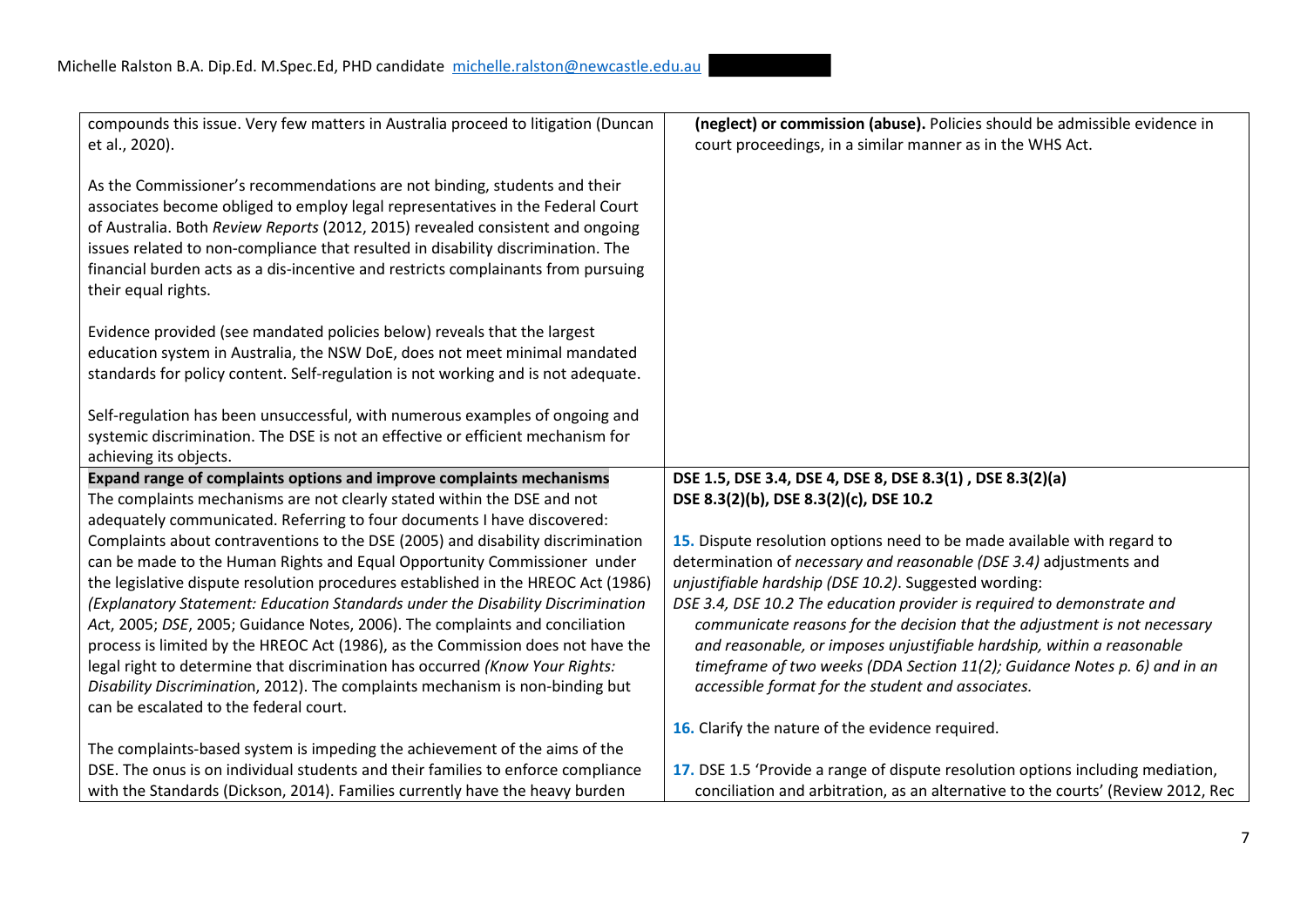(deBruin, 2019) to prove discrimination, rather than the education provider needing to demonstrate that they are complying with the legal obligations.

Complaints procedures are only mentioned in relation to harassment and victimisation (DSE 8). Disputes may feasibly arise over what adjustments are necessary and reasonable, and what may cause unjustifiable hardship, but this option is not available to the student with disability or their associates.

There is no requirement for complaint policy and procedures (DSE 8) to be designed so that all students and their associates can follow them without undue difficulty, in the same manner that is required in the enrolment standards (DSE 4) (e.g. accessibility, range of formats). Consultation with the Associate has also been omitted from DSE 8. This may result in the student and their associates not being aware of policies or not able to access them.

Differences with regard to human agency in decision-making, knowledge, advocacy skills and financial resources are areas of concern that limit the likelihood of complaints being initiated or pursued through formal processes such as the AHRC and court systems (DEEWR 2012; URBIS, 2015). "Reliance on people with disability or their associates to lodge complaints places the onus of action on the person with least power in the student-provider relationship" (URBIS, 2015, p.ii) and these people are more likely to have more complex needs for support and advocacy.

While the emphasis on consultation, participation and evaluation gives the impression students with disability and their associates have the capacity to effect change, closer examination reveals that the education authority is assigned the right to make decisions in the educational institution. Education providers 'decide, determine, assess, develop, establish, design, provide, facilitate and implement'. Thus, a student with disability and their family may participate in consultation but the principal makes the final decision about what is implemented. Similarly, the opinions and experiences of the student and their associates may influence outcomes in the Human Rights and Equal Opportunity

9, p. 54). These options must be communicated in an accessible format to the student and associates as part of the enrolment procedure.

**18.** Require complaint procedures to be designed so that all students and their associates can follow them without undue difficulty, in the same manner that is required in the enrolment standards (DSE 4) (e.g. accessibility, range of formats).

- *DSE 4(5) Information about the range of dispute resolution options including mediation, conciliation and arbitration, HREOC and the courts must be communicated in an accessible format to the student and associates as part of the enrolment procedure.*
- **19.** DSE 8.3(2)(c) The *complaint mechanisms* should also be *available to associates* as they may be harassed or victimised in the educational institution or by education providers
- **20.** DSE 8.3(1) and 8.3(2)(a) The *obligation to prevent harassment and victimisation of associates* needs to be included.
- **21.** DSE 8.3(2)(b) *Associates need to be informed about action to take if harassment or victimisation occurs*; and,
- **22.** DSE 8.3(2)(c) *Associates need to be informed about complaints procedures and dispute resolution options that are "available to a student" so that they can advocate for the student.*
- **23.** DSE 1.5 Provide clearer guidance on the process of complaints, where to get help and options available if the consultation process fails.
- **24.** Clearly state the constraints on current complaints mechanisms. Suggested wording:
- *DSE 1.5 Complaints about contraventions to the DSE (2005) and disability discrimination can be made to the Human Rights and Equal Opportunity Commissioner under the legislative dispute resolution procedures established in the HREOC Act (1986). The complaints and conciliation process is limited by the HREOC Act (1986), as the Commission does not have the legal right to*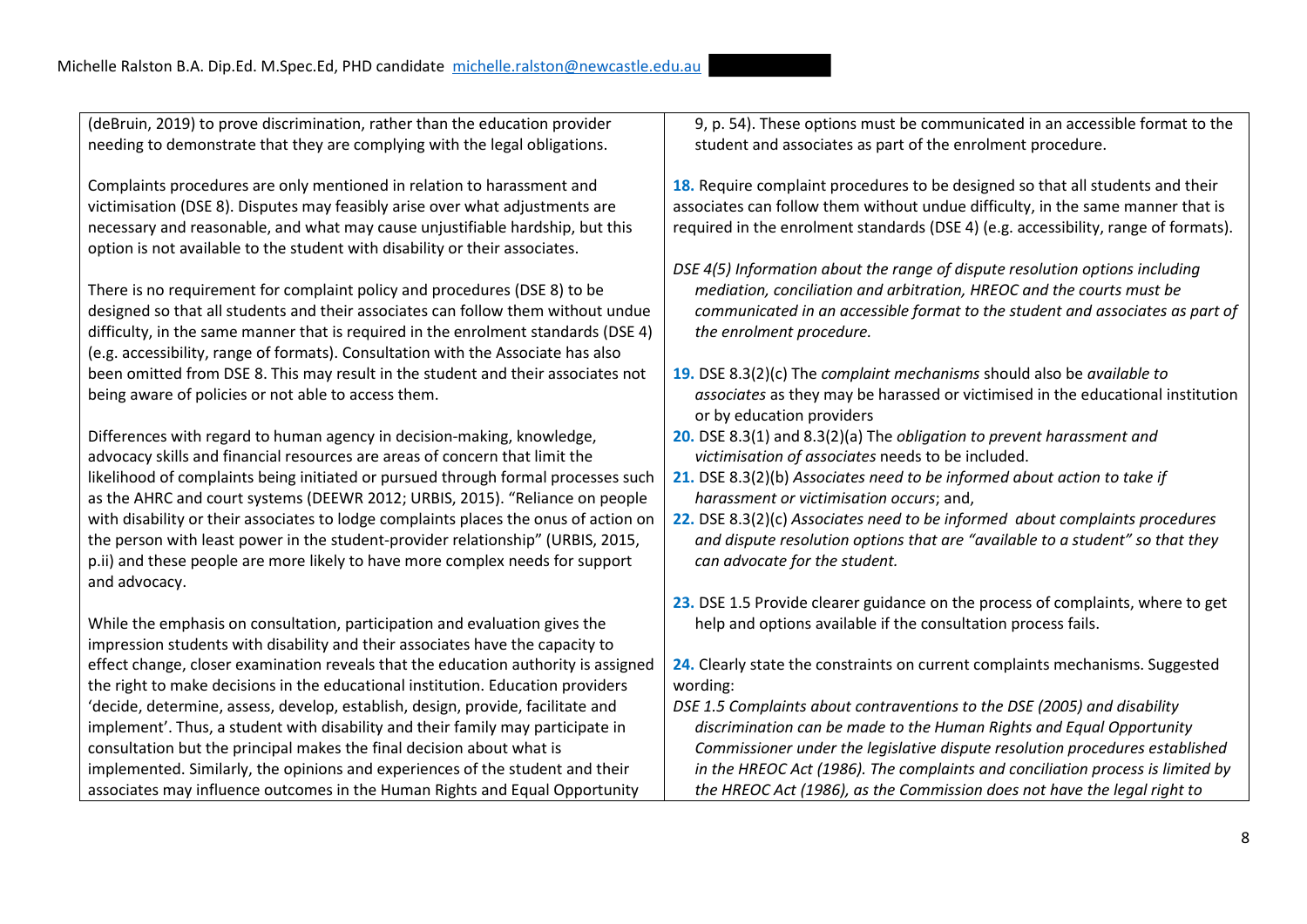| Commission (HREOC) and Federal Court, but this is limited to the provision of                                                                                                                                                                                                                                                                                                                                                                                                                                                                                                                                                                                                                                    | determine that discrimination has occurred. The complaints mechanism is non-                                                                                                                                                                                                                                                                                                                                                                                                                                                                                           |
|------------------------------------------------------------------------------------------------------------------------------------------------------------------------------------------------------------------------------------------------------------------------------------------------------------------------------------------------------------------------------------------------------------------------------------------------------------------------------------------------------------------------------------------------------------------------------------------------------------------------------------------------------------------------------------------------------------------|------------------------------------------------------------------------------------------------------------------------------------------------------------------------------------------------------------------------------------------------------------------------------------------------------------------------------------------------------------------------------------------------------------------------------------------------------------------------------------------------------------------------------------------------------------------------|
| information in relation to a formal complaint.                                                                                                                                                                                                                                                                                                                                                                                                                                                                                                                                                                                                                                                                   | binding but can be escalated to the Federal Court.                                                                                                                                                                                                                                                                                                                                                                                                                                                                                                                     |
| There is no Part or Section in the DSE that clearly explains the options or process<br>for complaints and conciliation. There is no information about possible costs and<br>to whom student and associates may seek assistance or advice. The absence of<br>this information, and about disability legal centres and advocacy groups that may<br>assist a family and their associates, impedes access to equality before the law<br>(DSE $1.3(b)$ ).<br>The current reliance on discrimination law whereby parents have to bring a claim<br>of discrimination to conciliation, and perhaps on to litigation, is failing to ensure<br>the rights of children with disability to education' (Duncan et al., 2020). | (see 12 above) Amend relevant Commonwealth legislation to give the Australian<br>Human Rights Commission the authority to take action where there are<br>breaches of Standards without a student or parent having to take action.<br>25. Add a Part or Section in the DSE that clearly explains the options or process<br>for complaints and conciliation. Provide information about: possible costs; to<br>whom students and associates may seek assistance or advice; disability legal<br>centres and advocacy groups that may assist a family and their associates. |
| <b>Enforcement is absent</b>                                                                                                                                                                                                                                                                                                                                                                                                                                                                                                                                                                                                                                                                                     | <b>DSE 1.5</b>                                                                                                                                                                                                                                                                                                                                                                                                                                                                                                                                                         |
| There is no Part or Section in the DSE that clearly explains the process of<br>enforcement. The Guidance Notes, not the DSE, state that, "compliance with the<br>standards is the responsibility of providers" (Commonwealth of Australia, 2006,<br>p.7). No information is imparted about likely costs or processes, or from whom<br>students and associates may seek assistance. The absence of this information,<br>and about disability legal centres and advocacy groups that may assist a family<br>and their associates, impedes access to equality before the law (DSE1.3(b)).                                                                                                                           | 26. Enforcement mechanisms need to be included in the legislature of the DSE.<br>Add a Part or Section in the DSE that clearly explains the process of<br>enforcement. Provide information about likely costs and processes, and from<br>whom students and associates may seek assistance. This may include disability<br>legal centres and advocacy groups that may assist a family and their<br>associates.                                                                                                                                                          |
|                                                                                                                                                                                                                                                                                                                                                                                                                                                                                                                                                                                                                                                                                                                  | A shift from a complaints-based system of enforcement is urgently needed.                                                                                                                                                                                                                                                                                                                                                                                                                                                                                              |
| The legal process necessitates the employment of legal representatives as well as<br>the risk of losing the complaint and being ordered to pay the legal costs of the<br>respondent. For many students with disability and their associates this may be<br>beyond the financial and emotional resources of this minority group that the DSE<br>is meant to protect (Dixon, 2019).                                                                                                                                                                                                                                                                                                                                | (see 12 above) Amend relevant Commonwealth legislation to give the Australian<br>Human Rights Commission the authority to take action where there are<br>breaches of Standards without a student or parent having to take action<br>(DEEWR, 2012, p. 54)                                                                                                                                                                                                                                                                                                               |
| 'Enforcement of compliance with the legislation depends on the willingness and<br>ability of often vulnerable individual complainants to pursue a claim of<br>discrimination or breach of the Standards' (Duncan, 2020, p. 14). Since very few<br>cases proceed to court the existing case law is 'not representative of the scope or<br>nature of discrimination practice' (O'Connell, 2017, p. 112) in Australia.                                                                                                                                                                                                                                                                                              | (see 14 above) DSE 1.5 An external regulator needs to be established (with similar<br>authority as seen in the WHS, Aged Care and Education and Services Acts) to<br>'ensure' fair, transparent and accountable regulation of compliance at<br>national, system and school levels. The external regulator needs to have<br>authority to monitor, report to the Australian Human Rights Commission,                                                                                                                                                                     |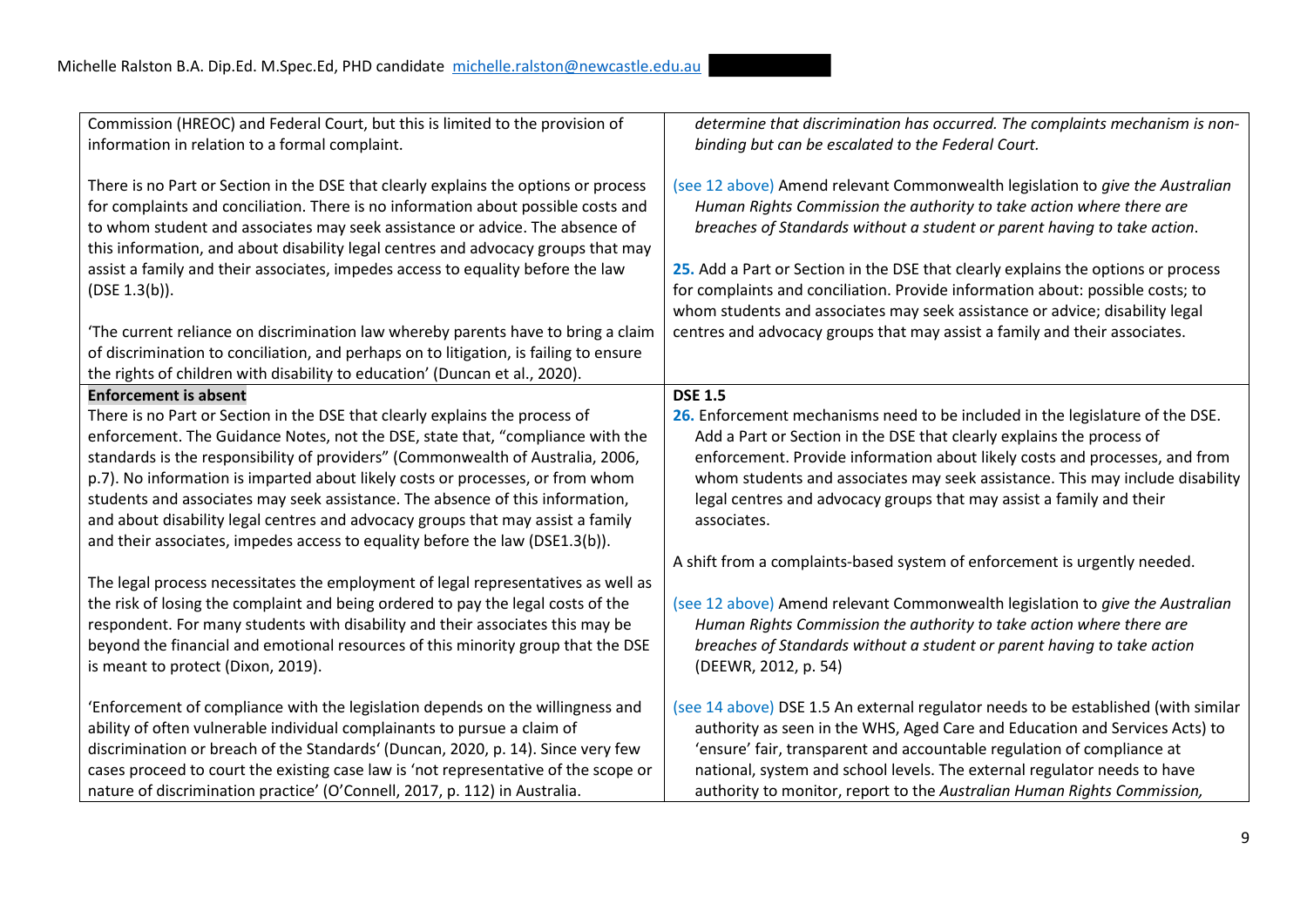|                                                                                                                                                           | prosecute, issue infringement notices (on the spot fines), shut sites down and<br>revoke registration.<br>The regulator must be authorised to interrogate the policy and practice of |
|-----------------------------------------------------------------------------------------------------------------------------------------------------------|--------------------------------------------------------------------------------------------------------------------------------------------------------------------------------------|
|                                                                                                                                                           | education providers for consistency, inconsistency and possible discrepancy<br>with the content of the DSE. This includes identifying acts of omission                               |
|                                                                                                                                                           | (neglect) or commission (abuse). Policies should be admissible evidence in<br>court proceedings, in a similar manner as in the WHS Act.                                              |
| <b>Contradictory decision making processes</b>                                                                                                            | DSE 3.3, DSE 3.4, DSE 3.6, DSE 1.3                                                                                                                                                   |
| Service providers are recognised as "independent expert[s]" (DSE 3.4, Note) who                                                                           | 27. A collaborative decision making process is required, where stakeholders share                                                                                                    |
| have specialist knowledge about the type and extent of adjustments that are                                                                               | their knowledge and experience to achieve the mutually agreed goal of ensuring                                                                                                       |
| 'necessary' and 'required' by the student. It is contradictory to mandate that the                                                                        | equitable access to education for all students through the provision of agreed                                                                                                       |
| education provider, who is not an expert nor independent, decide on what is                                                                               | reasonable adjustments. Suggested wording:                                                                                                                                           |
| necessary and reasonable within their environment. Unequal authoritative                                                                                  |                                                                                                                                                                                      |
| relationships may impede the intent to achieve equality.                                                                                                  | DSE 3.6 The student, associates and education provider must collaborate and                                                                                                          |
| Contradictory pressures of making reasonable adjustments to alleviate the effect                                                                          | mutually agree on the provision of specific reasonable adjustments.                                                                                                                  |
| or any disadvantage in the student's learning, but always relative to the cost and                                                                        | 28. DSE 3.6 When there is a dispute about what is necessary and reasonable, the                                                                                                      |
| benefits to the education provider (DSE 3.4(2)(e)), establishes a competitive                                                                             | education provider is required to demonstrate and communicate reasons for the                                                                                                        |
| educational climate which potentially devalues, discriminates against and                                                                                 | decision that the adjustment is not necessary and reasonable within two weeks                                                                                                        |
| excludes students with disability. The judgement of what is reasonable is not                                                                             | (DDA Section 11(2); Guidance Notes p. 6) and in an accessible format for the                                                                                                         |
| impartial.                                                                                                                                                | student and associates.                                                                                                                                                              |
|                                                                                                                                                           |                                                                                                                                                                                      |
| The apparent discrepancy between what is determined to be necessary but                                                                                   | 29. Clarify the nature of the evidence required.                                                                                                                                     |
| unreasonable (DSE 3.4, Note) creates a difficult conundrum for education                                                                                  |                                                                                                                                                                                      |
| providers. If the costs and benefits of making an adjustment are measured                                                                                 | A clearer mandate for education providers to be proactive in the provision of                                                                                                        |
| relative to people with and without disability, and weighed against each other,<br>then achievement of education on the same basis appears to be tenuous. | reasonable adjustments is needed. (See amendment 4 above)                                                                                                                            |
|                                                                                                                                                           | The DSE need to state more clearly that omission to provide a necessary and                                                                                                          |
| There is no requirement for the students, associates or the education provider to                                                                         | reasonable adjustment is a criminal act. Suggested wording:                                                                                                                          |
| agree on adjustments that are reasonable or implemented. The decision is                                                                                  | 30. DSE 3.3(2)(a) If an education provider's actions, or omission to act, result in                                                                                                  |
| entirely the privileged right of the education provider. Fair, equal and non-                                                                             | another person experiencing harm or less favourable treatment on the                                                                                                                 |
| discriminatory access to education and training seems to be limited within the                                                                            | grounds of disability, the education provider may be prosecuted for a criminal                                                                                                       |
| legislation by measures that work against, rather than with, each other.                                                                                  |                                                                                                                                                                                      |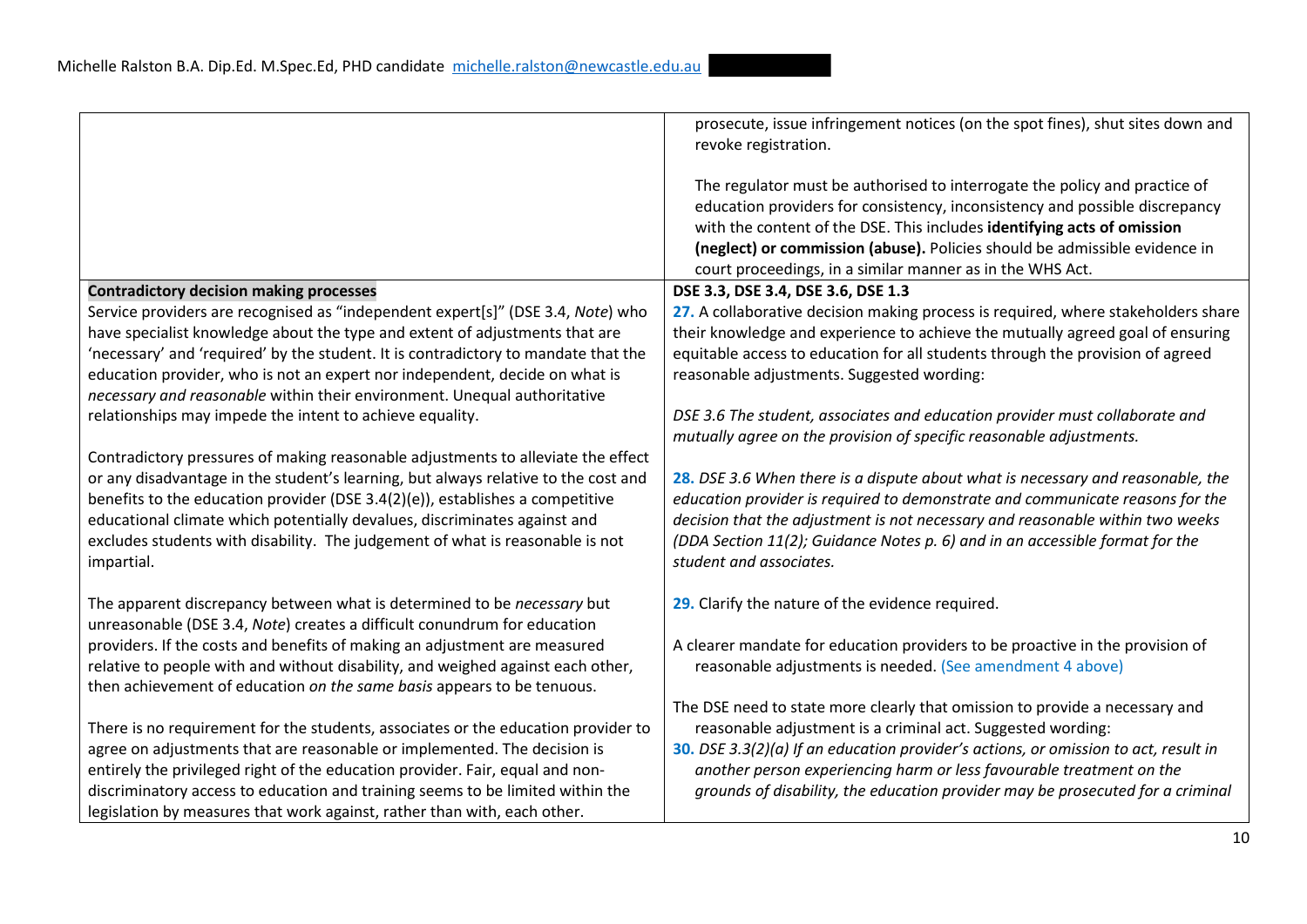|                                                                                    | act (Australian Law Reform Commission, n.d.; DDA Section 5(1); DDA Section         |
|------------------------------------------------------------------------------------|------------------------------------------------------------------------------------|
|                                                                                    | 42).                                                                               |
|                                                                                    | 31. DSE 3.3(2)(b) If an education provider's omission to provide necessary and     |
|                                                                                    | reasonable adjustments result in another person experiencing harm or less          |
|                                                                                    | choices, opportunities and learning experiences on the grounds of disability,      |
|                                                                                    | the education provider may be prosecuted for a criminal act.                       |
| The lexicon of consultation within the DSE constrains the intended promotion       | DSE 3.5, DSE 3.6, DSE 4.2.(3), DSE 5.2(2), DSE 6.2(2), DSE 7.2(5), DSE 7.2(6), DSE |
| of recognition, acceptance and equal rights of persons with disability within the  | 10.2(3)                                                                            |
| broader community.                                                                 | Establish collaborative relationships and decision-making processes where the      |
|                                                                                    | student and associate have parity (equal status) in determining what adjustments   |
| The education provider is given the responsibility and authority of decision maker | are reasonable and necessary. (see amendment 27)                                   |
| with authority over "independent experts" (DSE 3.5), students with disability and  |                                                                                    |
| their associates. This is repeated in DSE 10.2(3) where unjustifiable hardship may | 32. Provide a clear definition of collaboration, and how it differs from           |
| be claimed even when the adjustment is determined to be reasonable and             | consultation.                                                                      |
| necessary.                                                                         |                                                                                    |
|                                                                                    | DSE 3.5 Collaboration involves the student, associates, independent experts,       |
| The education provider, who is not independent and may not be an expert with       | support services and education providers working as equal partners to identify     |
| regard to what a student needs to participate in education and training on the     | and implement reasonable adjustments so that the student with disability is        |
| same basis as other students, to achieve learning outcomes, participate in         | supported to achieve learning outcomes, participate in courses and programs,       |
|                                                                                    |                                                                                    |
| courses and programs, and achieve independence, makes final decisions about:       | and achieve independence. Collaboration requires the use of collective             |
| Enrolment policy and procedures                                                    | intelligence in the context of teams who exercise trust and mutual respect as      |
| Who is accepted to be enrolled                                                     | they work together to achieve agreed goals. The collaborative interactions         |
| Reasonable and necessary adjustments                                               | lead to new thinking, perspectives and actions for all participants.               |
| Unreasonable adjustments                                                           |                                                                                    |
| Unjustifiable hardship                                                             | Consultation is a dialogue between people (consultants) who provide information    |
| Grievance policies and procedures                                                  | or opinions to another person or group of people. There is usually a person        |
| Activities, opportunities, programs and courses                                    | appointed as the leader (for example the principal), who facilitates the           |
| Learning programs for staff                                                        | collation of information and makes final decisions.                                |
| Methods for self-regulation such as auditing and reporting mechanisms              |                                                                                    |
| (Guidance Notes p. 9)                                                              | Replace the term consulting with collaborating with.                               |
|                                                                                    | Replace consult with collaborate with.                                             |
| While collaboration refers to parity (equal status) in relationships and decision- |                                                                                    |
| making, the DSE establishes a hierarchical relationship between stakeholders       | 33. DSE 3.5 Collaborating with the student                                         |
| where most decisions are made by the education provider. Human agency for all      | the education provider must collaborate with the student                           |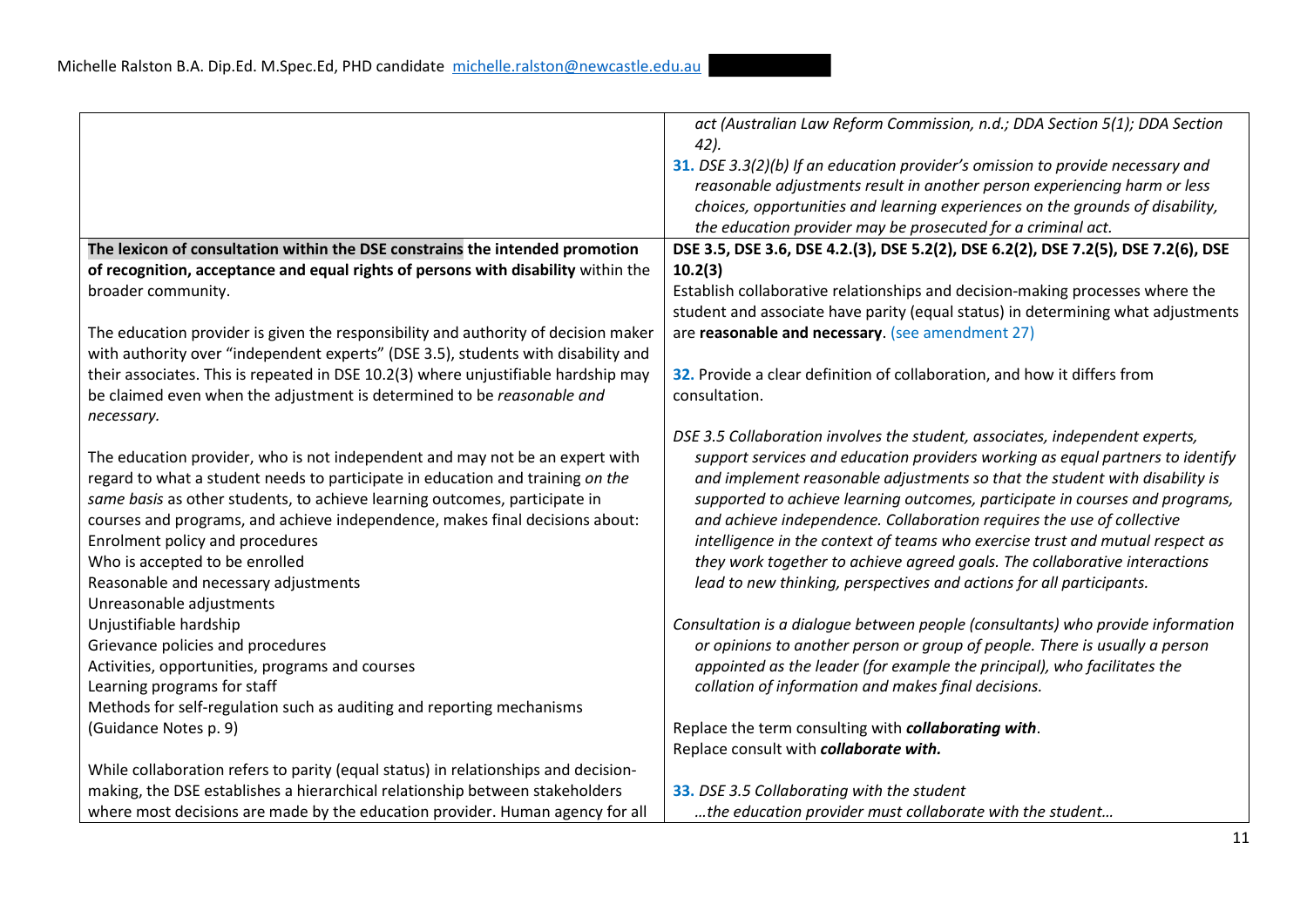| stakeholders is limited. Combined, these legitimise a culture of inequality in<br>relationships, human agency and consultation that puts at risk the intended<br>promotion of recognition, acceptance and equal rights of people with disability<br>within the broader community (DSE 1.3(c)). | 34. DSE 3.6 In deciding whether to make a particular reasonable adjustment for a<br>student, the education provider, student, associates and independent experts<br>must: |
|------------------------------------------------------------------------------------------------------------------------------------------------------------------------------------------------------------------------------------------------------------------------------------------------|---------------------------------------------------------------------------------------------------------------------------------------------------------------------------|
|                                                                                                                                                                                                                                                                                                | 35-39. DSE 4.2.(3) DSE 5.2(2), DSE 6.2(2), DSE 7.2(5), DSE 7.2(6)                                                                                                         |
|                                                                                                                                                                                                                                                                                                | The provider must:                                                                                                                                                        |
|                                                                                                                                                                                                                                                                                                | (a) collaborate with                                                                                                                                                      |
|                                                                                                                                                                                                                                                                                                | (b) in the light of that collaboration                                                                                                                                    |
|                                                                                                                                                                                                                                                                                                |                                                                                                                                                                           |
|                                                                                                                                                                                                                                                                                                | 40. DSE10.2(3) Providers must communicate to the student and associate the                                                                                                |
|                                                                                                                                                                                                                                                                                                | basis on which the decision of unjustifiable hardship was made.                                                                                                           |
| <b>Mandate written documentation of consultation</b>                                                                                                                                                                                                                                           | DSE 3.5, DSE 4.2, DSE 5.2, DSE 6.2, DSE 7.2, DSE 8.3                                                                                                                      |
| Currently, there is no requirement to document consultation and adjustments in                                                                                                                                                                                                                 | 41. Mandate written documentation of Reasonable Adjustment Plans (RAPs),                                                                                                  |
| the form of an Individual Education Plan (IEP) or Reasonable Adjustment Plan                                                                                                                                                                                                                   | developed in collaboration with key stakeholders, for all students with                                                                                                   |
| $(RAP)$ .                                                                                                                                                                                                                                                                                      | disability where reasonable adjustments are required.                                                                                                                     |
|                                                                                                                                                                                                                                                                                                |                                                                                                                                                                           |
| Both of the Review Reports (DEEWR, 2012; URBIS, 2015) identified recurring                                                                                                                                                                                                                     | In 2011 the Australian Government reported on research that identified cultural                                                                                           |
| concerns about the lack of consistency in the quality, content, frequency and                                                                                                                                                                                                                  | concerns by people of Aboriginal and Torres Strait Islander heritage about                                                                                                |
| documentation of consultation about reasonable adjustments with students and                                                                                                                                                                                                                   | terminology such as 'Individual Learning Plans' (ILPs) (Commonwealth of                                                                                                   |
| their associates. The Review in 2012 recommended that 'formal mechanisms for                                                                                                                                                                                                                   | Australia, 2011). It was suggested that individual learning implied learning in                                                                                           |
| compliance in relation to consultation with students and making adjustments' (p.                                                                                                                                                                                                               | isolation to others, whereas the priority focus of Personalised Learning Plans                                                                                            |
| 54) be incorporated into the DSE. Both Review Reports recommended an                                                                                                                                                                                                                           | for Aboriginal and Torres Strait Islander students was connection with                                                                                                    |
| amendment to the DSE (2005) to require documentation of consultation and                                                                                                                                                                                                                       | community.                                                                                                                                                                |
| individual education plans for all students with disability (DEEWR, 2012,                                                                                                                                                                                                                      | The Australian Government has provided two resources, using similar                                                                                                       |
| Recommendation 5, 6, 11; URBIS, 2015, Recommendation 7, 8).                                                                                                                                                                                                                                    | terminology, but with different purpose. The intent of the Planning for                                                                                                   |
|                                                                                                                                                                                                                                                                                                | Personalised Learning and Support (Australian Government DET, 2015b)                                                                                                      |
| While claiming to address the Review Reports' concerns about lack of consistency                                                                                                                                                                                                               | document is to guide education providers in the consultation process with                                                                                                 |
| in the legislated mandate to consult, the process described in the <i>Planning for</i>                                                                                                                                                                                                         | regard to students with disability. The Guide to developing Personalised                                                                                                  |
| personalised learning and support: A national resource (Australian Government                                                                                                                                                                                                                  | Learning Plans for Aboriginal and Torres Strait Islander students - A                                                                                                     |
| DET, 2015b) document does not include writing down or recording decisions                                                                                                                                                                                                                      | professional learning resource (Commonwealth of Australia, 2011) targets                                                                                                  |
| made during consultation, planning, implementation or review. In the section                                                                                                                                                                                                                   | improved educational and health outcomes for students of indigenous                                                                                                       |
| entitled "Where to go for additional guidance or assistance" (Australian                                                                                                                                                                                                                       | heritage. As education services are required to have PLPs for indigenous                                                                                                  |
| Government DET, 2015b, p. 6) parents are advised to ask for the outcomes and                                                                                                                                                                                                                   | students, it seems culturally insensitive to use the same terminology to refer                                                                                            |
| proposed actions to be written and distributed to each participant. The onus of                                                                                                                                                                                                                | to students with disability. Assumptions may be made about a student having                                                                                               |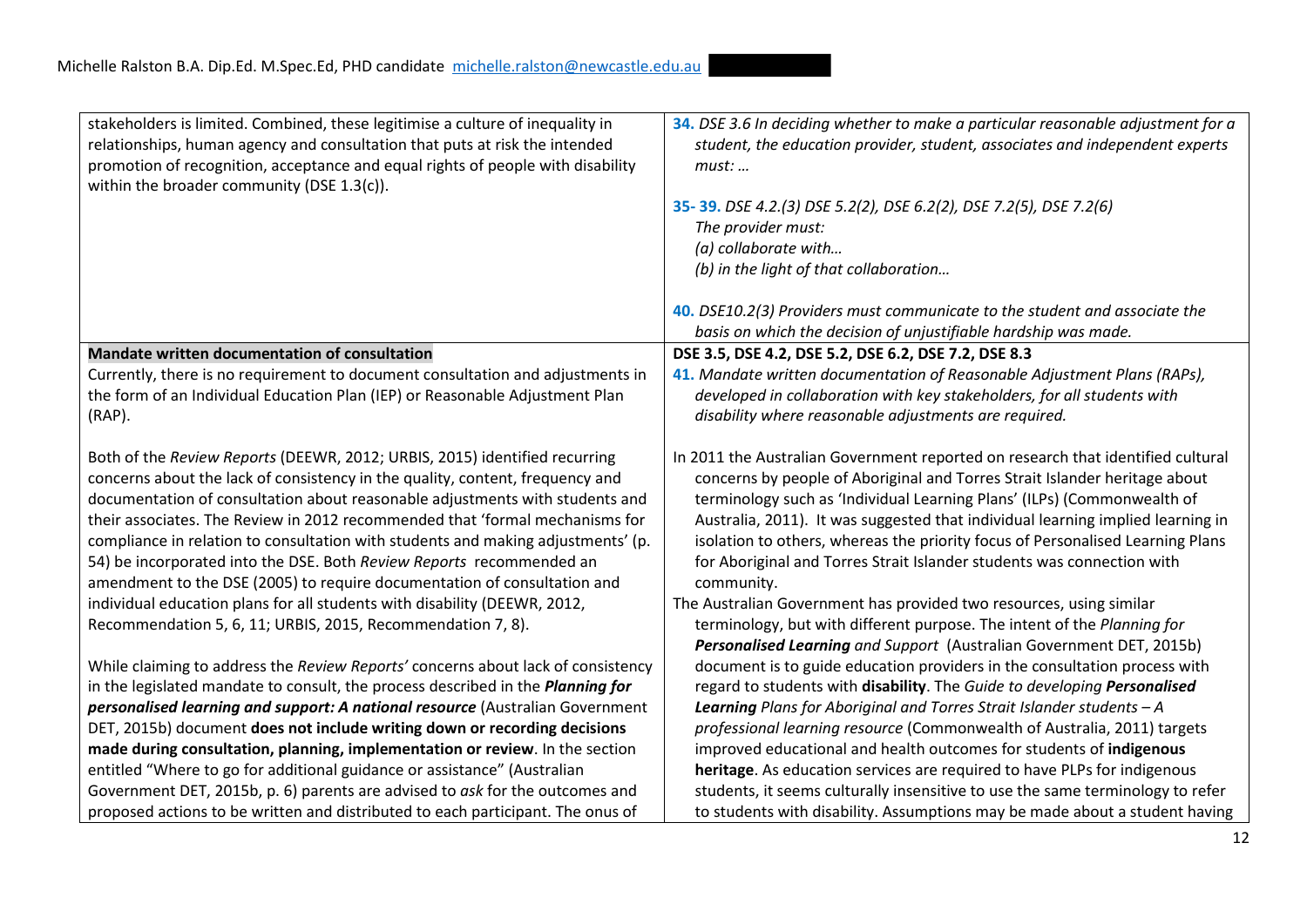| seeking a record of the plan is placed on the family, rather than the education<br>provider. The parent may ask, but the education provider decides if and how the                                                                                                                                                                                                                                                                                                                                                                                                                  | a disability because they have a PLP. However, the student may not have any<br>disability.                                                                                                                                                                                                                                                                                                                                                                                                                           |
|-------------------------------------------------------------------------------------------------------------------------------------------------------------------------------------------------------------------------------------------------------------------------------------------------------------------------------------------------------------------------------------------------------------------------------------------------------------------------------------------------------------------------------------------------------------------------------------|----------------------------------------------------------------------------------------------------------------------------------------------------------------------------------------------------------------------------------------------------------------------------------------------------------------------------------------------------------------------------------------------------------------------------------------------------------------------------------------------------------------------|
| plan is recorded. This has the effect of diminishing the accountability of the<br>education provider, whose responsibility it is to 'ensure' they comply with<br>legislation and prevent discrimination.                                                                                                                                                                                                                                                                                                                                                                            | It is suggested therefore that the term Reasonable Adjustment Plan (RAP) be<br>adopted within the context of Australian legislation. RAP does not emphasise<br>disability (such as the term Disability Support Plan) and focusses attention on<br>the provision of reasonable adjustments to facilitate equitable access and<br>participation in education.<br>While Individual Education Plan (IEP) is an internationally recognised term, it<br>continues to be culturally insensitive to our Indigenous families. |
|                                                                                                                                                                                                                                                                                                                                                                                                                                                                                                                                                                                     | 42. Require all education providers to collaboratively design RAPs for all students<br>with disability that focus on the provision of adjustments that ensure student/s<br>with disability have choices, opportunities and learning experiences on the<br>same basis as a student without disability so they can participate in education<br>and training, achieve learning outcomes and achieve independence.                                                                                                       |
|                                                                                                                                                                                                                                                                                                                                                                                                                                                                                                                                                                                     | 43. Mandate communication to the parents and associates' in oral and written<br>form, about the decisions and justification of those decisions, for not providing<br>reasonable and necessary adjustments.                                                                                                                                                                                                                                                                                                           |
|                                                                                                                                                                                                                                                                                                                                                                                                                                                                                                                                                                                     | 44. Establish minimum time requirements for collaboration with students and<br>associates for RAP development, implementation and review, to at least every<br>6 months.                                                                                                                                                                                                                                                                                                                                             |
| Correction in the use of terms admission and enrolment                                                                                                                                                                                                                                                                                                                                                                                                                                                                                                                              | DSE <sub>4</sub>                                                                                                                                                                                                                                                                                                                                                                                                                                                                                                     |
| The Report on the Review of the DSE (2012) noted that admission and enrolment<br>are used interchangeably throughout the DSE, however they refer to different<br>processes and are not interchangeable. Admission is the process of being allowed<br>to enter a place or organisation, whereas enrolment is the action of having a child<br>listed as a member of a course, program or educational institution such as a<br>university or school. The context of relevant sentences reveals that the intended<br>meaning is enrolment. An amendment to clarify expected actions was | 45. Consistent substitution of the word 'admission' to the word 'enrolment' so<br>that the child with disability becomes a valued member of the institution.                                                                                                                                                                                                                                                                                                                                                         |
| recommended, with consistent substitution of the word 'admission' to enrolment<br>(DEEWR, 2012).                                                                                                                                                                                                                                                                                                                                                                                                                                                                                    |                                                                                                                                                                                                                                                                                                                                                                                                                                                                                                                      |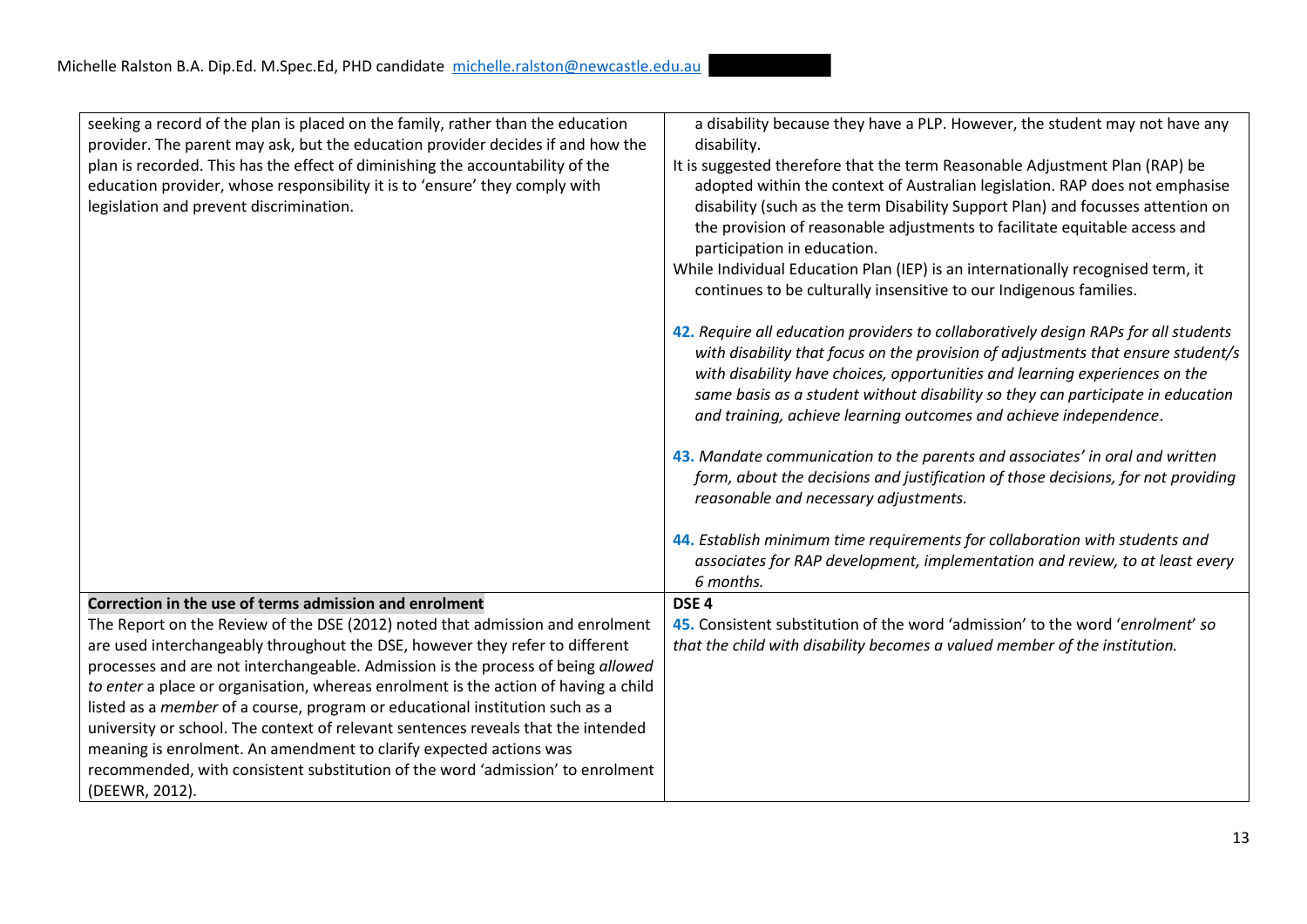| <b>Omission of transition planning</b>                                                 | DSE <sub>5</sub>                                                                     |
|----------------------------------------------------------------------------------------|--------------------------------------------------------------------------------------|
| Transition planning was highlighted as a significant omission from the DSE             | 46. Establish clear formal transition points (into, between and out of):             |
| (DEEWR, 2012). Recommendation 11 was to, "ensure that individual education             | preschool/early childhood education settings; primary school; secondary high         |
| plans are used to assist in transitions" and that students with disabilities are given | school; tertiary/post-compulsory education or work.                                  |
| options on the same basis as their peers (DEEWR, 2012, p.Xi).                          |                                                                                      |
|                                                                                        | Transition planning may also be required when a student with disability is moving    |
| Transition involves a process of preparing for, and adjusting to, new contexts         | from one position, stage, school or environment to another. This may include a       |
| such as curricula, pedagogy, environment, and, relationships between peers and         | student working with a new teacher because their current teacher has gone on         |
| staff (Lincoln et al., 2016). A well-developed transition plan ensures that staff are  | leave, moving to a new class at the beginning of the school year, or moving from     |
| equipped with information about student-specific academic and social needs, and        | one primary school to another.                                                       |
| necessary resources (Strnadová & Cumming, 2014; Towns, 2018). This in turn             |                                                                                      |
| ensures successful outcomes for students (Dockett, 2018; Forlin et al., 2019;          | 47. Mandate formal collaboration and transition planning between personnel in        |
| Lincoln et al., 2016; Towns, 2018).                                                    | the student's present environment and the environment they will be moving into.      |
|                                                                                        | Eg preschool to school.                                                              |
| The Organisation for Economic Co-operation and Development (OECD), 2017)               |                                                                                      |
| states that transitions must be "well-prepared and child centered, managed by          | 48. Require all education providers to collaboratively design Transition Plans for   |
| trained staff collaborating with one another, and guided by an appropriate and         | all students with disability that focus on the provision of adjustments that ensure  |
| aligned curriculum" (p. 13). Quality transition programs ensure information and        | student/s with disability have choices, opportunities and learning experiences on    |
| strategies pertinent to the specific student's strengths, interests and needs are      | the same basis as a student without disability so they can participate in education  |
| shared with the new teachers and support staff (Neal & Frederickson, 2016; Tso         | and training, achieve learning outcomes and achieve independence.                    |
| & Strnadová, 2017). Information about student progress, "what works and                |                                                                                      |
| doesn't" (Towns, 2018, p. 44) is also shared in order to guide decisions about         | 49. Mandate written documentation of Transition Plans as part of the IEP/RAP         |
| priority of needs, adjustments to curriculum, teaching and learning experiences,       | developed in collaboration with key stakeholders, for all students with disability   |
| and assessment. Collaboration during transition ensures continuity in learning         | where reasonable adjustments are required. Suggested wording:                        |
| and support while simultaneously supporting adaptation to change (Dockett,             |                                                                                      |
| 2018; Lincoln et al., 2016). Collaboration between all stakeholders optimises          | Transition plans need to support adaptation to change and must include               |
| opportunities for learning (Strnadová & Cumming, 2014, 2016). During the               | information and strategies pertinent to: the specific student's strengths, interests |
| transition period, communication between the personnel in the student's present        | and needs; student progress, what works and doesn't; priority of needs;              |
| environment and the environment they will be moving into are considered critical       | adjustments to curriculum, teaching, learning experiences, and assessment.           |
| (Pitt et al., 2019).                                                                   |                                                                                      |
| Clarify reasonable time and other timeframes                                           | DSE 3.7(2), DSE 8.5(d), DSE 8.5(f)                                                   |
| The DSE requires the provision of adjustments within a reasonable time (DSE            | 50. Direction for minimal standards for appropriate intervals, prompt and            |
| 3.7(1)). No timeframe is provided to determine what is considered to be a              | reasonable timeframes need to be provided. For example,                              |
| reasonable period of time. There is lack of clarity about what is reasonable with      |                                                                                      |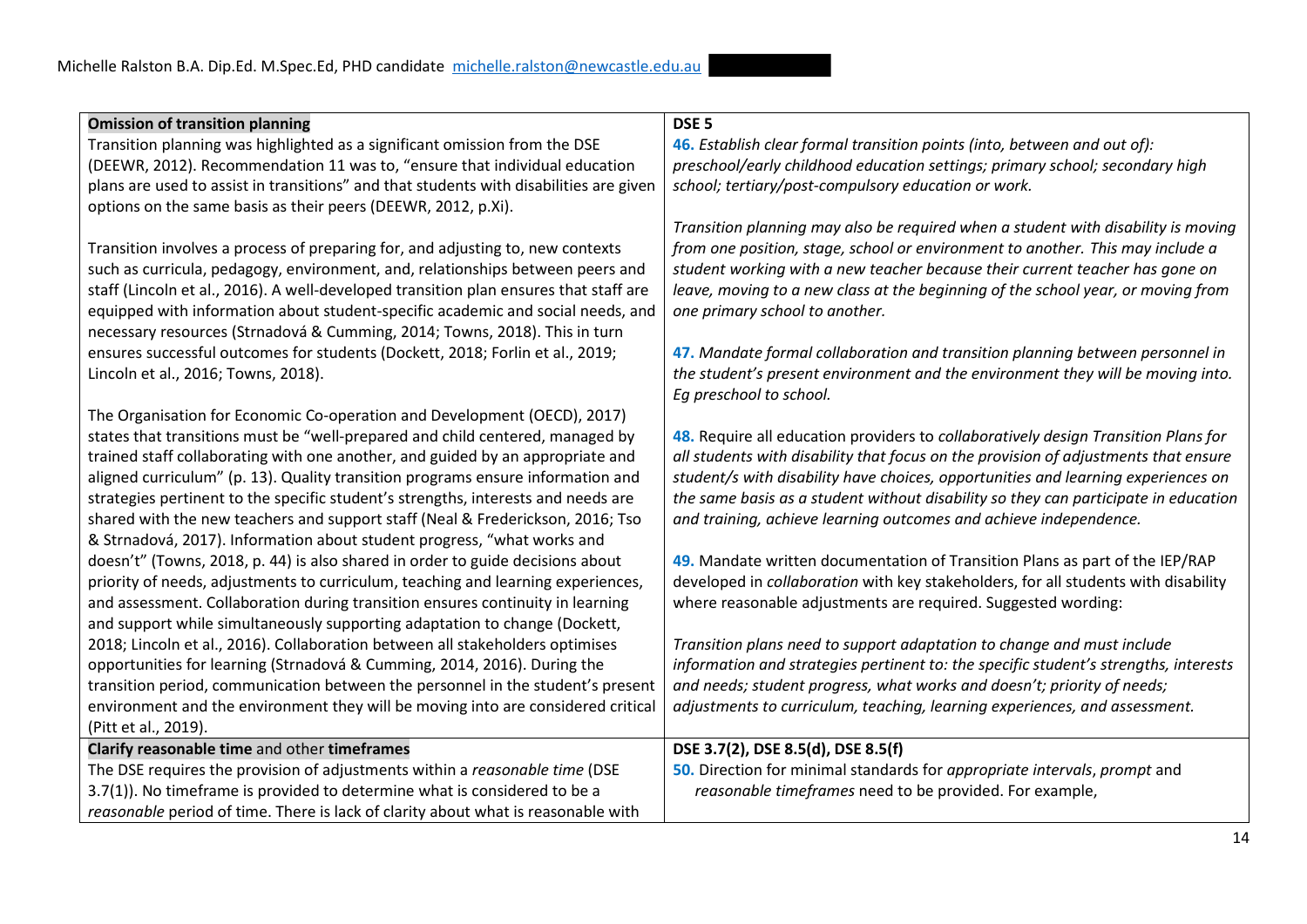| regard to how much time may elapse before an adjustment is implemented. The<br>onus of responsibility with regard to time is placed on the student with disability<br>(or associate) rather than the education provider who is expected to provide the                                        | IEPs/RAPs should be reviewed, in collaboration with the student and associates,<br>at least every 6 months for relevance of goals, effectiveness of reasonable<br>adjustments and student progress.                                                                                 |
|-----------------------------------------------------------------------------------------------------------------------------------------------------------------------------------------------------------------------------------------------------------------------------------------------|-------------------------------------------------------------------------------------------------------------------------------------------------------------------------------------------------------------------------------------------------------------------------------------|
| adjustment within a reasonable time. This appears to limit the importance of<br>provision of adjustments within a reasonable time, as the only specified point of<br>accountability is placed on the student (or associate) rather than the provider.                                         | 51. DSE 8.5(d) the providers, students and staff are effectively informed and<br>reminded, on an annual basis, of their rights                                                                                                                                                      |
| The lack of numerical references for what would be considered a reasonable time<br>frame to implement an adjustment, or review adjustments, allows too much                                                                                                                                   | 52. DSE 8.5(f) any cases or complaints of harassment and victimisation on the<br>basis of disability are handled promptly, within 7 days,                                                                                                                                           |
| latitude and devalues the principle of timely provision of adjustments.                                                                                                                                                                                                                       |                                                                                                                                                                                                                                                                                     |
| Other time referents include 'appropriate intervals and 'prompt'. Eg<br>DSE 8.5(d) the providers students and staff are effectively informed and<br>reminded, at appropriate intervals, of their rights<br>DSE 8.5(f) any cases or complaints of harassment and victimisation on the basis of | These amendments would be in line with other Commonwealth law that provides<br>clear timeframes. Eg notice of outcome of the rating assessment of an<br>education and care service "must be given within 60 days" Education and Care<br>Services National Law 2010, Section 136(2). |
| disability are handled promptly                                                                                                                                                                                                                                                               |                                                                                                                                                                                                                                                                                     |
| The only regular time frame provided in the DSE is the five yearly reviews of the<br>DSE. The only other reference to time within the DSE is that adjustments need to                                                                                                                         |                                                                                                                                                                                                                                                                                     |
| be modified, over the period of a student's education and training, as the                                                                                                                                                                                                                    |                                                                                                                                                                                                                                                                                     |
| student's abilities and needs change.                                                                                                                                                                                                                                                         |                                                                                                                                                                                                                                                                                     |
| Time referents such as 'appropriate' 'prompt' and reasonable' are open to                                                                                                                                                                                                                     |                                                                                                                                                                                                                                                                                     |
| interpretation. They could mean five yearly, annually, half yearly, or weekly. As<br>this is regulated by the education provider, students with disability may not have                                                                                                                       |                                                                                                                                                                                                                                                                                     |
| what they consider to be reasonable timeframes for the provision of                                                                                                                                                                                                                           |                                                                                                                                                                                                                                                                                     |
| adjustments, information about their rights or 'prompt' handling of complaints.                                                                                                                                                                                                               |                                                                                                                                                                                                                                                                                     |
| Correction of discrepancy and omission of associates from DSE 8.2                                                                                                                                                                                                                             | DSE 8.2, DSE 8.3(1), DSE 8.3(2)(a)                                                                                                                                                                                                                                                  |
| There is a discrepancy between Application of the Part, and the Rights given by<br>this Part. The application does not include students who have associates with                                                                                                                              | 53. DSE 8.2 Application of the Part needs to explicitly include: students who have<br>associates with disabilities; Associates of students with disability; Associates                                                                                                              |
| disability, but it is included in the Rights given by this part.                                                                                                                                                                                                                              | with disability (of students with or without disability)                                                                                                                                                                                                                            |
|                                                                                                                                                                                                                                                                                               |                                                                                                                                                                                                                                                                                     |
| Associates of the student with disability, and associates with disability (of                                                                                                                                                                                                                 | 54. The obligation to prevent harassment and victimisation of associates needs to                                                                                                                                                                                                   |
| students with or without disability) (DSE 9.1), are not included in the mandatory<br>group of human agents who need to be informed about strategies, programs,                                                                                                                                | be explicitly included in $8.3(1)$ and $8.3(2)(a)$                                                                                                                                                                                                                                  |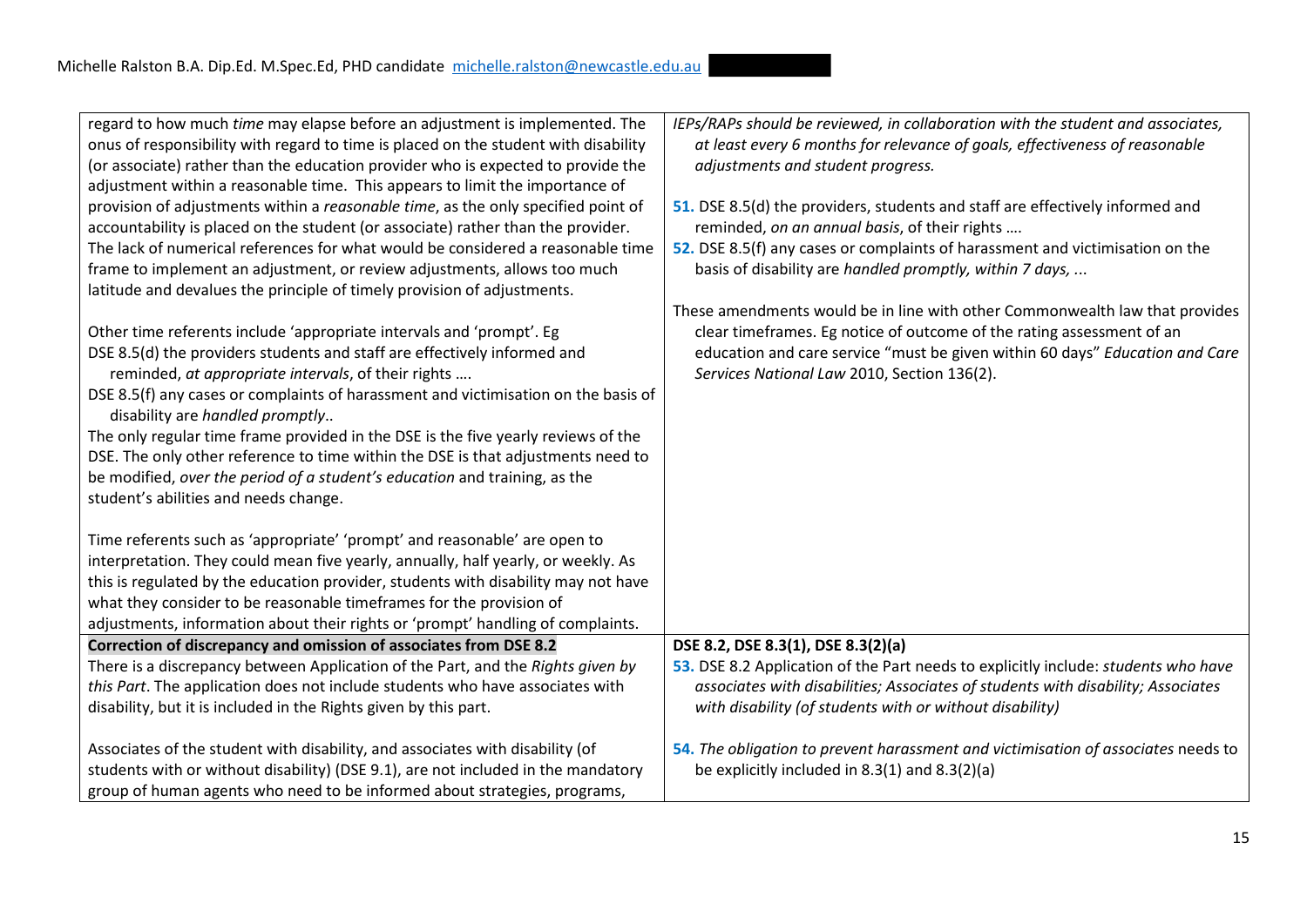| policies, procedures and codes of conduct that have been devised to prevent<br>discrimination, harassment and victimisation of them.<br>This has implications for accountability in meeting the goals of the DDA (1992)<br>and DSE (2005). It is quite possible that a student with disability may be harassed<br>or victimised but the associate of that student does not know or understand the<br>complaints policy or procedures.<br>In addition, DSE $8.3(2)(a)$ appears to overlook the possibility that associates of the<br>student with disability may be harassed or victimised because of their role as<br>advocates for the student. This is inconsistent with the elimination of<br>discrimination against person/s with disability. | Associates of the student with disability, and associates with disability (of<br>students with or without disability) (DSE 9.1), must be included in the mandatory<br>group of human agents who need to be informed about strategies, programs,<br>policies, procedures and codes of conduct that have been devised to prevent<br>discrimination, harassment and victimisation of them.                                                                                                                                            |
|---------------------------------------------------------------------------------------------------------------------------------------------------------------------------------------------------------------------------------------------------------------------------------------------------------------------------------------------------------------------------------------------------------------------------------------------------------------------------------------------------------------------------------------------------------------------------------------------------------------------------------------------------------------------------------------------------------------------------------------------------|------------------------------------------------------------------------------------------------------------------------------------------------------------------------------------------------------------------------------------------------------------------------------------------------------------------------------------------------------------------------------------------------------------------------------------------------------------------------------------------------------------------------------------|
| Omission of accessibility requirements for complaints procedures                                                                                                                                                                                                                                                                                                                                                                                                                                                                                                                                                                                                                                                                                  | <b>DSE 8.3</b>                                                                                                                                                                                                                                                                                                                                                                                                                                                                                                                     |
| The omission of accessibility requirements for complaints procedures, like those<br>used in DSE 4 Enrolment, may result in students and associates not being able to<br>know, understand or follow procedures.                                                                                                                                                                                                                                                                                                                                                                                                                                                                                                                                    | 55. An education provider must ensure harassment and victimisation policy and<br>procedures are communicated and accessible to the student and his/her<br>associates; and,<br>56. Made available in a range of formats within a reasonable timeframe of two<br>weeks.<br>57. Complaints procedures must be designed so that the student and associate<br>can understand, initiate and submit a complaint without undue difficulty; and,<br>58. Made available in a range of formats within a reasonable timeframe of two<br>weeks. |
| Exclusion of students and associates from consultation re policies, strategies                                                                                                                                                                                                                                                                                                                                                                                                                                                                                                                                                                                                                                                                    | DSE 8.3, DSE 8.3(2)(b), DSE 8.3(2)(c)                                                                                                                                                                                                                                                                                                                                                                                                                                                                                              |
| and programs to prevent harassment and victimisation                                                                                                                                                                                                                                                                                                                                                                                                                                                                                                                                                                                                                                                                                              | 59. Students and their associates must be informed, consulted and involved in                                                                                                                                                                                                                                                                                                                                                                                                                                                      |
| The norm of consultation with students and associates as key human agents has                                                                                                                                                                                                                                                                                                                                                                                                                                                                                                                                                                                                                                                                     | reviews about strategies, programs, policies, procedures and codes of conduct                                                                                                                                                                                                                                                                                                                                                                                                                                                      |
| not been followed in DSE 8. Students and associates are excluded from the<br>development of policies, strategies and programs that are supposed to be                                                                                                                                                                                                                                                                                                                                                                                                                                                                                                                                                                                             | that have been devised to prevent discrimination, harassment and victimisation of<br>them.                                                                                                                                                                                                                                                                                                                                                                                                                                         |
| devised to protect them.                                                                                                                                                                                                                                                                                                                                                                                                                                                                                                                                                                                                                                                                                                                          |                                                                                                                                                                                                                                                                                                                                                                                                                                                                                                                                    |
|                                                                                                                                                                                                                                                                                                                                                                                                                                                                                                                                                                                                                                                                                                                                                   | 60. 8.3(2)(b) Associates need to be informed about action to take if harassment or                                                                                                                                                                                                                                                                                                                                                                                                                                                 |
|                                                                                                                                                                                                                                                                                                                                                                                                                                                                                                                                                                                                                                                                                                                                                   | victimisation occurs.                                                                                                                                                                                                                                                                                                                                                                                                                                                                                                              |
|                                                                                                                                                                                                                                                                                                                                                                                                                                                                                                                                                                                                                                                                                                                                                   | 61. DSE 8.3(2)(c) Associates need to be informed about complaint mechanisms                                                                                                                                                                                                                                                                                                                                                                                                                                                        |
|                                                                                                                                                                                                                                                                                                                                                                                                                                                                                                                                                                                                                                                                                                                                                   | that are available to students and associates.                                                                                                                                                                                                                                                                                                                                                                                                                                                                                     |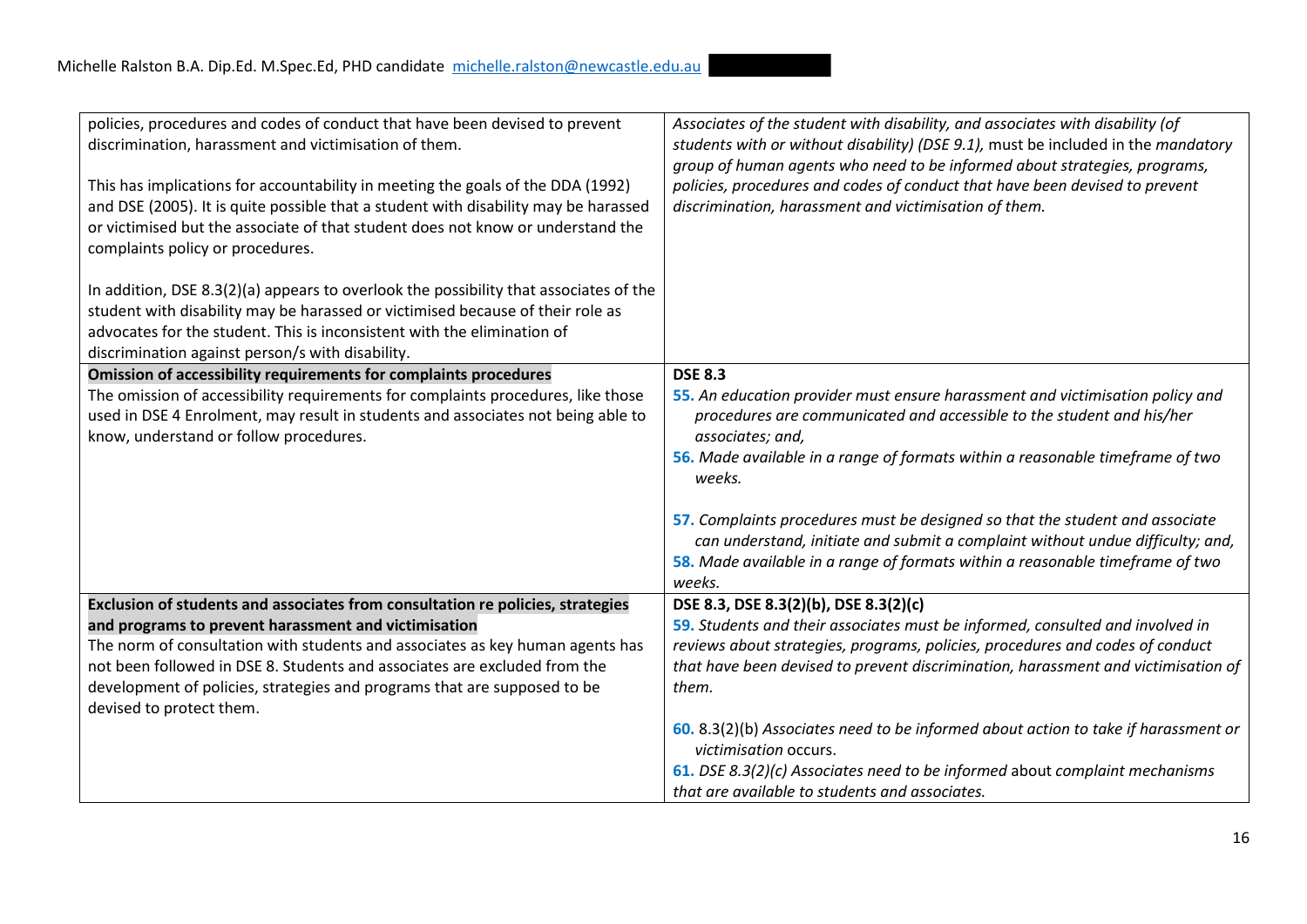| DSE 10.1(2), DDA Section 11(2)                                                                                                                                                                                                                                                                                                                                                                                                      |
|-------------------------------------------------------------------------------------------------------------------------------------------------------------------------------------------------------------------------------------------------------------------------------------------------------------------------------------------------------------------------------------------------------------------------------------|
| 62. Addition of specific requirement for education providers to demonstrate and                                                                                                                                                                                                                                                                                                                                                     |
| communicate proof of unjustifiable hardship within a reasonable timeframe of                                                                                                                                                                                                                                                                                                                                                        |
| two weeks (DDA Section 11(2)) and in an accessible format for the student and                                                                                                                                                                                                                                                                                                                                                       |
| associates.                                                                                                                                                                                                                                                                                                                                                                                                                         |
| 63. Clarify interpretation of burden and responsibility in 10.1.                                                                                                                                                                                                                                                                                                                                                                    |
|                                                                                                                                                                                                                                                                                                                                                                                                                                     |
| 64. Clear identification of who the education provider must demonstrate and                                                                                                                                                                                                                                                                                                                                                         |
| communicate proof that the exception is needed (DSE 10.1(2)). That is, the                                                                                                                                                                                                                                                                                                                                                          |
| student, associate, service providers, staff, Australian Human Rights and Equal                                                                                                                                                                                                                                                                                                                                                     |
| <b>Opportunity Commission.</b>                                                                                                                                                                                                                                                                                                                                                                                                      |
|                                                                                                                                                                                                                                                                                                                                                                                                                                     |
| 65. Clarify the nature of the evidence required.                                                                                                                                                                                                                                                                                                                                                                                    |
|                                                                                                                                                                                                                                                                                                                                                                                                                                     |
|                                                                                                                                                                                                                                                                                                                                                                                                                                     |
|                                                                                                                                                                                                                                                                                                                                                                                                                                     |
| DSE 10.2(3)                                                                                                                                                                                                                                                                                                                                                                                                                         |
| 66. The objects of the DSE 10.2(3) need to be corrected, so that it accurately re-                                                                                                                                                                                                                                                                                                                                                  |
| states the objects in DSE 1.3 and the DDA.                                                                                                                                                                                                                                                                                                                                                                                          |
|                                                                                                                                                                                                                                                                                                                                                                                                                                     |
| The stated objects in DSE 1.3 are to ensure the rights of persons with disabilities.                                                                                                                                                                                                                                                                                                                                                |
| This incorrect restatement of the objects in DSE10.2(3) compromises the intent of                                                                                                                                                                                                                                                                                                                                                   |
|                                                                                                                                                                                                                                                                                                                                                                                                                                     |
|                                                                                                                                                                                                                                                                                                                                                                                                                                     |
|                                                                                                                                                                                                                                                                                                                                                                                                                                     |
|                                                                                                                                                                                                                                                                                                                                                                                                                                     |
|                                                                                                                                                                                                                                                                                                                                                                                                                                     |
|                                                                                                                                                                                                                                                                                                                                                                                                                                     |
| minority group of people with disability, the comparative interests of the majority                                                                                                                                                                                                                                                                                                                                                 |
| When unjustifiable hardship is claimed there is no specific requirement within the<br>DSE to demonstrate or prove an exception, to communicate the decision within a<br>reasonable timeframe, what would constitute a reasonable time, or to whom the<br>The lack of accountability for fair and transparent decision making processes with<br>to the education provider is prioritised over access, participation and provision of |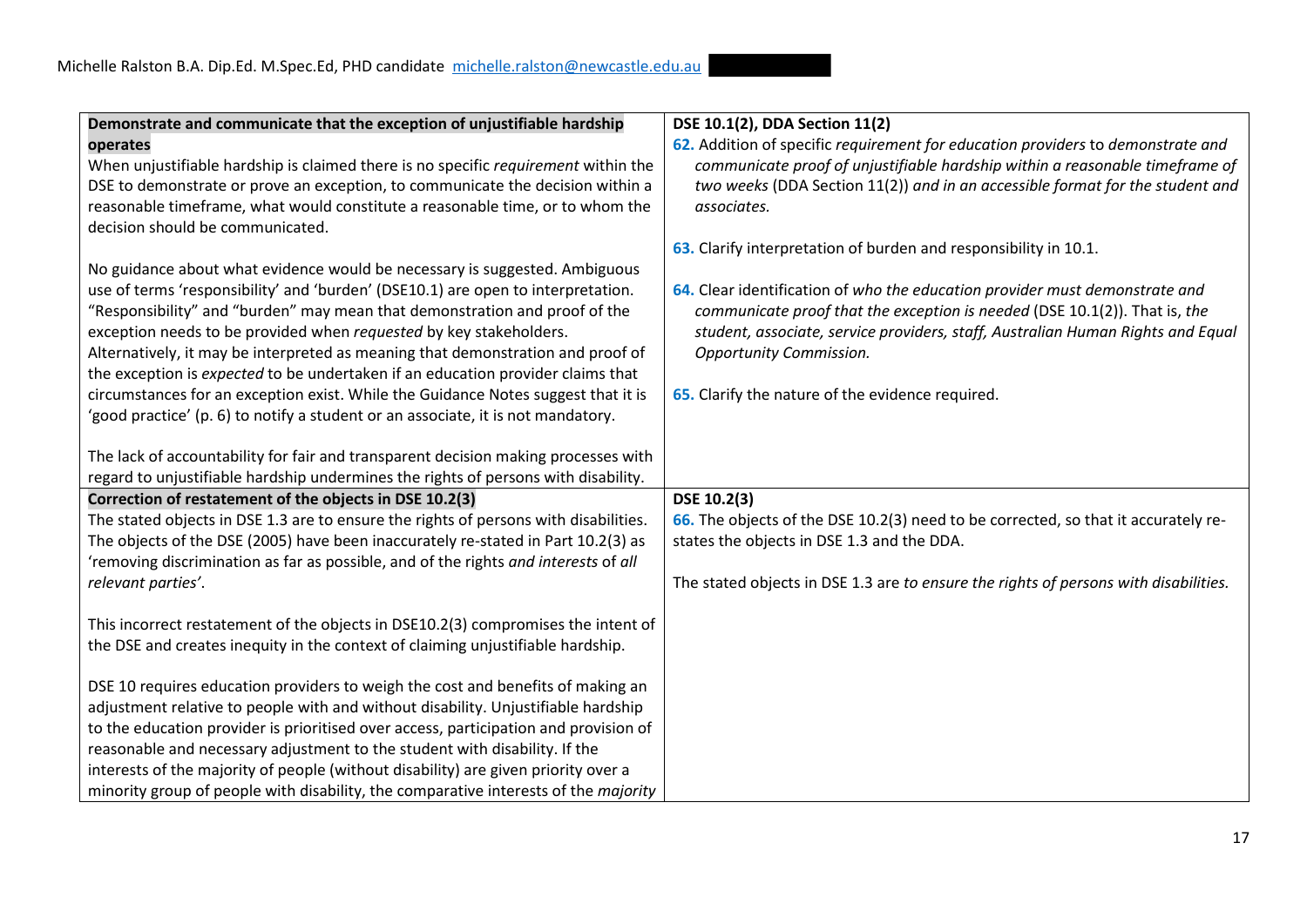| are more likely to influence decisions, particularly those with financial<br>ramifications (Dixon, 2019).                                                                                                                                                                                                                                                                                                                                                                                                                             |                                                                                                                                                                                                                                                                                                                                                                                                                                                                                                                                                                                                                        |
|---------------------------------------------------------------------------------------------------------------------------------------------------------------------------------------------------------------------------------------------------------------------------------------------------------------------------------------------------------------------------------------------------------------------------------------------------------------------------------------------------------------------------------------|------------------------------------------------------------------------------------------------------------------------------------------------------------------------------------------------------------------------------------------------------------------------------------------------------------------------------------------------------------------------------------------------------------------------------------------------------------------------------------------------------------------------------------------------------------------------------------------------------------------------|
| The objective of asserting the rights of students with disability, preventing<br>discrimination by exclusion, and increasing the inclusion of students with<br>disability in education and the broader community, seems to be limited by the<br>legislation itself.                                                                                                                                                                                                                                                                   |                                                                                                                                                                                                                                                                                                                                                                                                                                                                                                                                                                                                                        |
| <b>Minister for Education</b>                                                                                                                                                                                                                                                                                                                                                                                                                                                                                                         | <b>DSE 11.1</b>                                                                                                                                                                                                                                                                                                                                                                                                                                                                                                                                                                                                        |
| DSE 11.1 refers to the Minister for Education, Science and Training. This title is no<br>longer current, and needs to be updated to the 'Minister for Education'.                                                                                                                                                                                                                                                                                                                                                                     | 67. Minister for Education, Science and Training (DSE 11.1) needs to be replaced<br>with the 'Minister for Education'.                                                                                                                                                                                                                                                                                                                                                                                                                                                                                                 |
| Mandated policies and procedures not clear                                                                                                                                                                                                                                                                                                                                                                                                                                                                                            | DSE 3, DSE 4, DSE 7, DSE 8, DSE 10                                                                                                                                                                                                                                                                                                                                                                                                                                                                                                                                                                                     |
| A thorough awareness and understanding of mandated policies in relation to<br>students and associates with disability within the DSE is not clear to users. This is<br>evidenced by the lack of current policies and procedures that meet the mandated<br>criteria within large education sectors, such as the NSW Department of Education<br>(DoE).                                                                                                                                                                                  | 68. External regulation of mandated policies is urgently required. Analysis of<br>these policies for consistency, inconsistency and/or discrepancies with the DSE<br>is essential to determine if an education provider is meeting its legal<br>responsibilities. Regulation needs to 'ensure' that the policies are written and<br>implemented. Systemic breaches, 15 years after the DSE were legislated,<br>currently exist for:                                                                                                                                                                                    |
| Specific policies mentioned in the DSE (2005) are: Enrolment information and<br>procedures; Code of conduct for staff and students; Professional development<br>programs; Policy, procedures, strategies and programs to prevent harassment<br>and victimisation on basis of disability; Complaints procedures (conflict<br>resolution). (See Appendix 1: Policy and procedures within the DSE)                                                                                                                                       | Enrolment information and procedures; Code of conduct for staff and students;<br>Professional development programs; Policy, procedures, strategies and<br>programs to prevent harassment and victimisation on basis of disability;<br>Complaints procedures (conflict resolution); Action plans.                                                                                                                                                                                                                                                                                                                       |
| My policy analysis reveals that the NSW DoE do not, in 2020, meet the DSE for<br>any of these. For example, in the list of 'legislative provisions' in the DoE Code of<br>Conduct Policy 2020 the DDA and DSE are NOT listed. This demonstrates that<br>education providers do not understand the intersection of the DSE (2005) with<br>other legislation or policy. As the largest education system in Australia does not<br>meet minimal mandated standards, the DSE are not clear enough and self-<br>regulation is not adequate. | 69. Evidence of implementation must also be sought and externally regulated.<br>70. A summary in the Guidance notes is needed to more clearly state what<br>policies are needed, and the specific content required. For example, see<br>Appendix Policy and procedures within the DSE 2005 (separate document).<br>71. External analysis of these policies and procedures for consistency,<br>inconsistency and/or discrepancies with the DSE is essential to determine if an<br>education provider is meeting its legal responsibilities. Evidence of<br>implementation must also be sought and externally regulated. |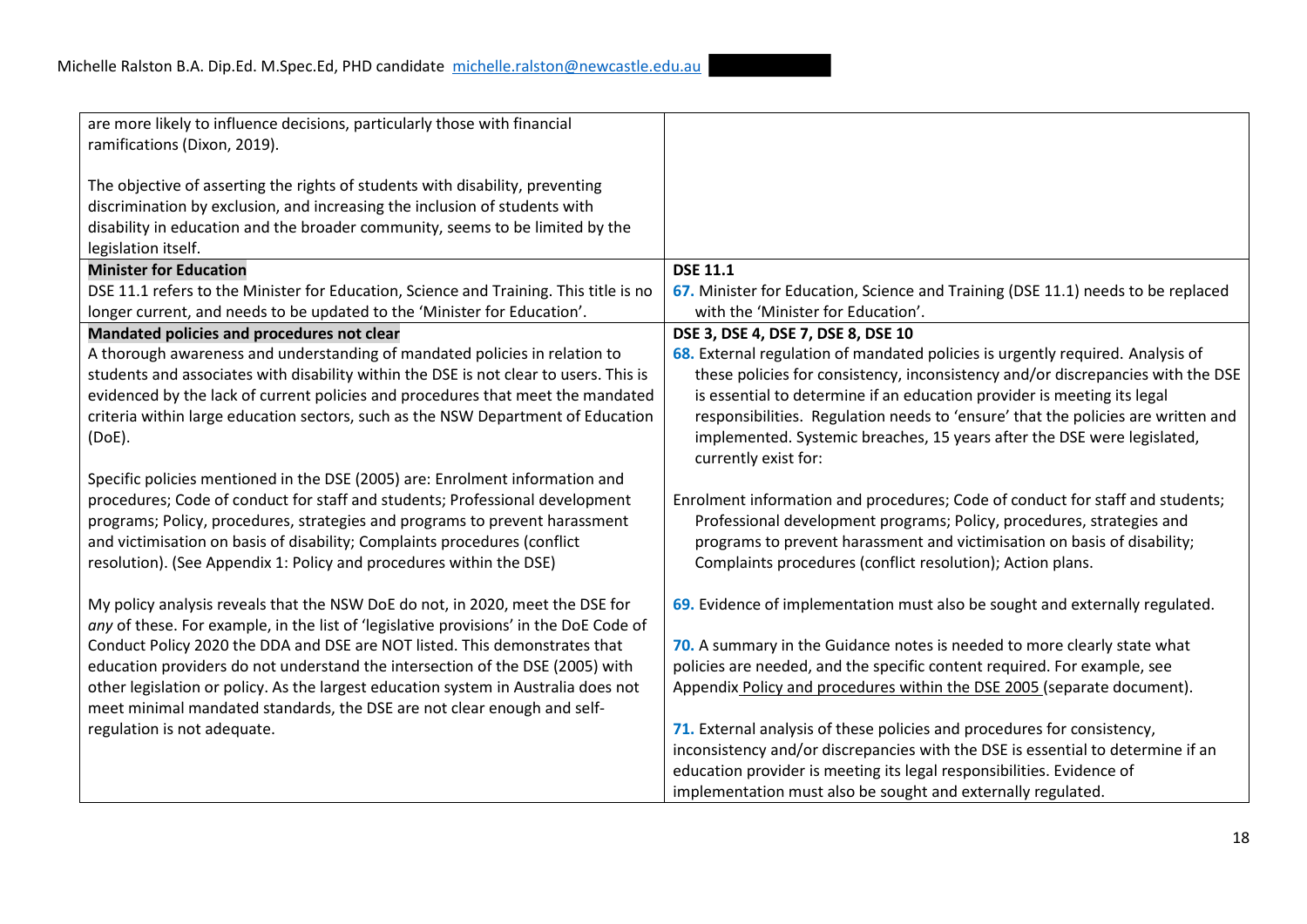| Implied mechanisms to support and regulate compliance are not clear                | DSE 3, DSE 4, DSE 5, DSE 6, DSE 7, DSE 10                                          |
|------------------------------------------------------------------------------------|------------------------------------------------------------------------------------|
| The DSE implies that mechanisms will be established by education providers to      | DDA Section 5, DDA Section 6, DDA Section 11, DDA Section 64                       |
| support and regulate compliance. These include:                                    | Implying rather than mandating these policies and procedures has allowed too       |
| Action Plans; Procedures for consultation; Procedures to seek, determine and       | much latitude. Systemic breaches are evident.                                      |
| review reasonable adjustments; Procedures to determine unjustifiable hardship;     |                                                                                    |
| Policy and procedures for the education of all students to prevent discrimination, | 72. Minimal standards need to be mandated for:                                     |
| harassment and victimisation on the basis of disability; Policy and procedures for | Procedures for consultation; Procedures to seek, determine and review              |
| design, review and implementation of curriculum development, accreditation and     | reasonable adjustments; Procedures to determine unjustifiable hardship; Policy     |
| delivery, course and program requirements and activities; Extra-curricular policy  | and procedures for the education of all students to prevent discrimination,        |
| and procedures; Excursion policy and procedures; Procedures to ensure access to    | harassment and victimisation on the basis of disability; Policy and procedures for |
| services; and, Self-regulation strategies to ensure compliance. (See Appendix 1:   | design, review and implementation of curriculum development, accreditation and     |
| Policy and procedures within the DSE)                                              | delivery, course and program requirements and activities; Extra-curricular policy  |
|                                                                                    | and procedures; Excursion policy and procedures; Procedures to ensure access to    |
| My research has determined that the largest education provider in Australia, the   | services; and, Self-regulation strategies to ensure compliance.                    |
| NSW DoE, do not have these mechanisms to support and regulate compliance.          |                                                                                    |
| For example, there are no procedures to determine unjustifiable hardship.          | The Guidance Notes could provide a summary of mandated and assumed policies        |
| Evidence from survey respondents indicates that procedures for consultation are    | and their required content. (see amendment 70 above)                               |
| often in direct breach of the DSE.                                                 |                                                                                    |
|                                                                                    | External regulation is required to 'ensure' the objects of the DSE are achieved.   |
| Mandated training of all staff omitted                                             | DSE 1.4, DSE 3, DSE 4, DSE 5, DSE 6, DSE 7, DSE 8.5(d) and (e), DSE Guidance       |
| The Guidance Notes, not the DSE legislature, recommend (but do not require)        | <b>Notes</b>                                                                       |
| staff induction and professional development programs include components on        | 73. Require staff induction programmes to include components on: disability        |
| disability awareness and rights and on the obligations of education and training   | awareness and rights; obligations of education and training providers under        |
| providers under the Standards. Such programmes should enable staff to provide      | the Standards; local specialised services (DSE 7.3(a); policies, procedures and    |
| assistance that is helpful, for example during enrolment, without being            | codes of conduct, including matters of harassment and victimisation, are           |
| patronising in language, attitude or actions." (Commonwealth of Australia, 2006,   | known and understood by staff (DSE 8.5(d); and, how to detect, and deal with,      |
| p. 8)                                                                              | harassment in education and training settings (DSE 8.5(d)).                        |
| The term 'understood' infers some method of assessment of understanding.           | 74. DSE 8.5(d) and (e) The legislature needs to explicitly require staff to be     |
|                                                                                    | regularly informed and reminded at least every 12 months, (in a similar            |
| Specific timeframes for regularly informing and reminding students and staff are   | fashion as mandatory training in first aide and CPR) about the obligation to       |
| needed.                                                                            | provide individualised strategies, adjustments, and supports for students with     |
|                                                                                    | disability to maintain an environment free from discrimination, harassment         |
|                                                                                    | and victimisation on the basis of disability.                                      |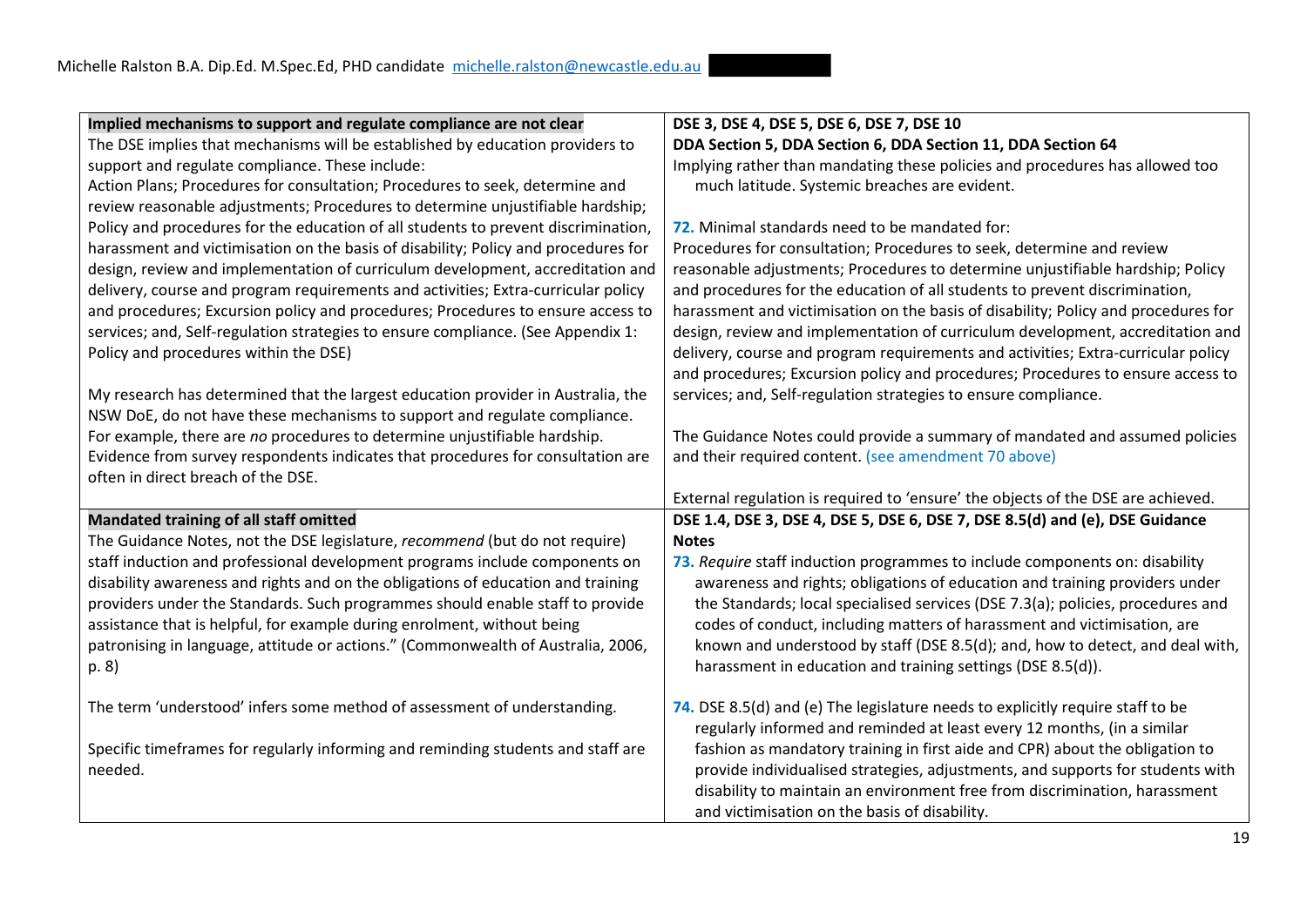| According to the Nationally Consistent Collection of Data on School Students with                                                                                                                                                                                                                                                                                                                 |                                                                                                                                                                                                                                                                                                          |
|---------------------------------------------------------------------------------------------------------------------------------------------------------------------------------------------------------------------------------------------------------------------------------------------------------------------------------------------------------------------------------------------------|----------------------------------------------------------------------------------------------------------------------------------------------------------------------------------------------------------------------------------------------------------------------------------------------------------|
| Disability (NCCD) in 2019, nearly one in five (19.9 per cent) school students across<br>Australia received an adjustment due to disability. To 'ensure' teachers do their                                                                                                                                                                                                                         | 75. Learning and development programs must include assessment of<br>understanding to be measured and observed, to ensure that the outcome is                                                                                                                                                             |
| jobs well and address the needs of 1/5 of their class, the Victorian Institute of<br>Teaching (VIT) requires teachers to successfully complete at least one course per                                                                                                                                                                                                                            | the provision of adjustments that ensure student/s with disability have choices,<br>opportunities and learning experiences on the same basis as a student without                                                                                                                                        |
| annum that addresses strategies and adjustments to support equitable provision<br>of education to students with disability. This will potentially reduce the need for<br>more individualised funding as the capability of staff increases.                                                                                                                                                        | disability so they can participate in education and training, achieve learning<br>outcomes and achieve independence.                                                                                                                                                                                     |
|                                                                                                                                                                                                                                                                                                                                                                                                   | The Australian Professional Standards for Teachers and School Leaders (AITSL)                                                                                                                                                                                                                            |
| Terminology also needs addressing. Professional development tends to be<br>targeted at professionals. That is, teachers. The staff in educational institutions<br>and authorities include administration officers/managers and teacher's aides,<br>who are not regarded as professional and are therefore excluded from<br>'professional' development programs. The term Learning and Development | could require regulatory authorities such as the NSW Education Standards<br>Authority (NESA) to mandate teachers successfully complete at least one<br>course per annum that addresses the DSE or strategies and adjustments to<br>support equitable provision of education to students with disability. |
| programs is therefore preferred.                                                                                                                                                                                                                                                                                                                                                                  | 76. DSE 8.5(e), Guidance Notes p. 8. Replace 'Professional development' with<br>Learning and development, so that non-professional staff are included in                                                                                                                                                 |
| Policy writers and staff also need to be explicitly trained in the standards, as<br>evidence from NSW indicates that policy writers and people in state office                                                                                                                                                                                                                                    | learning experiences.                                                                                                                                                                                                                                                                                    |
| positions are not fully aware and therefore do not adequately support staff                                                                                                                                                                                                                                                                                                                       | 77. DSE 1.4 <b>'Staff'</b> of education providers needs to explicitly include teacher's                                                                                                                                                                                                                  |

**77.** DSE 1.4 **'Staff'** of education providers needs to explicitly include teacher's aides, administration officers and managers, policy writers and personnel working in roles that support schools in meeting their legislative obligations.

# Concluding remarks:

working in schools.

The DSE play an essential role in building systems that secure 'the intentional design of equitable learning opportunities for marginalised students, to ensure achievement of meaningful outcomes that maximise their capability, independence and valued contribution within community' (Ralston, 2020). In turn, this helps Australia meet its international commitment under the *United Nations Convention on the Rights of Persons with Disabilities (CRPD) to provide:*

*. . . a process of systemic reform embodying changes and modifications in content, teaching methods, approaches, structures and strategies in education to overcome barriers with a vision serving to provide all students of the relevant age range with an equitable and participatory learning experience and environment that best corresponds to their requirements and preferences (United Nations, 2016, General Comment No. 4 on Article 24, para 11).* 

*Ensuring* the right to equality before the law in education (DSE 1.3(b)), recognition and acceptance (DSE 1.3(c)) for persons with disability requires more than the elimination of discrimination (DSE 1.3(a)). The DSE have the potential to strengthen the capacity of the national education system to redress exclusion and marginalisation of students by *informing, guiding and regulating practice* at all levels of education (early childhood, primary, secondary and tertiary), to 'ensure that each individual has an equal opportunity for educational progress' (UNESCO, 2020). The DSE are a pathway to attaining the Education Goals for Young Australians espoused in the Alice Springs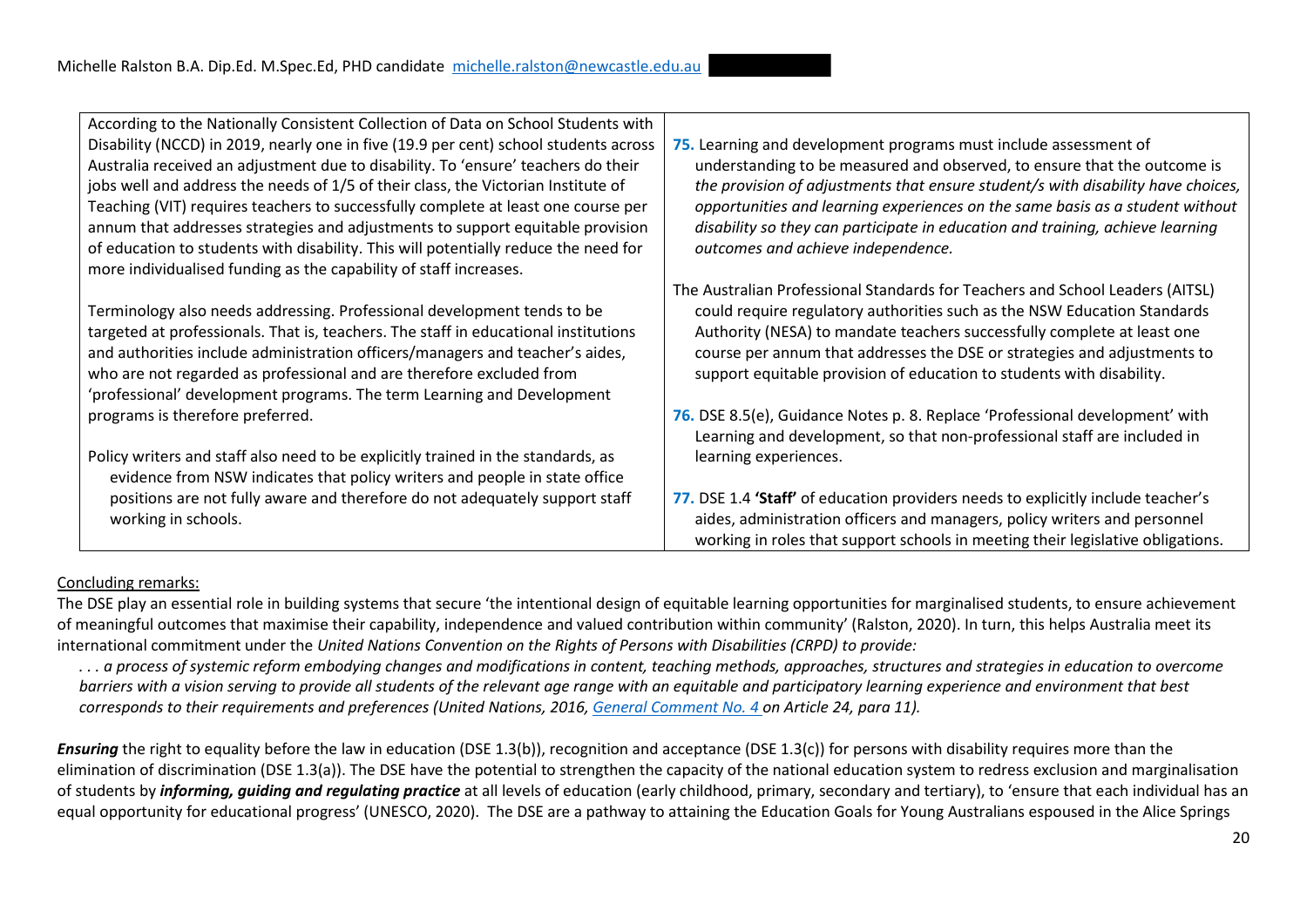(Mparntwe) Education Declaration (2019) whereby: (1) The Australian education system promotes excellence and equity; and, (2) All young Australians become confident and creative individuals, successful lifelong learners, and active and informed members of the community (Education Services Australia, 2019).

Fundamental to the 26 issues raised in this submission are the notions of human agency and value. Collaborative partnerships are needed where the student, associates, independent experts, support services and education providers work as equal partners to identify and implement reasonable adjustments so that the student with disability is supported to achieve learning outcomes, participate in courses and programs, and realise their potential.

The DSE tend to assume too much and 'ensure' too little. The lack of accountability for fair and transparent self-regulation, complaints processes, enforcement, consultation and decision-making processes diminish and constrain the rights of persons with disability. Several omissions appear to preserve discrimination. For example, putting parents in the position of *requesting* written documentation for reasonable adjustment plans devalues the person, particularly when the education provider can legally decline the request.

Legislation directly influences practice (Ralston et al., 2019). It is imperative that the DSE establish unambiguous expectations for action that ensure education providers are well informed, guided and regulated to secure *education for all*.

# Appendix: Key References

Dally, K.A., Ralston, M.M., Strnadova, I., Dempsey, I., Chambers, D., Foggett, J., Paterson, D., Sharma, U., & Duncan, J. (2019). Current issues and future directions in Australian special and inclusive education. *Australian Journal of Teacher Education, 44*(8), 57-73. http://dx.doi.org/10.14221/ajte.2019v44n8.4

Dickson, E. (2014). Disability standards for education 2005 (Cth): Sword or shield for Australian students with disability? *International Journal of Law and Education, 19*(1), 5–19.

Dixon, R. (2019). Towards inclusive schools: The impact of the DDA and DSE on inclusion participation and exclusion in Australia. In K. Trimmer, R. Dixon, & Y. S. Findlay (Eds.), *The Palgrave Handbook of Education Law for Schools* (2nd ed., pp. 283–295). Palgrave Macmillan. https://doi.org/10.1007/978-3-319-77751-1

Duncan, J., Punch, R., Gauntlett, M., Talbot-Stokes, R. (2020). Missing the mark or scoring a goal? Achieving non-discrimination for students with disability in primary and secondary education in Australia: A scoping review. *Australian Journal of Education, 0*(0), 1-19. DOI: 10.1177/0004944119896816

Ralston, M.M., Dally, K.A., & Dempsey, I. (2019). Content analysis of Australian special education research 2005-2015. *International Journal of Whole Schooling, 15*(1), 82- 131.

Rees, N., Rice, S., & Allen, D. (2018). *Australian anti-discrimination and equal opportunity law* (3<sup>rd</sup> ed.). Federation Press.

Appendix: Policy and procedures within the DSE 2005

(separate document)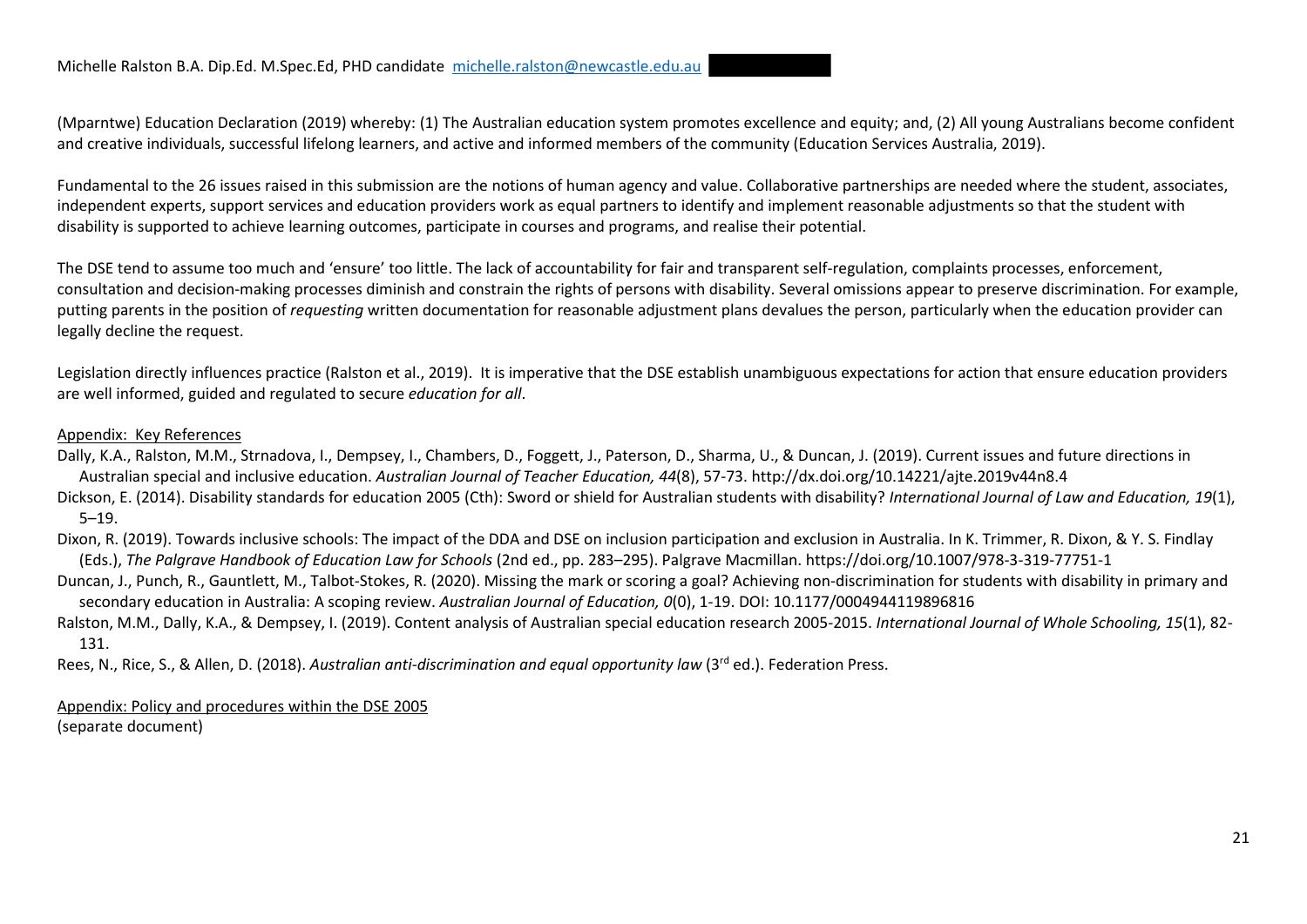# APPENDIX 1: Policy and procedures within the Disability Standards for Education (DSE)

The Guidance Notes for the DSE state that, "compliance with the standards is the responsibility of providers" (Commonwealth of Australia, 2006, p.7).

The DSE (Commonwealth of Australia, 2005) refers to several documents that education providers are expected to have, and prescribes content requirements to guide staff and regulate compliance. In addition, the DSE (2005) establishes the expectation that education providers will establish mechanisms, such as policies and procedures, to ensure that the objectives of the DSE (2005) are achieved. These are tabulated below.

| ocument mandated                                  | eference                                                                                                                                                                                                                                               | rescribed requirements to guide staff and regulate compliance                                                                                                                                                                                                                                                                  |
|---------------------------------------------------|--------------------------------------------------------------------------------------------------------------------------------------------------------------------------------------------------------------------------------------------------------|--------------------------------------------------------------------------------------------------------------------------------------------------------------------------------------------------------------------------------------------------------------------------------------------------------------------------------|
| ode of conduct                                    | SE <sub>8</sub>                                                                                                                                                                                                                                        | 5 (a) Explicitly prohibit discrimination (DSE Guidance Notes, DSE 8.1, 8.3), harassment and victimisation                                                                                                                                                                                                                      |
| br staff and students<br><b>SE Guidance Notes</b> | of students with disability, on the basis of disability, including:                                                                                                                                                                                    |                                                                                                                                                                                                                                                                                                                                |
|                                                   |                                                                                                                                                                                                                                                        | the need for individual strategies and adjustments for a student;                                                                                                                                                                                                                                                              |
|                                                   |                                                                                                                                                                                                                                                        | ) the need to use supports e.g. wheelchair, hearing aid, breathing support, interpreter, reader, assistant<br>or carer, guide or hearing dog, or other appropriately trained animal;                                                                                                                                           |
|                                                   |                                                                                                                                                                                                                                                        | b) explicitly prohibit harassment and victimisation of the associates of students with disability, on the basis<br>of disability                                                                                                                                                                                               |
|                                                   |                                                                                                                                                                                                                                                        | code is known and understood by staff, and that staff are trained to detect, and deal with, harassment in<br>education and training settings                                                                                                                                                                                   |
|                                                   |                                                                                                                                                                                                                                                        | A single model of reasonable precautions and due diligence to prevent discrimination by employees or<br>agents cannot be prescribed for all education providers. However, the following elements of an<br>effective strategy should be considered by providers:                                                                |
|                                                   | making all relevant staff aware of the need to avoid discrimination. This might include issuing a formal<br>policy statement on compliance with the DDA and the Standards and more direct advice to staff"<br>(Commonwealth of Australia, 2006, p. 9). |                                                                                                                                                                                                                                                                                                                                |
| Complaints procedures                             | DSE <sub>8</sub>                                                                                                                                                                                                                                       | 8.3 (2) Students and staff informed about:                                                                                                                                                                                                                                                                                     |
|                                                   |                                                                                                                                                                                                                                                        | (c) Complaint mechanisms available to the student who is harassed or victimised in relation to disability.<br>[How students can report harassment and victimisation; how they are informed about the<br>procedures to follow; if the information is accessible to the student (see requirements under DSE Part<br>4 Enrolment] |
|                                                   |                                                                                                                                                                                                                                                        | 8.5(c) the procedures for handling any cases or complaints of harassment and victimisation relating to<br>disability are fair, transparent and accountable;                                                                                                                                                                    |
|                                                   |                                                                                                                                                                                                                                                        | 8.5(f) any cases or complaints of harassment or victimisation on the basis of disability are handled<br>promptly and with due regard to the severity of the matter. [Time frames to ensure that the<br>complaint is handled promptly and with "due regard to the severity of the matter".]                                     |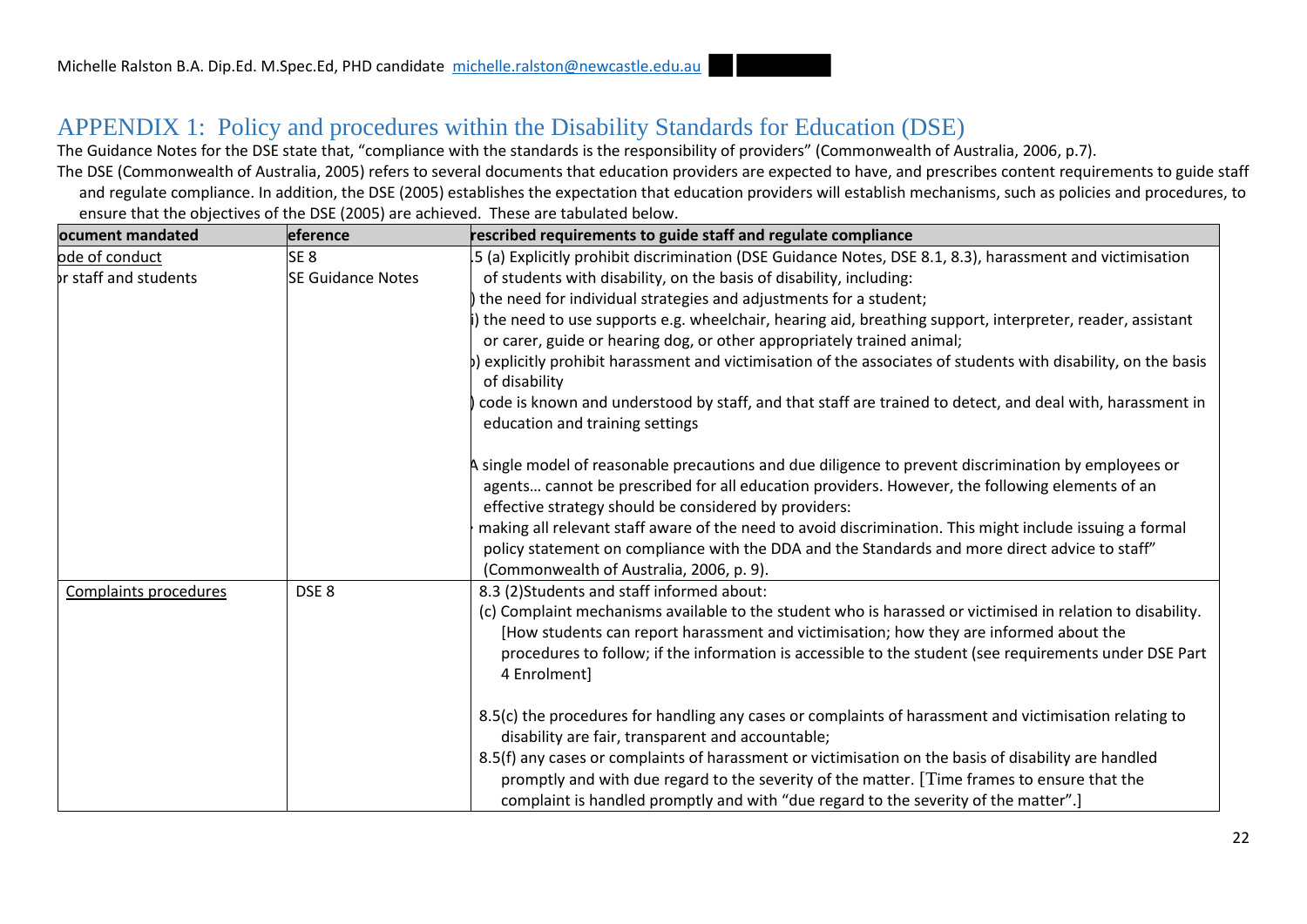|                           |                           | This may involve "establishing, or using and promoting existing, complaint procedures in relation to<br>discrimination; ensuring that complaints are properly and effectively dealt with" (Commonwealth of<br>Australia, 2006, p. 10).<br>Where reasonably available, auditing or reporting mechanisms and the establishment or promotion of<br>consumer grievance procedures may also be required and should be considered to ensure that the<br>Standards and the DDA are being complied with" (Commonwealth of Australia, 2006, p.9).                                                                                                                                                                                                                                                                                                                                                           |
|---------------------------|---------------------------|----------------------------------------------------------------------------------------------------------------------------------------------------------------------------------------------------------------------------------------------------------------------------------------------------------------------------------------------------------------------------------------------------------------------------------------------------------------------------------------------------------------------------------------------------------------------------------------------------------------------------------------------------------------------------------------------------------------------------------------------------------------------------------------------------------------------------------------------------------------------------------------------------|
| Education of staff and    | DSE <sub>7</sub>          | ducation of staff and students about:                                                                                                                                                                                                                                                                                                                                                                                                                                                                                                                                                                                                                                                                                                                                                                                                                                                              |
| students                  | DSE <sub>8</sub>          | 8.3(2)(a) Obligation not to harass or victimise on the basis of disability, a student with disability, or a                                                                                                                                                                                                                                                                                                                                                                                                                                                                                                                                                                                                                                                                                                                                                                                        |
| Policy and procedures for | <b>DSE Guidance Notes</b> |                                                                                                                                                                                                                                                                                                                                                                                                                                                                                                                                                                                                                                                                                                                                                                                                                                                                                                    |
| education of staff and    |                           | student who has an associate with a disability.                                                                                                                                                                                                                                                                                                                                                                                                                                                                                                                                                                                                                                                                                                                                                                                                                                                    |
|                           |                           | b) Action to take if harassment or victimisation occurs                                                                                                                                                                                                                                                                                                                                                                                                                                                                                                                                                                                                                                                                                                                                                                                                                                            |
| students                  |                           | Complaint mechanisms available to the student who is harassed or victimised in relation to disability.                                                                                                                                                                                                                                                                                                                                                                                                                                                                                                                                                                                                                                                                                                                                                                                             |
|                           |                           |                                                                                                                                                                                                                                                                                                                                                                                                                                                                                                                                                                                                                                                                                                                                                                                                                                                                                                    |
|                           |                           | 5 (d) effectively informed and reminded, at appropriate intervals, of their rights and responsibilities in<br>maintaining an environment free from harassment and victimisation on the basis of disability;<br>[5(e) policies, procedures and codes of conduct, including matters of harassment and victimisation, are<br>known and understood by staff<br>5 (e) staff are trained to detect, and deal with, harassment in education and training settings<br>duction of staff - "it is recommended that staff induction programmes include components on disability<br>awareness and rights and on the obligations of education and training providers under the Standards.<br>Such programmes should enable staff to provide assistance that is helpful, for example during<br>enrolment, without being patronising in language, attitude or actions." (Commonwealth of Australia,<br>2006, p. 8 |
|                           |                           | [The term 'understood' infers some method of assessment of understanding. Timeframes for regularly<br>informing and reminding students and staff are needed. Individualised strategies, adjustments, and<br>supports for students with disability are a requirement in maintaining an environment free from<br>harassment and victimisation on the basis of disability (DSE 3, 5,6,7,8).]                                                                                                                                                                                                                                                                                                                                                                                                                                                                                                          |
| nrolment information and  | SE <sub>3</sub>           | 3 reasonable adjustments in relation to: application for admission and enrolment; building work to                                                                                                                                                                                                                                                                                                                                                                                                                                                                                                                                                                                                                                                                                                                                                                                                 |
| procedures                | SE <sub>4</sub>           | enable access or use of premises, provision of additional facilities.                                                                                                                                                                                                                                                                                                                                                                                                                                                                                                                                                                                                                                                                                                                                                                                                                              |
|                           |                           |                                                                                                                                                                                                                                                                                                                                                                                                                                                                                                                                                                                                                                                                                                                                                                                                                                                                                                    |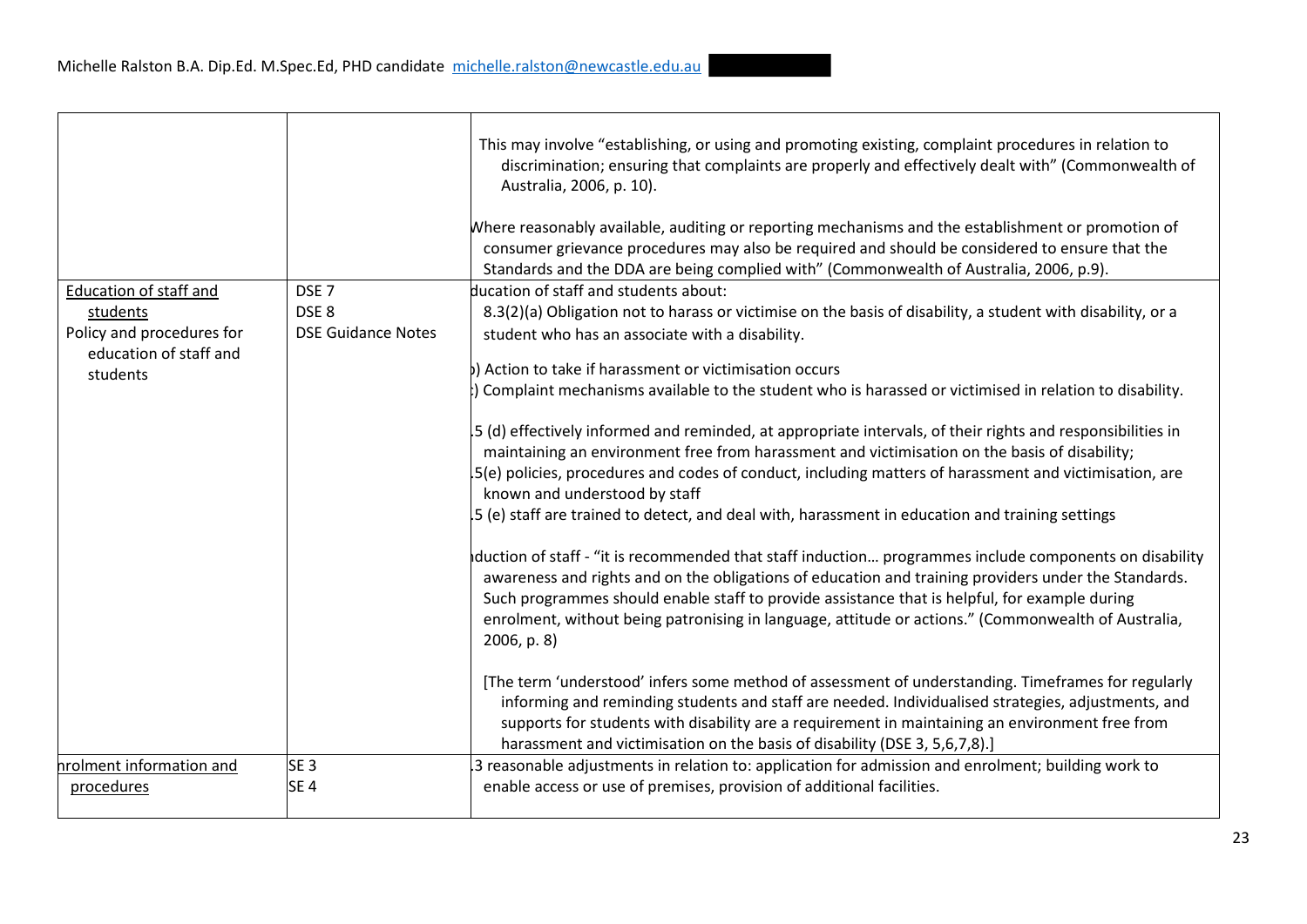|                                |                           | [2(1) must take reasonable steps to ensure that the prospective student is able to apply for, and enrol in,<br>educational courses and programs on the same basis as all other students |
|--------------------------------|---------------------------|-----------------------------------------------------------------------------------------------------------------------------------------------------------------------------------------|
|                                |                           | Decision to offer admission and enrolment is made on same basis                                                                                                                         |
|                                |                           | $\beta$ )(a) must consult the prospective student or associate about whether the disability affects the                                                                                 |
|                                |                           | prospective student's ability to seek admission to, or apply for enrolment                                                                                                              |
|                                |                           | (b) make necessary reasonable adjustments.                                                                                                                                              |
|                                |                           |                                                                                                                                                                                         |
|                                |                           | [3 (a) information about the enrolment process:                                                                                                                                         |
|                                |                           | addresses the needs of students with disability;                                                                                                                                        |
|                                |                           | i) is accessible to the student and his or her associates;                                                                                                                              |
|                                |                           | ii) is made available in a range of formats depending on the resources and purposes of the provider and<br>within a reasonable timeframe;                                               |
|                                |                           | $\flat$ ) enrolment procedures are designed so that the student (or associate) can complete them without<br>undue difficulty;                                                           |
|                                |                           | :) information, that enables the student (or associate) to make informed choices, about: entry                                                                                          |
|                                |                           | requirements; the choice of courses or programs; progression through those courses or programs;                                                                                         |
|                                |                           | educational settings for those courses or programs is accessible to the student (or associate).                                                                                         |
| arassment and victimisation    | DSE <sub>8</sub>          | 3 (1) An education provider must develop and implement strategies and programs to prevent                                                                                               |
| Policy, procedures, strategies | <b>DSE Guidance Notes</b> | harassment or victimisation of a student with a disability, or a student who has an associate with a                                                                                    |
| and programs to prevent        |                           | disability, in relation to the disability.                                                                                                                                              |
| harassment and                 |                           | .3 (2) Students and staff informed about:                                                                                                                                               |
| victimisation on basis of      |                           | ) Obligation not to harass or victimise on the basis of disability, a student with disability, or a student who                                                                         |
| disability                     |                           | has an associate with a disability.                                                                                                                                                     |
|                                |                           | b) Action to take if harassment or victimisation occurs                                                                                                                                 |
|                                |                           | .) Complaint mechanisms available to the student who is harassed or victimised in relation to disability.                                                                               |
|                                |                           | olicy and procedures must:                                                                                                                                                              |
|                                |                           | 5(a)Explicitly prohibit harassment and victimisation on the basis of disability; including                                                                                              |
|                                |                           | the need for individual strategies and adjustments for a student; and                                                                                                                   |
|                                |                           | (ii) the need to use such supports as a wheelchair, hearing aid, breathing support, an interpreter, a                                                                                   |
|                                |                           | reader, an assistant or carer or a guide or hearing dog, or other appropriately trained animal                                                                                          |
|                                |                           | b) explicitly prohibit harassment and victimisation of the associates of students with disabilities, on the<br>basis of disability                                                      |
|                                |                           |                                                                                                                                                                                         |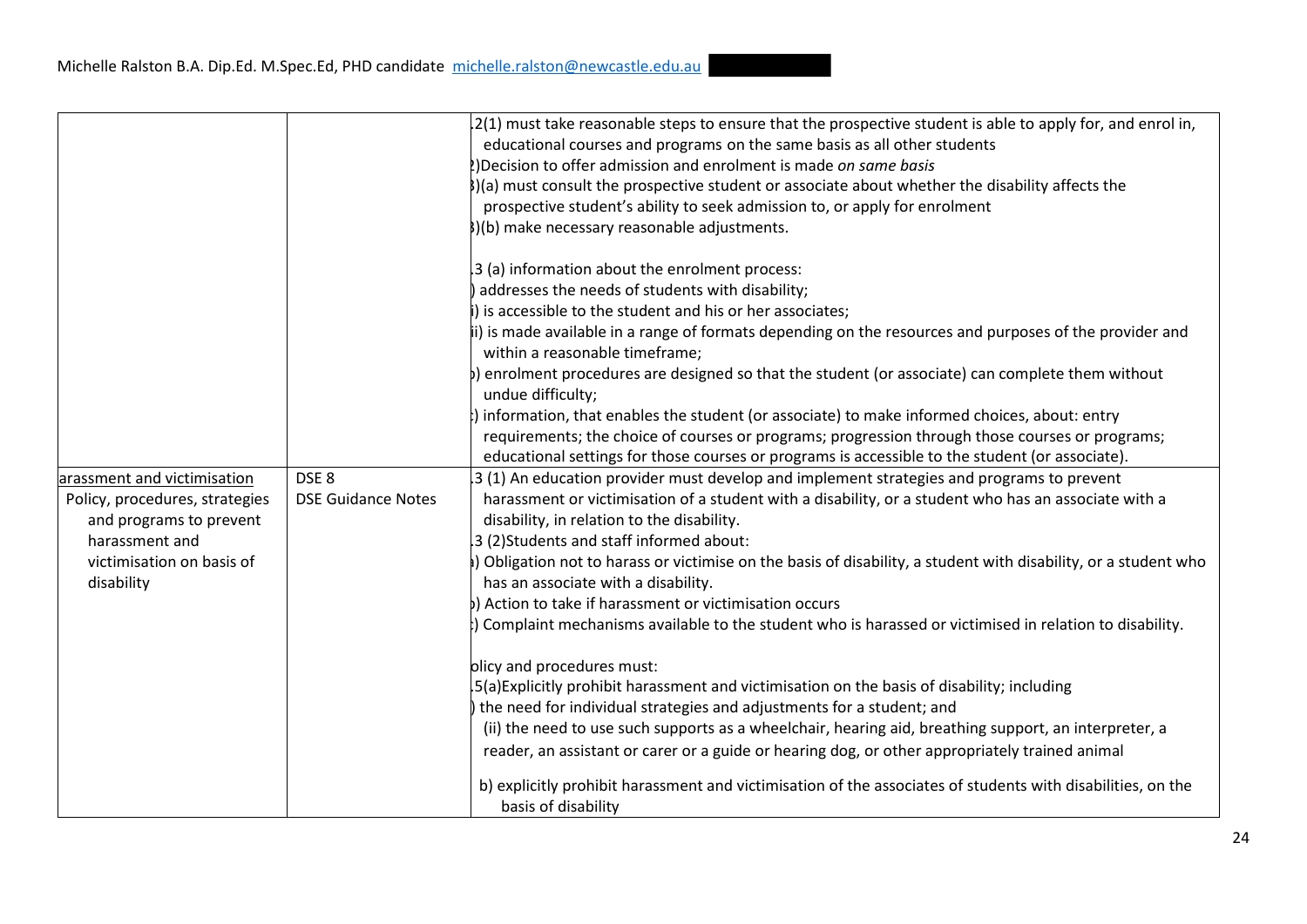|                         |                          | (c) the procedures for handling any cases or complaints of harassment and victimisation relating to<br>disability are fair, transparent and accountable; and                |
|-------------------------|--------------------------|-----------------------------------------------------------------------------------------------------------------------------------------------------------------------------|
|                         |                          | (d) the provider's students and staff are effectively informed and reminded, at appropriate intervals, of                                                                   |
|                         |                          | their rights and responsibilities in maintaining an environment free from harassment and                                                                                    |
|                         |                          | victimisation on the basis of disability; and                                                                                                                               |
|                         |                          | (e) the professional development programs offered to the provider's staff ensure that policies,                                                                             |
|                         |                          | procedures and codes of conduct, including matters of harassment and victimisation, are known and                                                                           |
|                         |                          | understood by staff, and that staff are trained to detect, and deal with, harassment in education and                                                                       |
|                         |                          | training settings; and                                                                                                                                                      |
|                         |                          | (f) any cases or complaints of harassment or victimisation on the basis of disability are handled promptly<br>and with due regard to the severity of the matter.            |
|                         |                          |                                                                                                                                                                             |
|                         |                          | 2 Note The exception set out in section 10.2, relating to compliance that imposes unjustifiable hardship                                                                    |
|                         |                          | on an education provider, does not apply to a requirement in this Part. [So, a school cannot claim that it                                                                  |
|                         |                          | was not aware of this requirement, or that the cost of developing and implementing strategies and                                                                           |
|                         |                          | programs to prevent and remove discrimination, harassment and victimisation would cause                                                                                     |
|                         |                          | unjustifiable hardship (Commonwealth of Australia, 2006, p. 10).]                                                                                                           |
| ofessional development  | SE <sub>7</sub>          | 3(a) staff of education providers are aware of the specialised services available for the student and are                                                                   |
| programs                | SE <sub>8</sub>          | provided with information that enables them to assist the student to access the services that the                                                                           |
|                         | <b>SE Guidance Notes</b> | student needs; and                                                                                                                                                          |
| earning and development |                          | [3(d) appropriately trained support staff, such as specialist teachers, interpreters, note-takers and<br>teachers' aides, are made available to students with disabilities. |
| programs]               |                          |                                                                                                                                                                             |
|                         |                          | [5(d) the provider's students and staff are effectively informed and reminded, at appropriate intervals, of                                                                 |
|                         |                          | their rights and responsibilities in maintaining an environment free from harassment and victimisation                                                                      |
|                         |                          | on the basis of disability;                                                                                                                                                 |
|                         |                          | $\frac{1}{2}$ ) the professional development programs offered to the provider's staff ensure that policies, procedures                                                      |
|                         |                          | and codes of conduct, including matters of harassment and victimisation, are known and understood by                                                                        |
|                         |                          | staff, and that staff are trained to detect, and deal with, harassment in education and training settings                                                                   |
|                         |                          | staff are proficient in interacting with students in ways which do not discriminate against people with<br>disabilities. (Commonwealth of Australia, 2006, p. 8)            |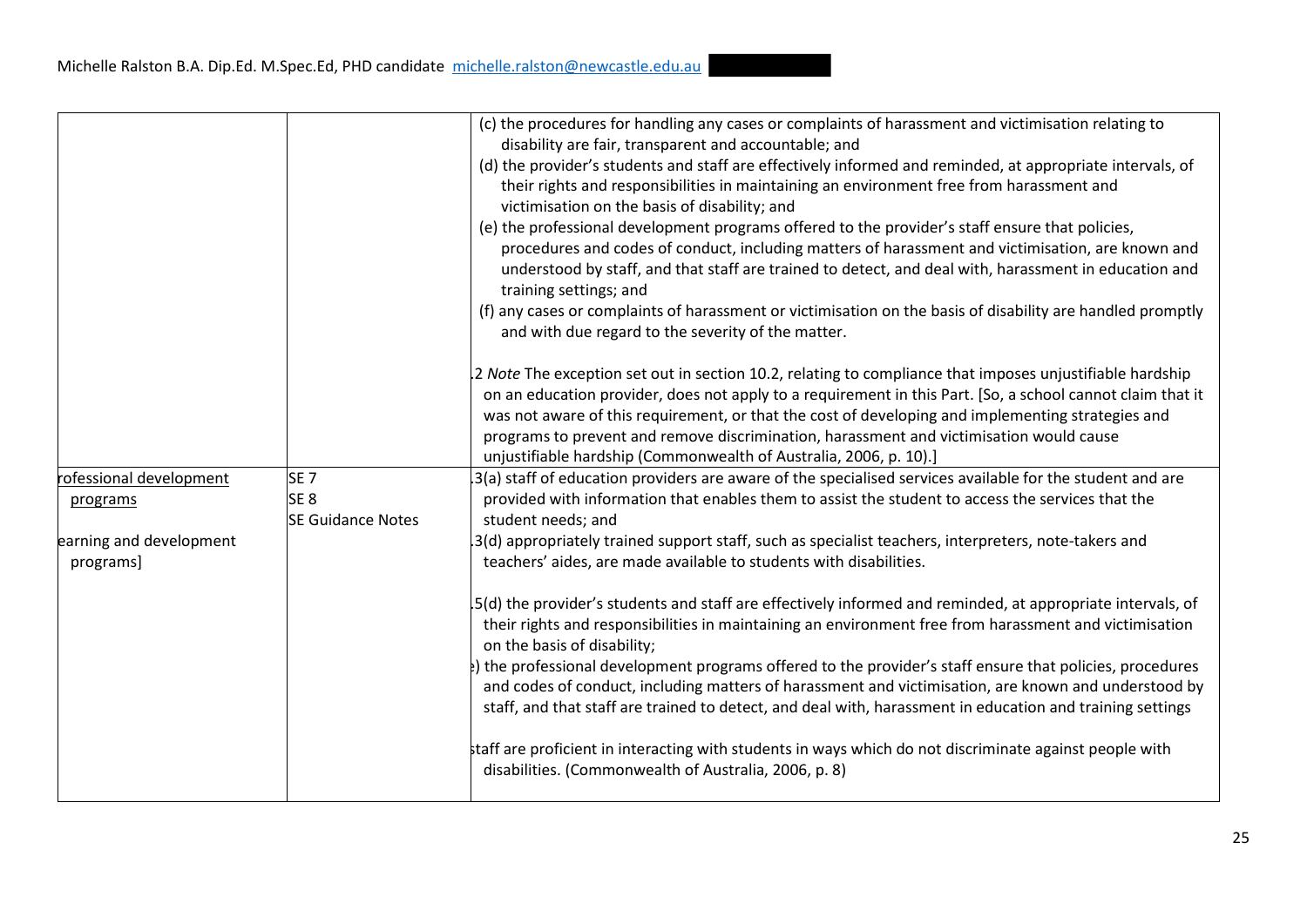|                                                  |                 | t is recommended that staff induction and professional development programmes include components<br>on disability awareness and rights and on the obligations of education and training providers under the<br>Standards. Such programmes should enable staff to provide assistance that is helpful, for example<br>during enrolment, without being patronising in language, attitude or actions." (Commonwealth of<br>Australia, 2006, p. 8)<br>t is further recommended that timely, relevant and ongoing professional development is provided to |
|--------------------------------------------------|-----------------|-----------------------------------------------------------------------------------------------------------------------------------------------------------------------------------------------------------------------------------------------------------------------------------------------------------------------------------------------------------------------------------------------------------------------------------------------------------------------------------------------------------------------------------------------------|
|                                                  |                 | staff, to ensure they are equipped with the knowledge, skills and understanding to enable students with<br>disabilities to participate in the full range of educational programmes or services, on the same basis and<br>to the same extent as students without disabilities." (Commonwealth of Australia, 2006, p. 8)                                                                                                                                                                                                                              |
|                                                  |                 | roviders must take "reasonable measures to ensure that staff have sufficient information and expertise<br>concerning non-discriminatory methods of service delivery. This may include the provision of formal<br>training" (Commonwealth of Australia, 2006, p. 10).                                                                                                                                                                                                                                                                                |
| ocument inferred                                 | eference        | rescribed requirements to guide staff and regulate compliance                                                                                                                                                                                                                                                                                                                                                                                                                                                                                       |
| prough the establishment of                      |                 |                                                                                                                                                                                                                                                                                                                                                                                                                                                                                                                                                     |
| mechanisms                                       |                 |                                                                                                                                                                                                                                                                                                                                                                                                                                                                                                                                                     |
| ccess to services<br>Procedures to ensure access | SE <sub>7</sub> | 7.2 for the student to be able to participate in the activities for which he or she is enrolled the education<br>provider must:                                                                                                                                                                                                                                                                                                                                                                                                                     |
| to services                                      |                 | (1) ensure a student can use the support services                                                                                                                                                                                                                                                                                                                                                                                                                                                                                                   |
|                                                  |                 | (2) take reasonable steps to ensure that the student has access to specialised support services provided<br>by the education provider (but may arrange for it to be provided by another person or agency).<br>(3) take reasonable steps to facilitate the provision of the service to the student by another person or<br>agency.<br>(4) access to and provision of specialised support services is an adjustment<br>(5) consult about reasonable and necessary adjustments                                                                         |
|                                                  |                 | 7.3(a) staff of education providers are aware of the specialised services available for the student and are<br>provided with information that enables them to assist the student to access the services that the<br>student needs;                                                                                                                                                                                                                                                                                                                  |
|                                                  |                 | (b) the provision of specialised services for the student, where necessary, is facilitated, including through                                                                                                                                                                                                                                                                                                                                                                                                                                       |
|                                                  |                 | collaborative arrangements with specialised service providers; and                                                                                                                                                                                                                                                                                                                                                                                                                                                                                  |
|                                                  |                 | (c) any necessary specialised equipment is provided to support the student in participating in the course<br>or program; and                                                                                                                                                                                                                                                                                                                                                                                                                        |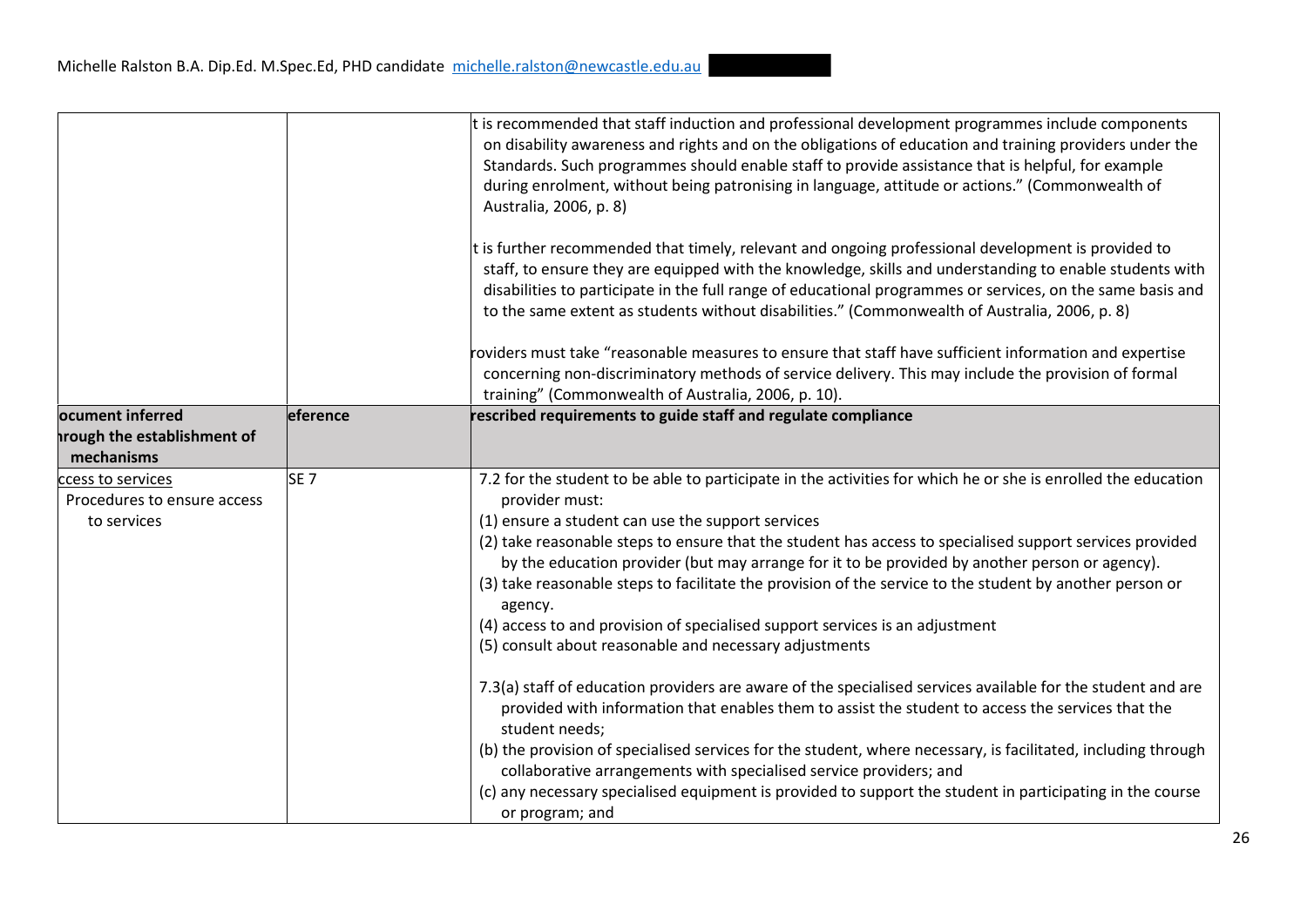|              |                          | (d) appropriately trained support staff, such as specialist teachers, interpreters, note-takers and teachers'                                                            |
|--------------|--------------------------|--------------------------------------------------------------------------------------------------------------------------------------------------------------------------|
|              |                          | aides, are made available to students with disabilities.                                                                                                                 |
| Action plan  | <b>DSE 10</b>            | 0.2(3) Note Section 11 of the Act provides that, for the purposes of the Act, in determining what                                                                        |
|              | DA Part 3, Section 59-64 | constitutes unjustifiable hardship, all relevant circumstances of the particular case are to be taken into<br>account including:                                         |
|              |                          | $\sharp$ ) in the case of the provision of services, or the making available of facilities— an action plan given to the                                                  |
|              |                          | [Australian Human Rights] Commission under section 64 of the DDA.                                                                                                        |
|              |                          | DDA Section 59 Scope                                                                                                                                                     |
|              |                          | This Part applies in relation to a person (the action planner) who, under Part 2, is prohibited from                                                                     |
|              |                          | discriminating against another person on the ground of a disability of the other person.                                                                                 |
|              |                          | DDA Section 61 Provisions of action plans                                                                                                                                |
|              |                          | The action plan must include provisions relating to:                                                                                                                     |
|              |                          | (a) devising of policies and programs to achieve the objects of this Act;                                                                                                |
|              |                          | (b) communication of these policies and programs to persons within the action planner;                                                                                   |
|              |                          | (c) review of practices within the action planner with a view to the identification of any discriminatory<br>practices;                                                  |
|              |                          | (d) setting of goals and targets, where these may reasonably be determined against which the success of<br>the plan in achieving the objects of the Act may be assessed; |
|              |                          | (e) the means, other than those referred to in paragraph (d), of evaluating the policies and programs<br>referred to in paragraph (a);                                   |
|              |                          | (f) appointment of persons within the action planner to implement the provisions referred to in                                                                          |
|              |                          | paragraphs (a) to (e) (inclusive).                                                                                                                                       |
|              |                          | DDA Section 62 Action plans may have other provisions                                                                                                                    |
|              |                          | The action plan may include provisions, other than those referred to in section 61, that are not<br>inconsistent with the objects of this Act.                           |
|              |                          | DDA Section 64 Action plans may be given to Commission                                                                                                                   |
|              |                          | (1) The action planner may give a copy of the action plan, or of any amendments to the action plan, to                                                                   |
|              |                          | the Commission.                                                                                                                                                          |
|              |                          | (2) If the action planner does so, the Commission must make the copy available to the public.                                                                            |
| Consultation | SE <sub>3</sub>          | See Appendix 2: Consultation in the DSE: Vocabulary, human agents and content.                                                                                           |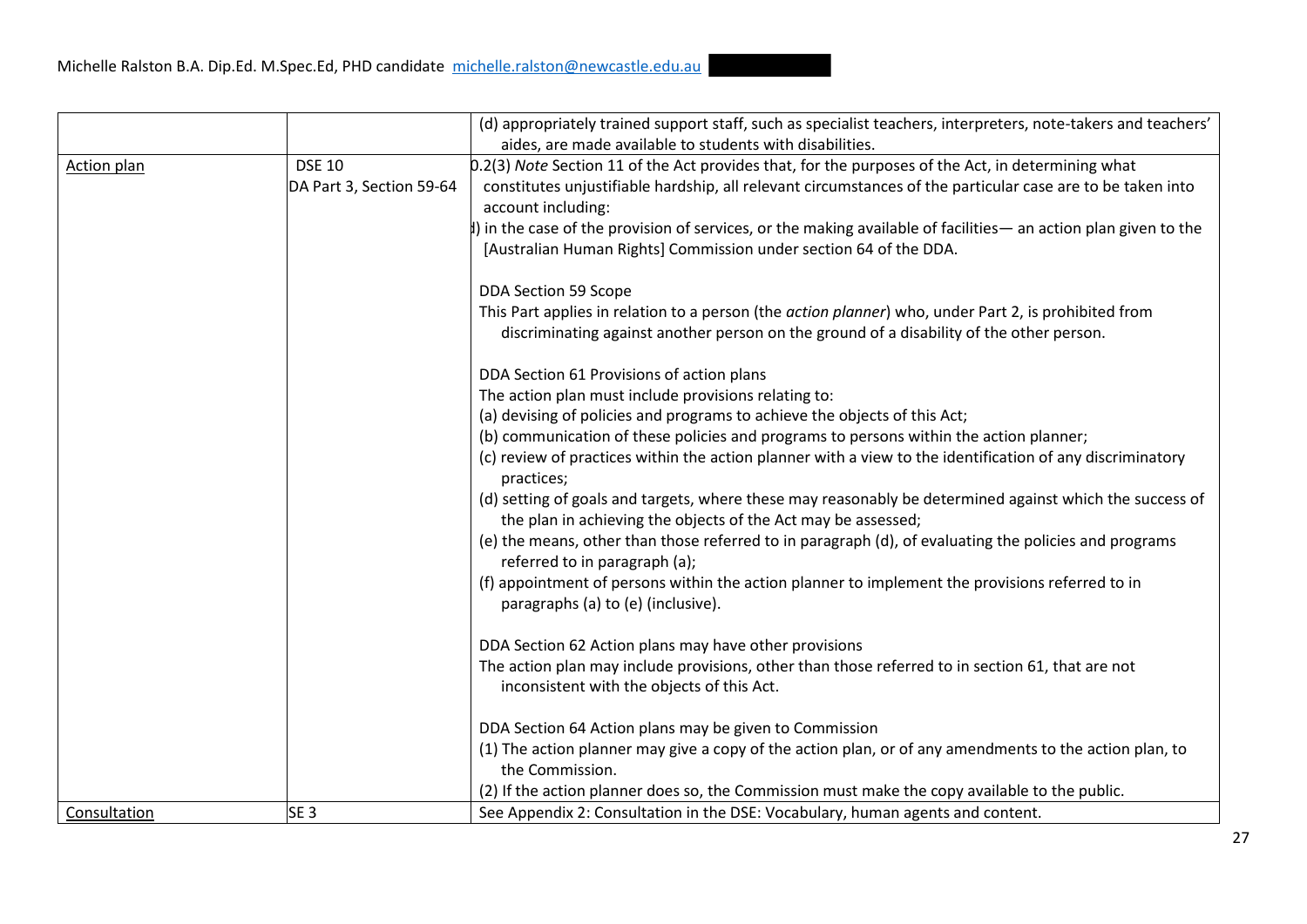| procedures | SE <sub>4</sub> |                                                                                                               |
|------------|-----------------|---------------------------------------------------------------------------------------------------------------|
|            | SE <sub>5</sub> | Consultation includes:                                                                                        |
|            | SE <sub>6</sub> | Providing information and opinions; negotiating; agreeing; evaluating; collaborating; reminding; and,         |
|            | SE <sub>7</sub> | complaining.                                                                                                  |
|            |                 |                                                                                                               |
|            |                 | Consultation is about:                                                                                        |
|            |                 | Learning capacity and needs of the student (how the disability affects the student's ability to participate); |
|            |                 | whether adjustments are necessary;                                                                            |
|            |                 | what adjustments might be necessary;                                                                          |
|            |                 | evaluation of reasonable adjustments (other adjustments that are less disruptive and intrusive and no         |
|            |                 | less beneficial;                                                                                              |
|            |                 | unjustifiable hardship;                                                                                       |
|            |                 | how the student can participate in activities, programs and courses; design of activities, programs,          |
|            |                 | courses curriculum development, accreditation and delivery to include the student;                            |
|            |                 | facilities and support services and how to access them;                                                       |
|            |                 | enrolment;                                                                                                    |
|            |                 | harassment and victimisation on the basis of disability;                                                      |
|            |                 | rights and responsibilities;                                                                                  |
|            |                 | Code of conduct;                                                                                              |
|            |                 | professional development;                                                                                     |
|            |                 | Policy, procedures, strategies and programs to prevent harassment and victimisation on basis of               |
|            |                 | disability; and,                                                                                              |
|            |                 | complaints.                                                                                                   |
|            |                 |                                                                                                               |
|            |                 | <b>Consultation involves:</b>                                                                                 |
|            |                 | The education provider, student (or associate), specialised service providers, staff and students.            |
|            |                 |                                                                                                               |
|            |                 | The provider must repeat the process of consultation as necessary to allow for the changing needs of the      |
|            |                 | student over time.                                                                                            |
|            |                 |                                                                                                               |
|            |                 | Recommendation Eight of the Review of the DSE (Thomas, Grealy, Kurti, & Wise, 2015) resulted in the           |
|            |                 | development of the <i>Planning for personalised learning and support: A national resource</i> (Education      |
|            |                 | Services Australia, 2019) to guide consultation procedures.                                                   |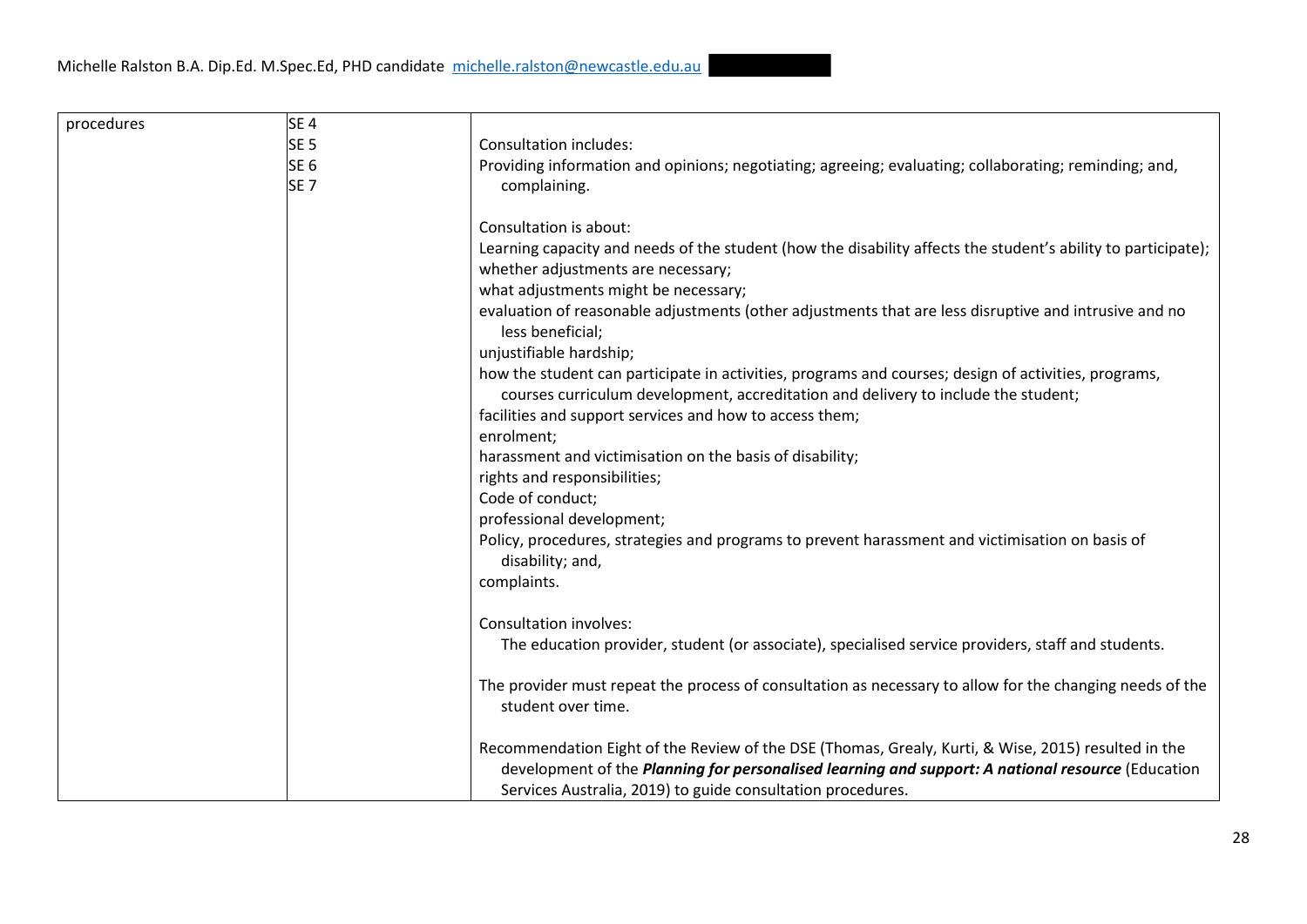| Curriculum development,     | SE <sub>5</sub>              | The guide suggests a "formal policy statement on compliance with the DDA and the Standards and more                                                                                                                                                                                                                                                                                                                                                                                                                                                                    |
|-----------------------------|------------------------------|------------------------------------------------------------------------------------------------------------------------------------------------------------------------------------------------------------------------------------------------------------------------------------------------------------------------------------------------------------------------------------------------------------------------------------------------------------------------------------------------------------------------------------------------------------------------|
| accreditation and delivery, | SE <sub>6</sub>              | direct advice to staff" (Commonwealth of Australia, 2006, p. 9). [See Code of conduct above]                                                                                                                                                                                                                                                                                                                                                                                                                                                                           |
| course and program design   | SE <sub>7</sub>              |                                                                                                                                                                                                                                                                                                                                                                                                                                                                                                                                                                        |
| policy and procedures       | DA Section 5<br>DA Section 6 | Articulate the need to provide individualised strategies (DSE 5; 8.5), adjustments (DSE 3), and supports<br>(DSE 7, 8.5(a)) that ensure that students with disability have choices, opportunities and learning<br>experiences (DSE 6.6(2)(b)) on the same basis as students without disability (DSE 4.2(3)(b), 5.2(2)(b),<br>6.2(2)(b), 7.2(5)(b), 7.2(6)(b)) so they can participate in courses and programs (DSE 2.2), use the<br>facilities and services (DSE 7), achieve learning outcomes (DSE 3.4(2)(c), 6.3(b)) and achieve<br>independence (DSE $3.4(2)(c)$ ). |
|                             |                              | Incorporate procedures to prevent direct and indirect disability discrimination (DDA sections 5 and 6).                                                                                                                                                                                                                                                                                                                                                                                                                                                                |
|                             |                              | Procedures for consultation, reasonable adjustments, access to services, extra-curricular and excursion<br>policies, incorporated into design, implementation and review stages of curriculum development,<br>accreditation and delivery, course and program development.                                                                                                                                                                                                                                                                                              |
|                             |                              | 5.2(1) plan for participation and use of facilities and service                                                                                                                                                                                                                                                                                                                                                                                                                                                                                                        |
|                             |                              | (2) consult about, and provide, reasonable adjustments                                                                                                                                                                                                                                                                                                                                                                                                                                                                                                                 |
|                             |                              | 5.3 (a) activities sufficiently flexible for the student to be able to participate in them;                                                                                                                                                                                                                                                                                                                                                                                                                                                                            |
|                             |                              | (b) course or program requirements are reviewed, in the light of information provided by the student (or<br>associate) to include activities in which the student is able to participate;                                                                                                                                                                                                                                                                                                                                                                              |
|                             |                              | (c) appropriate programs necessary to enable participation by the student are negotiated, agreed and<br>implemented;                                                                                                                                                                                                                                                                                                                                                                                                                                                   |
|                             |                              | (d) additional support is provided where necessary, to assist the student to achieve intended learning<br>outcomes;                                                                                                                                                                                                                                                                                                                                                                                                                                                    |
|                             |                              | (e) where a course or program necessarily includes an activity in which the student cannot participate,<br>the student is offered an activity that constitutes a reasonable substitute within the context of the<br>overall aims of the course or program;                                                                                                                                                                                                                                                                                                             |
|                             |                              | (f) any activities that are not conducted in classrooms, and associated extra-curricular activities or<br>activities that are part of the broader educational program, are designed to include the student.                                                                                                                                                                                                                                                                                                                                                            |
|                             |                              | 6.2 (1) design the course or program to ensure participation in learning experiences, including<br>assessment and certification requirements                                                                                                                                                                                                                                                                                                                                                                                                                           |
|                             |                              | (2) consult about, and provide, reasonable adjustments                                                                                                                                                                                                                                                                                                                                                                                                                                                                                                                 |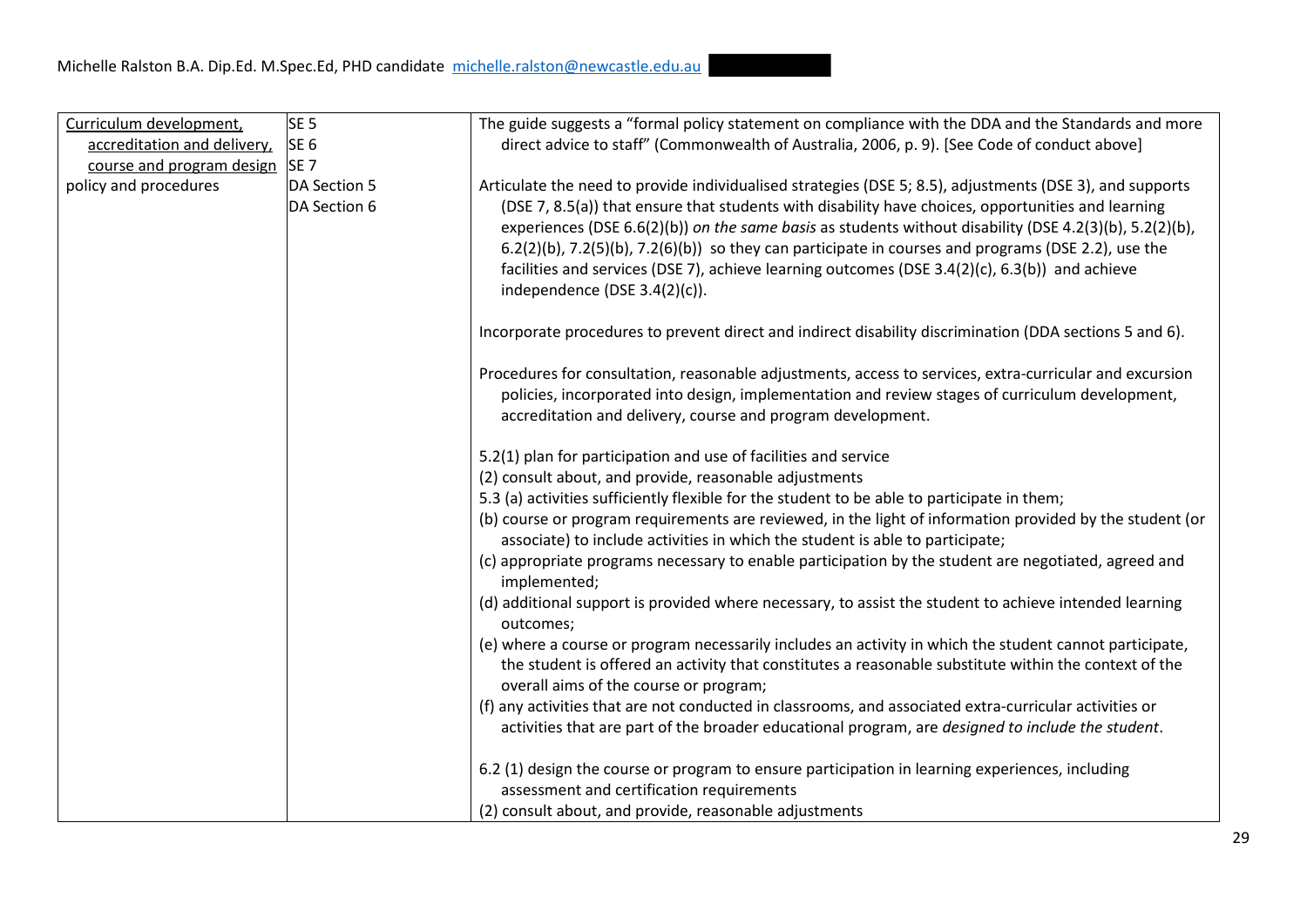|                         |                 | 6.3 ensure that:                                                                                                                                                                                                                                                                                                                                 |
|-------------------------|-----------------|--------------------------------------------------------------------------------------------------------------------------------------------------------------------------------------------------------------------------------------------------------------------------------------------------------------------------------------------------|
|                         |                 | (a) curriculum, teaching materials, assessment and certification requirements are appropriate to the<br>needs of the student and accessible to him or her;                                                                                                                                                                                       |
|                         |                 | (b) delivery modes and learning activities take account of intended educational outcomes and the                                                                                                                                                                                                                                                 |
|                         |                 | learning capacities and needs of the student;                                                                                                                                                                                                                                                                                                    |
|                         |                 | (c) study materials are made available in a format that is appropriate for the student and, where<br>conversion of materials into alternative accessible formats is required, the student is not<br>disadvantaged by the time taken for conversion;                                                                                              |
|                         |                 | (d) teaching and delivery strategies are adjusted to meet the learning needs of the student and address<br>any disadvantage in the student's learning resulting from his or her disability, including through the<br>provision of additional support, such as bridging or enabling courses, or the development of disability<br>specific skills; |
|                         |                 | (e) any activities that are not conducted in a classroom, such as field trips, industry site visits and work<br>placements, or activities that are part of the broader course or educational program of which the<br>course or program is a part, are designed to include the student;                                                           |
|                         |                 | (f) assessment procedures and methodologies are adapted to enable the student to demonstrate the                                                                                                                                                                                                                                                 |
|                         |                 | knowledge, skills or competencies being assessed.                                                                                                                                                                                                                                                                                                |
|                         |                 | 7.2 Access to support services is planned and facilitated                                                                                                                                                                                                                                                                                        |
|                         |                 | 7.3(d) appropriately trained support staff, such as specialist teachers, interpreters, note-takers and<br>teachers' aides, are made available to students with disabilities.                                                                                                                                                                     |
| xcursion                | SE <sub>6</sub> | 6.3(e) any activities that are not conducted in a classroom, such as field trips, industry site visits and work                                                                                                                                                                                                                                  |
| policy and procedures   | SE <sub>3</sub> | placements, or activities that are part of the broader course or educational program of which the                                                                                                                                                                                                                                                |
|                         |                 | course or program is a part, are designed to include the student                                                                                                                                                                                                                                                                                 |
|                         |                 | Seek, make and review reasonable adjustments                                                                                                                                                                                                                                                                                                     |
| xtra-curricular         | SE <sub>5</sub> | 5.3(f) any activities that are not conducted in classrooms, and associated extra-curricular activities or                                                                                                                                                                                                                                        |
| olicy and procedures    | SE <sub>3</sub> | activities that are part of the broader educational program, are designed to include the student.                                                                                                                                                                                                                                                |
|                         |                 | Seek, make and review reasonable adjustments                                                                                                                                                                                                                                                                                                     |
| Reasonable adjustments  | SE <sub>3</sub> | 3.4(1) an adjustment is <i>reasonable</i> in relation to a student with a disability if it balances the interests of                                                                                                                                                                                                                             |
| Procedures to determine |                 | all parties affected.                                                                                                                                                                                                                                                                                                                            |
| reasonable adjustments  |                 | Note Judgements about what is reasonable for a particular student, or a group of students, with a                                                                                                                                                                                                                                                |
|                         |                 | particular disability may change over time.                                                                                                                                                                                                                                                                                                      |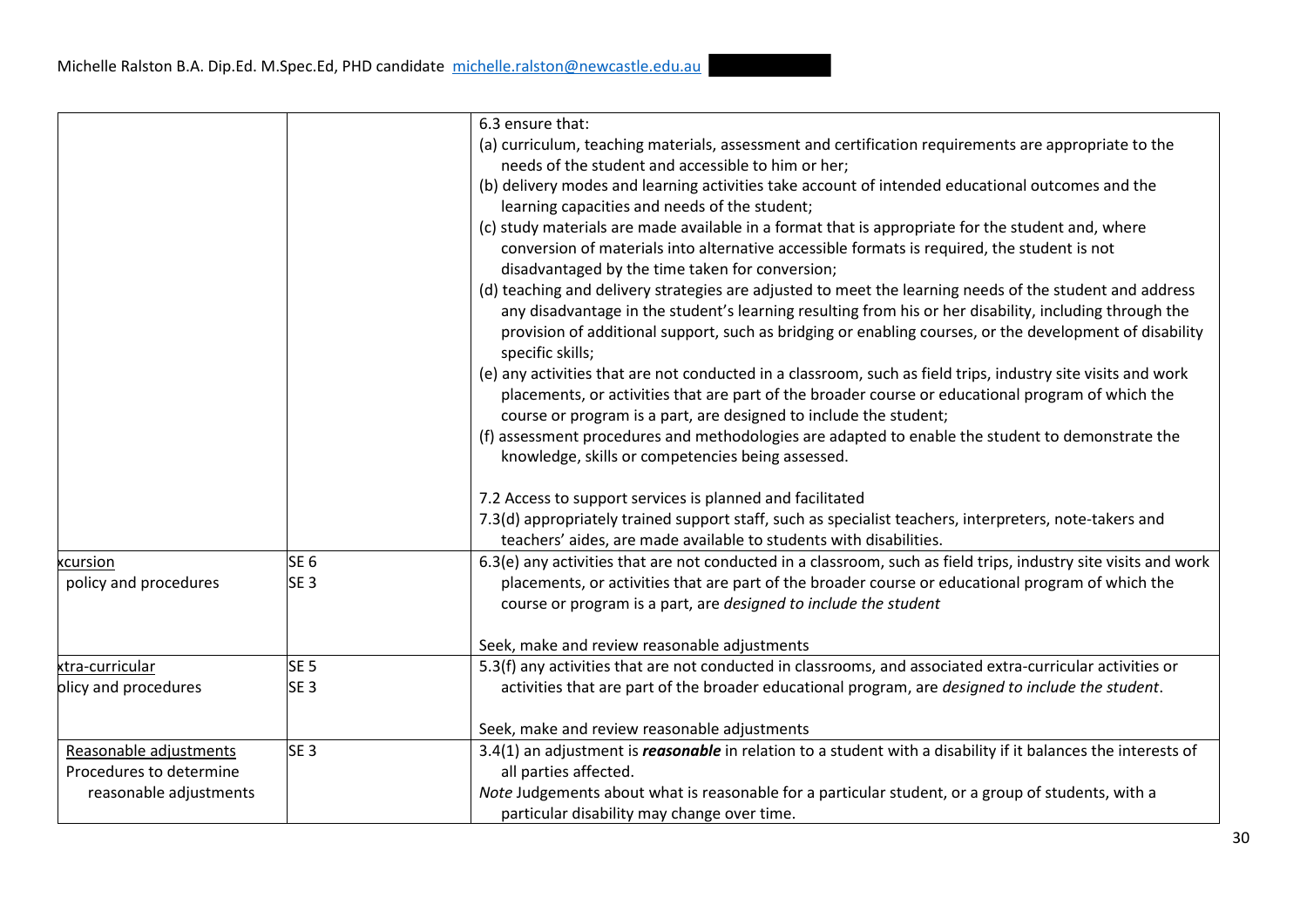| (2) In assessing whether a particular adjustment for a student is reasonable, regard should be had to all  |
|------------------------------------------------------------------------------------------------------------|
| the relevant circumstances and interests, including the following:                                         |
| (a) the student's disability;                                                                              |
| (b) the views of the student (or associate), given under section 3.5;                                      |
| (c) the effect of the adjustment on the student, including the effect on the student's:                    |
| (i) ability to achieve learning outcomes; and                                                              |
| (ii) ability to participate in courses or programs; and                                                    |
| (iii) independence;                                                                                        |
| (d) effect of the proposed adjustment on anyone else affected,                                             |
| including the education provider, staff and other students;                                                |
| (e) costs and benefits of making the adjustment.                                                           |
|                                                                                                            |
| Note A detailed assessment, which might include an independent expert assessment, may be required in       |
| order to determine what adjustments are necessary for a student. The type and extent of the                |
| adjustments may vary. Multiple adjustments may be required and may include multiple activities.            |
| Adjustments may not be required for a student with a disability in some circumstances.                     |
|                                                                                                            |
| (3) In assessing whether an adjustment to the course or program is reasonable, the provider is entitled to |
| maintain the academic requirements of the course or program, and other requirements or                     |
| components that are inherent in or essential to its nature.                                                |
| Note In providing for students with disabilities, a provider may continue to ensure the integrity of its   |
| courses or programs and assessment requirements and processes, so that those on whom it confers            |
| an award can present themselves as having the appropriate knowledge, experience and expertise              |
| implicit in the holding of that particular award.                                                          |
|                                                                                                            |
| 3.5 Consulting the student (see above)                                                                     |
| 3.5 (e) Note The Standards generally require providers to make reasonable adjustments where                |
| necessary. There is no requirement to make unreasonable adjustments. In addition, section 10.2             |
| provides that it is not unlawful for an education provider to fail to comply with a requirement of these   |
| Standards if, and to the extent that, compliance would impose unjustifiable hardship on the provider.      |
| The concept of unreasonable adjustment is different to the concept of unjustifiable hardship on the        |
| provider. In determining whether an adjustment is reasonable the factors in subsection 3.4 (2) are         |
| considered. The specific concept of unjustifiable hardship is not considered. It is only when it has been  |
| determined that the adjustment is reasonable that it is necessary to go on and consider, if relevant,      |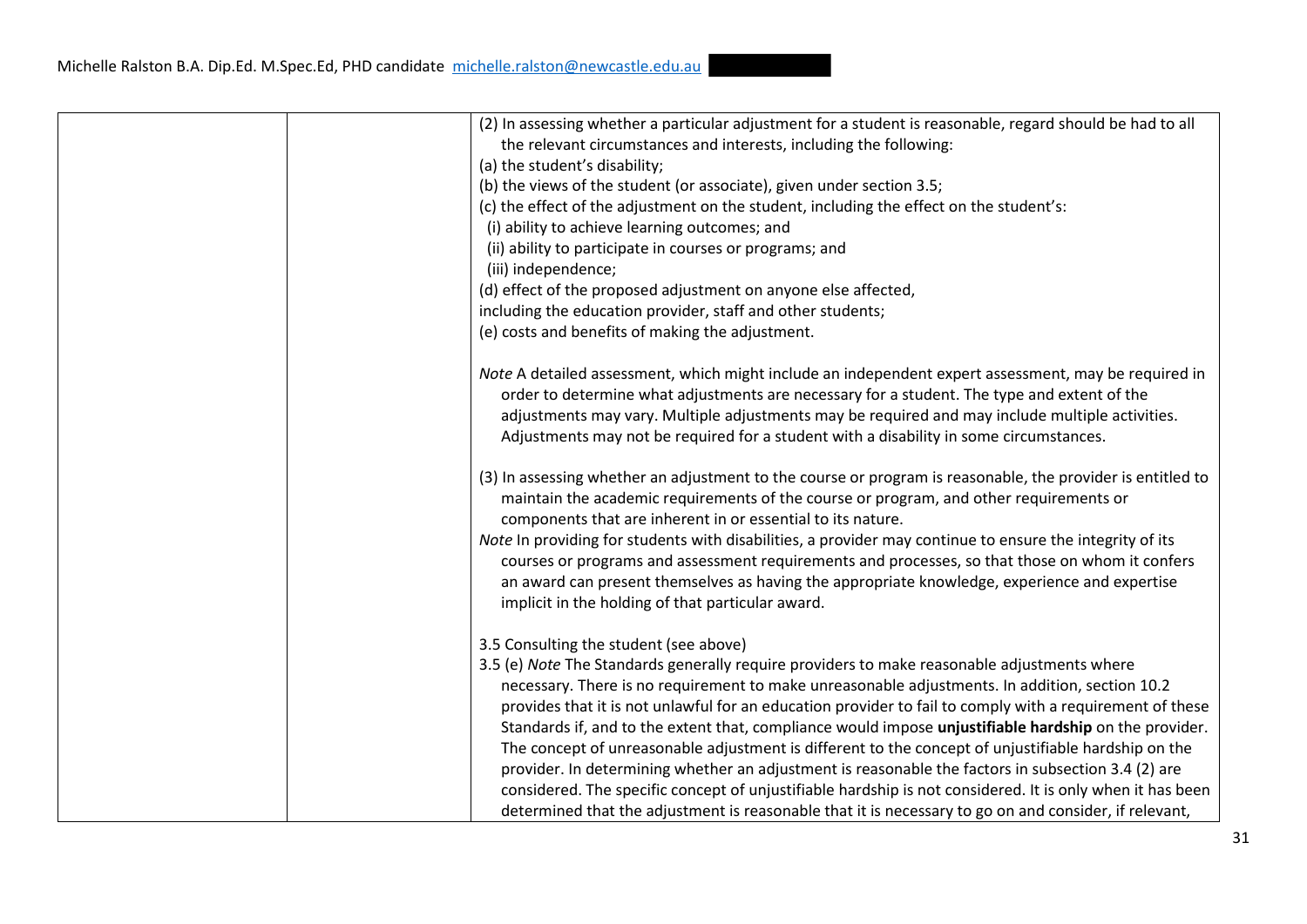|                                                 |                               | whether this would none-the-less impose the specific concept of unjustifiable hardship on the<br>provider.                                                                                                                                                                                                                                                                                                                                                                                                                                                                      |
|-------------------------------------------------|-------------------------------|---------------------------------------------------------------------------------------------------------------------------------------------------------------------------------------------------------------------------------------------------------------------------------------------------------------------------------------------------------------------------------------------------------------------------------------------------------------------------------------------------------------------------------------------------------------------------------|
|                                                 |                               | 3.6 In deciding whether to make a particular reasonable adjustment for a<br>student, the education provider must:                                                                                                                                                                                                                                                                                                                                                                                                                                                               |
|                                                 |                               | (a) assess whether there is any other reasonable adjustment that would be less disruptive and intrusive<br>and no less beneficial for the student;                                                                                                                                                                                                                                                                                                                                                                                                                              |
|                                                 |                               | (b) assess whether the adjustment may need to be changed over the period of a student's education or<br>training.                                                                                                                                                                                                                                                                                                                                                                                                                                                               |
|                                                 |                               | The national resource Planning for Personalised Learning and Support (Education Services Australia,<br>2019), developed in response to recommendations from the Report on the Review of the DSE<br>(Thomas et al., 2015), provides recommendations for this planning process.                                                                                                                                                                                                                                                                                                   |
| elf-regulation<br>rategies                      | <b>SE Guidance Notes</b>      | The DSE Guidance Notes (Commonwealth of Australia, 2006) state the expectation that education<br>providers will be "implementing other reasonably available monitoring strategies, additional to<br>complaint mechanisms, including internal monitoring through supervisory and management<br>responsibilities and external monitoring through customer reference groups" (Commonwealth of<br>Australia, 2006, p. 10) to ensure compliance with the DDA an DSE.<br>"compliance with the standards is the responsibility of providers" (Commonwealth of Australia, 2006,<br>p.7) |
|                                                 |                               | the Federal Court implied that it would be necessary for an employer to show that effective policies"<br>with respect to non-discrimination against people with disabilities are in place and that the employer<br>was active in trying to avoid discriminatory behaviour" (Commonwealth of Australia, 2006, p. 9).                                                                                                                                                                                                                                                             |
|                                                 |                               | "Where reasonably available, auditing or reporting mechanisms and the establishment or promotion of<br>consumer grievance procedures may also be required and should be considered to ensure that the<br>Standards and the DDA are being complied with" (Commonwealth of Australia, 2006, p.9).                                                                                                                                                                                                                                                                                 |
| njustifiable hardship<br>rocedures to determine | <b>SE 10</b><br>DA Section 11 | 10.1(2) If an exception is invoked, it is the responsibility of the provider to demonstrate that the<br>exception operates.                                                                                                                                                                                                                                                                                                                                                                                                                                                     |
| unjustifiable hardship                          | DA Section 64                 | 10.2(3) Note Section 11 of the DDA provides that, in determining what constitutes unjustifiable hardship,<br>all relevant circumstances of the particular case are to be taken into account including:<br>(a) the nature of the benefit or detriment likely to accrue or be suffered by any persons concerned;<br>(b) the effect of the disability of a person concerned;                                                                                                                                                                                                       |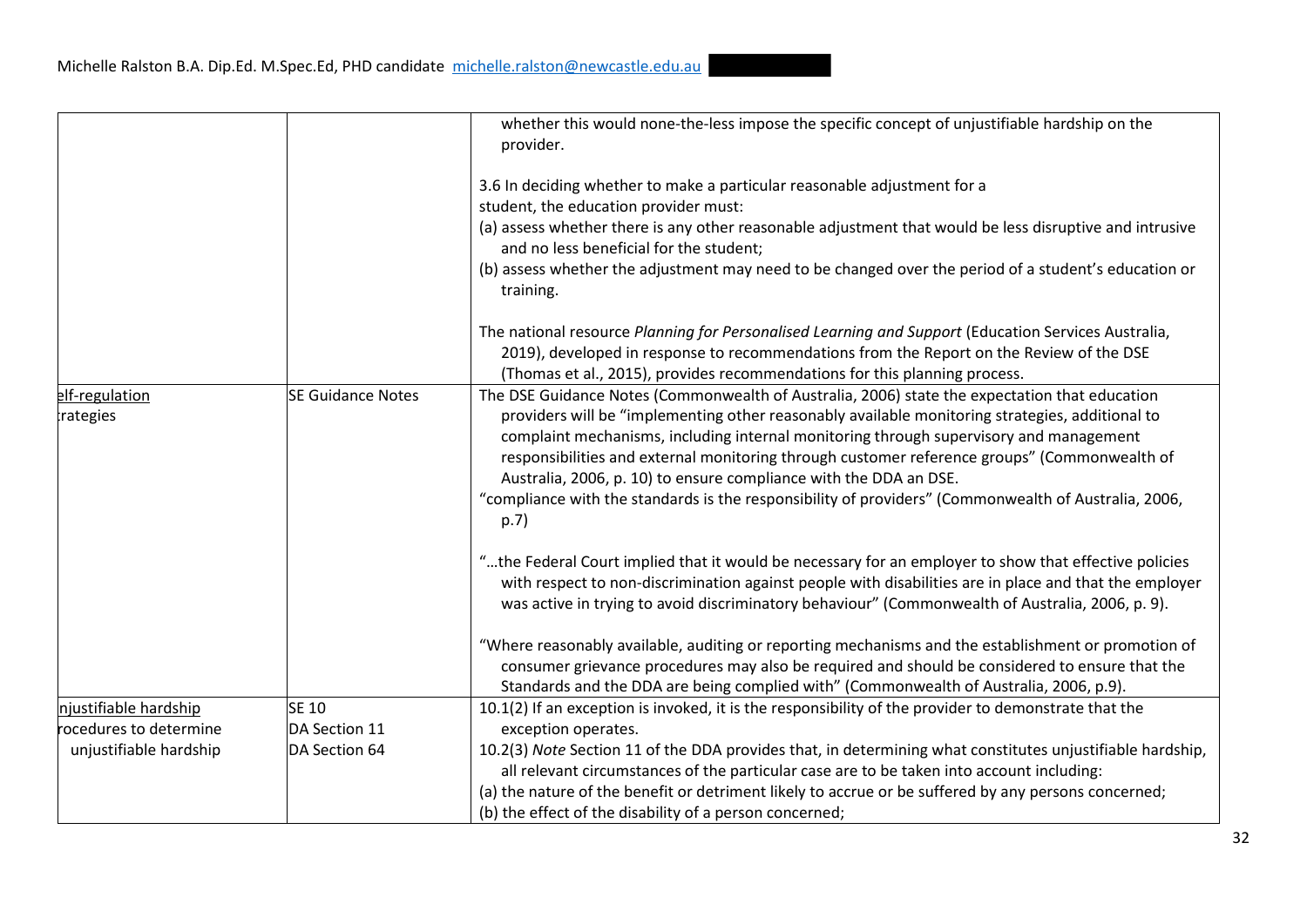| (c) the financial circumstances and the estimated amount of expenditure required to be made by the<br>person claiming unjustifiable hardship;<br>(d) in the case of the provision of services, or the making available of facilities $-$ an action plan given to<br>the Commission under DDA section 64.                                                                                                                       |
|--------------------------------------------------------------------------------------------------------------------------------------------------------------------------------------------------------------------------------------------------------------------------------------------------------------------------------------------------------------------------------------------------------------------------------|
| The application of unjustifiable hardship should take account of the scope and objects of the DDA and<br>the Standards, particularly the object of removing discrimination as far as possible, and of the rights<br>and interests of all relevant parties. In determining whether the exception of unjustifiable hardship<br>can be relied on, all relevant circumstances of the particular case are to be taken into account. |

References

Commonwealth of Australia. (2005). *Disability standards for education*. Retrieved from https://docs.education.gov.au/node/16354

Commonwealth of Australia. (2006). Guidance notes for the disability standards for education 2005. Retrieved from

https://www.legislation.gov.au/Details/F2005L00767/Supporting Material/Text

Education Services Australia. (2019). *Planning for personalised learning and support: A national resource*. Retrieved from

https://docs.education.gov.au/documents/planning-personalised-learning-and-support-national-resource

Thomas, J., Grealy, C., Kurti, L., & Wise, P. (2015). *2015 Review of the Disability Standards for Education 2005: Final report*. Retrieved from urbis.com.au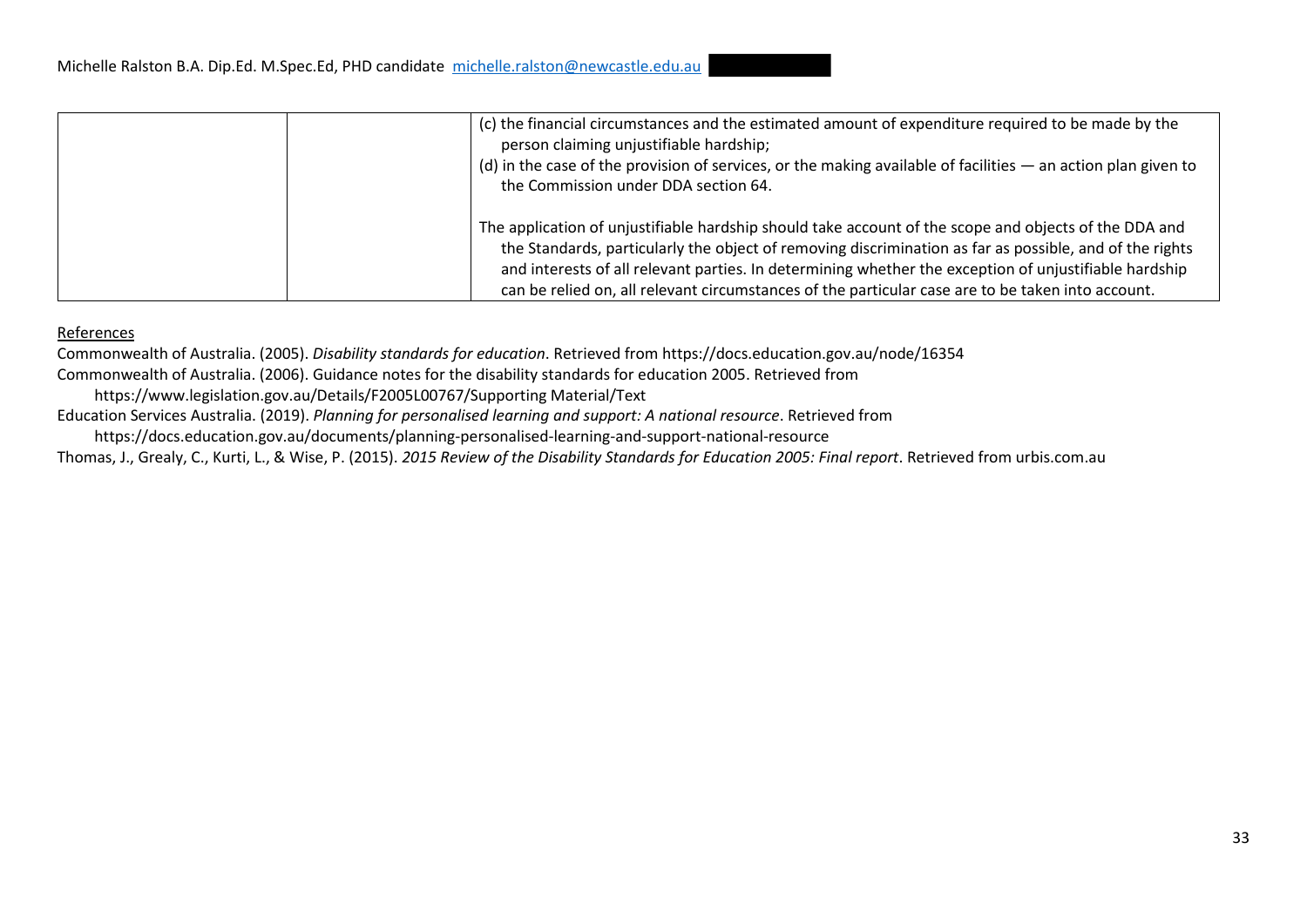| Verb        | <b>Education provider with-</b>                       | <b>About what</b>                                                                                                                                                        |
|-------------|-------------------------------------------------------|--------------------------------------------------------------------------------------------------------------------------------------------------------------------------|
| Assist      | staff of education provider<br>and student            | Assist the student to access the services that the student needs (DSE 7.3(a))                                                                                            |
| Collaborate | specialised service providers                         | Facilitate through collaborative arrangements the provision of specialist services (DSE 7.3(b))                                                                          |
|             |                                                       |                                                                                                                                                                          |
|             | eg health, personal care and<br>therapy, and services |                                                                                                                                                                          |
|             | provided by speech                                    |                                                                                                                                                                          |
|             | therapists, occupational                              |                                                                                                                                                                          |
|             | therapists and                                        |                                                                                                                                                                          |
|             | physiotherapists. (7.3                                |                                                                                                                                                                          |
|             | examples)                                             |                                                                                                                                                                          |
| Complain    |                                                       | Complaint mechanisms available to the student who is harassed or victimised in relation to a disability of the                                                           |
|             |                                                       | student or of an associate of the student (DSE 8.3(2)(c))                                                                                                                |
|             |                                                       |                                                                                                                                                                          |
|             |                                                       | Any cases or complaints of harassment or victimisation on the basis of disability are handled promptly and with due<br>regard to the severity of the matter (DSE 8.5(f)) |
| Consult     | the student, or an associate                          | If and how the disability affects their ability to (DSE $3.7(2)(a)$ ):                                                                                                   |
|             | of the student                                        | seek admission to (DSE 4.2 (3)(a))<br>$\bullet$                                                                                                                          |
|             |                                                       | apply for enrolment (DSE 4.2(3)(a))                                                                                                                                      |
|             |                                                       | participate in the courses or programs for which the student is enrolled and (DSE 5.2(2)(a))<br>$\bullet$                                                                |
|             |                                                       | participate in learning experiences of the course or program (DSE 6.2(2)(a))<br>$\bullet$                                                                                |
|             |                                                       | use the facilities or services (DSE 5.2(2)(a))                                                                                                                           |
|             |                                                       | $\bullet$<br>access support services (DSE 7.2(5)(a); $7.2(6)(a)$ )                                                                                                       |
|             |                                                       | participate in education and training on the same basis as other students (DSE 2.2)                                                                                      |
|             |                                                       | learning capacity and needs of the student (DSE 6.3(b))<br>$\bullet$                                                                                                     |
|             |                                                       | achieve learning outcomes (DSE 3.4(2)(c); 6.3(b))                                                                                                                        |
|             |                                                       | achieve independence (DSE 3.4(2)(c))                                                                                                                                     |
| Consult     | the student, or an associate                          | Whether an adjustment is 'necessary' to:                                                                                                                                 |
|             | of the student                                        | alleviate the effect or any disadvantage in the student's learning resulting from his or her disability (DSE                                                             |
|             |                                                       | $3.3(a)$ ; 6.3(d))                                                                                                                                                       |
|             |                                                       | address the needs and learning capacity of the student (DSE 6.3(b))                                                                                                      |

# APPENDIX 2: Consultation in the DSE: Vocabulary, human agents and content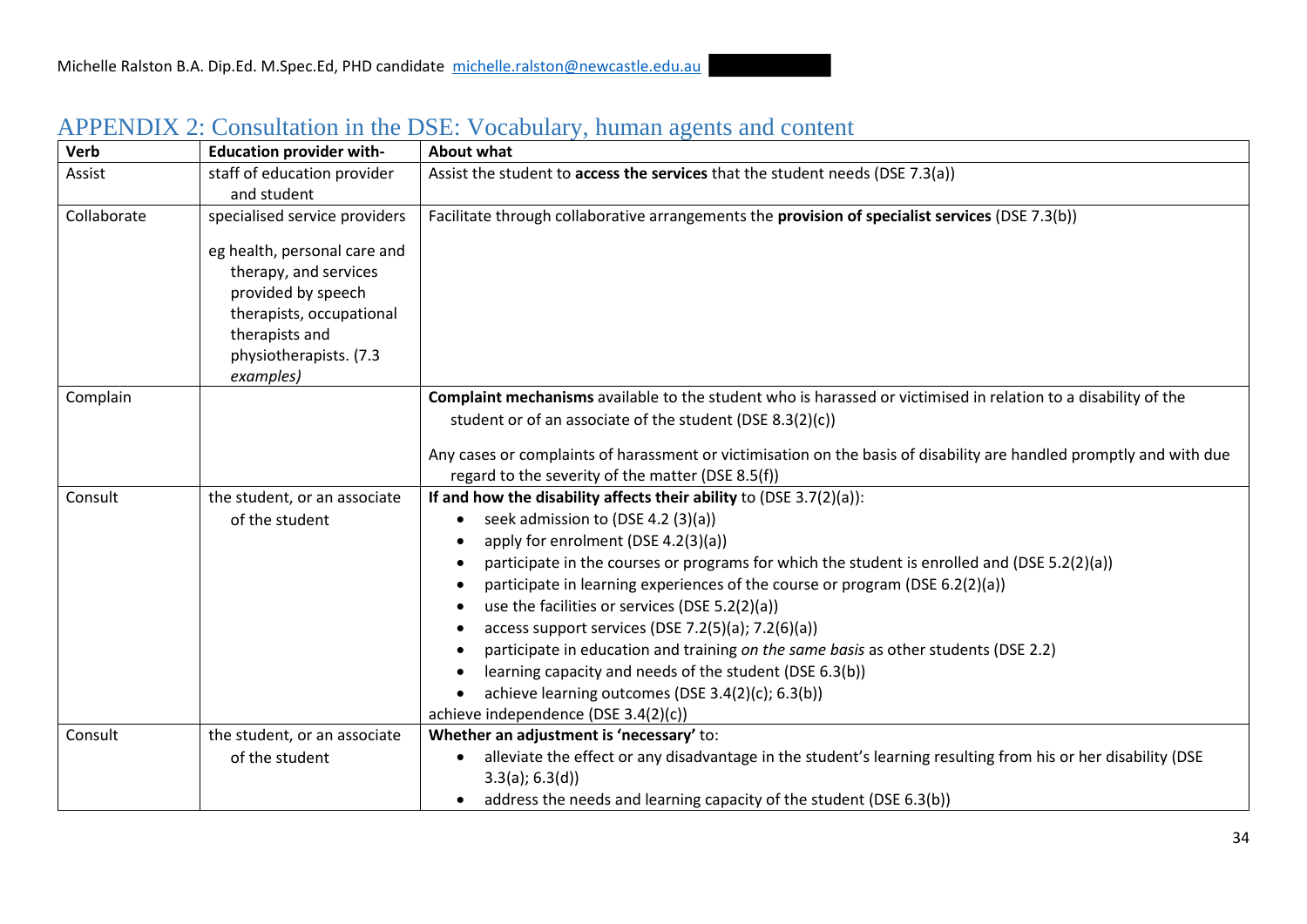|                  |                                                | 'ensure' the 'student is able' (DSE 4.2(3)(b); 5.2(2)(b); 6.2(2)(b); 7.2(5)(b); 7.2(6)(b))<br>$\bullet$                                                                                              |
|------------------|------------------------------------------------|------------------------------------------------------------------------------------------------------------------------------------------------------------------------------------------------------|
|                  |                                                | 'achieve' the aims (DSE 4.2(3)(c); 5.2(2)(c); 6.2(2)(c); 7.2(5)(c); 7.2(6)(c))                                                                                                                       |
|                  |                                                | 'enable' the student (DSE 4.3; 5.3; 6.3)                                                                                                                                                             |
|                  |                                                | 'assist' the student (DSE 5.3(d))                                                                                                                                                                    |
|                  |                                                | so that the student with disability has:                                                                                                                                                             |
|                  |                                                | choices, opportunities and learning experiences (DSE 6.6(2)(b))<br>$\bullet$                                                                                                                         |
|                  |                                                | on the same basis as a student without a disability (DSE 4.2(3)(b); 5.2(2)(b); 6.2(2)(b); 7.2(5)(b) 7.2(6)(b))                                                                                       |
|                  |                                                | so they can participate in education and training (DSE 2.2)                                                                                                                                          |
|                  |                                                | achieve learning outcomes ((DSE 3.4(2)(c); 6.3(b))                                                                                                                                                   |
|                  |                                                | achieve independence (DSE 3.4(2)(c))                                                                                                                                                                 |
| Consult          | the student, or an associate                   | What adjustment(s) might be necessary (DSE 3.5(b)(c); 4.2(3)(b)(c); 5.2(2)(b)(c); 6.2(2)(b)(c); 7.2(5)(b)(c);                                                                                        |
|                  | of the student                                 | 7.2(6)(b)(c)                                                                                                                                                                                         |
| Consult          | the student, or an associate                   | Identify reasonable adjustments (DSE 3.5(a)(b)(c); 3.6(a); 4.2(3)(c)(ii); 5.2(2)(c)(ii); 6.2(c)(ii); 6.3(c); 7.2(5)(c)(ii);                                                                          |
|                  | of the student                                 | 7.2(6)(c)(ii)                                                                                                                                                                                        |
| Consult          | the student, or an associate                   | <b>Evaluate the:</b>                                                                                                                                                                                 |
|                  | of the student                                 | • extent to which the reasonable adjustment would 'achieve' (DSE 3.5(b)) the desired outcome                                                                                                         |
|                  |                                                | whether there is 'any other reasonable adjustment that would be less disruptive and intrusive and no less beneficial                                                                                 |
|                  |                                                | for the student' (DSE 3.5(c))                                                                                                                                                                        |
| Consult          | the student, or an associate<br>of the student | Opinion (of the student or associate) about the proposed adjustment/s (DSE 3.7(2)(b))                                                                                                                |
| Inform           | staff and students                             | Informed about the:                                                                                                                                                                                  |
| Remind           |                                                | obligation not to harass or victimise students with disabilities, or students who have associates with<br>$\bullet$<br>disabilities (DSE 8.3(2)(a))                                                  |
|                  |                                                | Appropriate action to be taken if harassment or victimisation occurs (DSE 8.3(2)(b))                                                                                                                 |
|                  |                                                | Complaint mechanisms available to the student who is harassed or victimised in relation to a disability of                                                                                           |
|                  |                                                | the student or of an associate of the student (DSE 8.3(2)(c)                                                                                                                                         |
|                  |                                                |                                                                                                                                                                                                      |
|                  |                                                |                                                                                                                                                                                                      |
|                  |                                                | Effectively informed and reminded, at appropriate intervals, of their rights and responsibilities in maintaining an<br>environment free from harassment and victimisation on the basis of disability |
|                  |                                                | (DSE 8.5(d))                                                                                                                                                                                         |
| Negotiate, agree | the student, or an associate                   | Negotiate, agree and implement appropriate programs (DSE 5.3(c))                                                                                                                                     |
|                  | of the student                                 |                                                                                                                                                                                                      |
|                  |                                                |                                                                                                                                                                                                      |